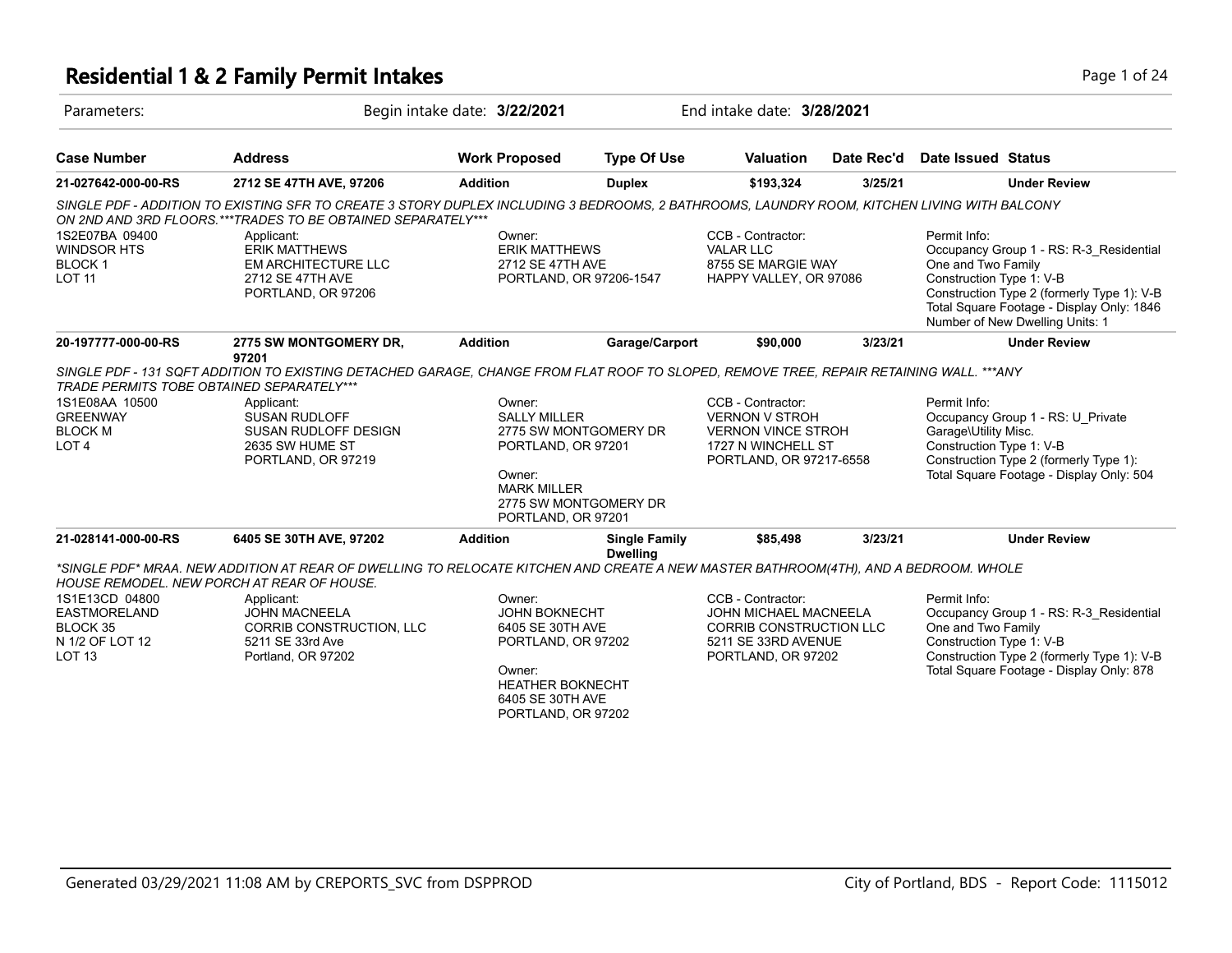### **Residential 1 & 2 Family Permit Intakes Page 1 and 24 and 24 and 24 and 24 and 24 and 24 and 24 and 24 and 24 and 24 and 24 and 24 and 24 and 24 and 24 and 25 and 25 and 25 and 25 and 25 and 25 and 25 and 25 and 25 and**

| <b>Case Number</b>                                                         | <b>Address</b>                                                                                                                                                                                 | <b>Work Proposed</b>                                                                                                                                           | <b>Type Of Use</b>                      | <b>Valuation</b>                                                                          | Date Rec'd | <b>Date Issued Status</b>                                      |                                                                                                                                    |
|----------------------------------------------------------------------------|------------------------------------------------------------------------------------------------------------------------------------------------------------------------------------------------|----------------------------------------------------------------------------------------------------------------------------------------------------------------|-----------------------------------------|-------------------------------------------------------------------------------------------|------------|----------------------------------------------------------------|------------------------------------------------------------------------------------------------------------------------------------|
| 21-028607-000-00-RS                                                        | 3764 SE HARRISON ST, 97214                                                                                                                                                                     | <b>Addition</b>                                                                                                                                                | <b>Single Family</b><br><b>Dwelling</b> | \$17,512                                                                                  | 3/23/21    | 3/23/21 Issued                                                 |                                                                                                                                    |
|                                                                            | BULD A DORMER ON BACK SIDE OF THE HOUSE, ADDING 143SF OF LIVING SPACE, ADD A BATHROOM, BRING BASEMENT BATHROOM INTO COMPIANCE BY ADDING A<br><b>BACK WATER VALVE TO THE BASEMENT BATHROOM.</b> |                                                                                                                                                                |                                         |                                                                                           |            |                                                                |                                                                                                                                    |
| 1S1E01DA 21900<br>STRUBES ADD<br>BLOCK 2<br>LOT <sub>1</sub>               | Applicant:<br>NWC NICK WEITZER CO LLC<br>3909 SE LINCOLN ST<br>PORTLAND, OR 97214                                                                                                              | Owner:<br><b>MATTHEW MERTELY</b><br>3764 SE HARRISON ST<br>PORTLAND, OR 97214<br>Owner:<br><b>DANIELLE PALAGI</b><br>3764 SE HARRISON ST<br>PORTLAND, OR 97214 |                                         | CCB - Contractor:<br>NWC NICK WEITZER CO LLC<br>3909 SE LINCOLN ST<br>PORTLAND, OR 97214  |            | Permit Info:<br>One and Two Family<br>Construction Type 1: V-B | Occupancy Group 1 - RS: R-3_Residential<br>Construction Type 2 (formerly Type 1):<br>Total Square Footage - Display Only: 143      |
| 19-216706-DFS-01-RS                                                        | 5264 NE 75TH AVE, 97218                                                                                                                                                                        | <b>Addition</b>                                                                                                                                                | <b>Single Family</b><br><b>Dwelling</b> | \$1                                                                                       | 3/24/21    | 3/25/21 Issued                                                 |                                                                                                                                    |
| SINGLE PDF- DFS FOR ROOF TRUSSES                                           |                                                                                                                                                                                                |                                                                                                                                                                |                                         |                                                                                           |            |                                                                |                                                                                                                                    |
| 1N2E20AB 00700<br><b>LUTKE ADD</b><br>BLOCK 4<br>LOT <sub>7</sub>          | Applicant:<br>STEPHANY ALVARADO<br>PORTLAND OR<br><b>USA</b>                                                                                                                                   | Owner:<br><b>VICTOR ALVARADO</b><br>5260-5264 NE 75TH AVE<br>PORTLAND, OR 97218                                                                                |                                         | CCB - Contractor:<br><b>CARLOS ORTIZ LEON</b><br>19450 SE BORGES RD<br>DAMASCUS, OR 97089 |            | Permit Info:<br>One and Two Family<br>Construction Type 1: V-B | Occupancy Group 1 - RS: R-3 Residential<br>Construction Type 2 (formerly Type 1):<br>Total Square Footage - Display Only: 987      |
| 20-175879-REV-01-RS                                                        | 16246 SE CLINTON ST, 97236                                                                                                                                                                     | <b>Addition</b>                                                                                                                                                | <b>Single Family</b><br><b>Dwelling</b> | \$10,000                                                                                  | 3/26/21    |                                                                | <b>Under Review</b>                                                                                                                |
| ADDITION 9' TO THE EAST.                                                   | SINGLE PDF - VALUE ADDED REVISION TO ADD 200 SQ FT FOR ADDED BEDROOM AND REMOVE 1 BATHROOM. CHANGE IN FLOOR JOISTS FROM 2X8 TO 2X12. MOVE                                                      |                                                                                                                                                                |                                         |                                                                                           |            |                                                                |                                                                                                                                    |
| 1S3E07BB 11100<br>PLAQUET ADD<br><b>BLOCK4</b><br>LOT <sub>4</sub>         | Applicant:<br><b>DAVID SMITH</b><br>WILLIAMETTE WOOD BUILDERS LLC<br>19540 SOUTH END RD<br>OREGON CITY, OR 97045                                                                               | Owner:<br><b>ABRAHAM RISSA</b><br>16246 SE CLINTON ST<br>PORTLAND, OR 97236                                                                                    |                                         | Primary Contractor:<br><b>TO BID</b>                                                      |            | Permit Info:<br>One and Two Family<br>Construction Type 1: V-B | Occupancy Group 1 - RS: R-3 Residential<br>Construction Type 2 (formerly Type 1): V-B<br>Total Square Footage - Display Only: 1606 |
| 20-210060-REV-01-RS                                                        | 5104 NE 17TH AVE, 97211                                                                                                                                                                        | <b>Addition</b>                                                                                                                                                | <b>Single Family</b><br><b>Dwelling</b> | \$0                                                                                       | 3/28/21    |                                                                | <b>Approved to Issue</b>                                                                                                           |
|                                                                            | Single PDF - REVISION TO INCLUDE UPDATED FOOTING DIMENSION AND ELEVATION CHANGES                                                                                                               |                                                                                                                                                                |                                         |                                                                                           |            |                                                                |                                                                                                                                    |
| 1N1E23AB 19300<br><b>VERNON</b><br>BLOCK <sub>27</sub><br>LOT <sub>4</sub> | Applicant:<br><b>JACOB FRAZIER</b><br>5104 NE 17th Ave<br>PORTLAND, OR 97211                                                                                                                   | Owner:<br><b>JACOB FRAZIER</b><br>5104 NE 17TH AVE<br>PORTLAND, OR 97211<br>Owner:<br><b>HAILEY OLIVER</b><br>5104 NE 17TH AVE<br>PORTLAND, OR 97211           |                                         |                                                                                           |            | Permit Info:<br>One and Two Family<br>Construction Type 1: V-B | Occupancy Group 1 - RS: R-3_Residential<br>Construction Type 2 (formerly Type 1): V-B<br>Total Square Footage - Display Only: 1448 |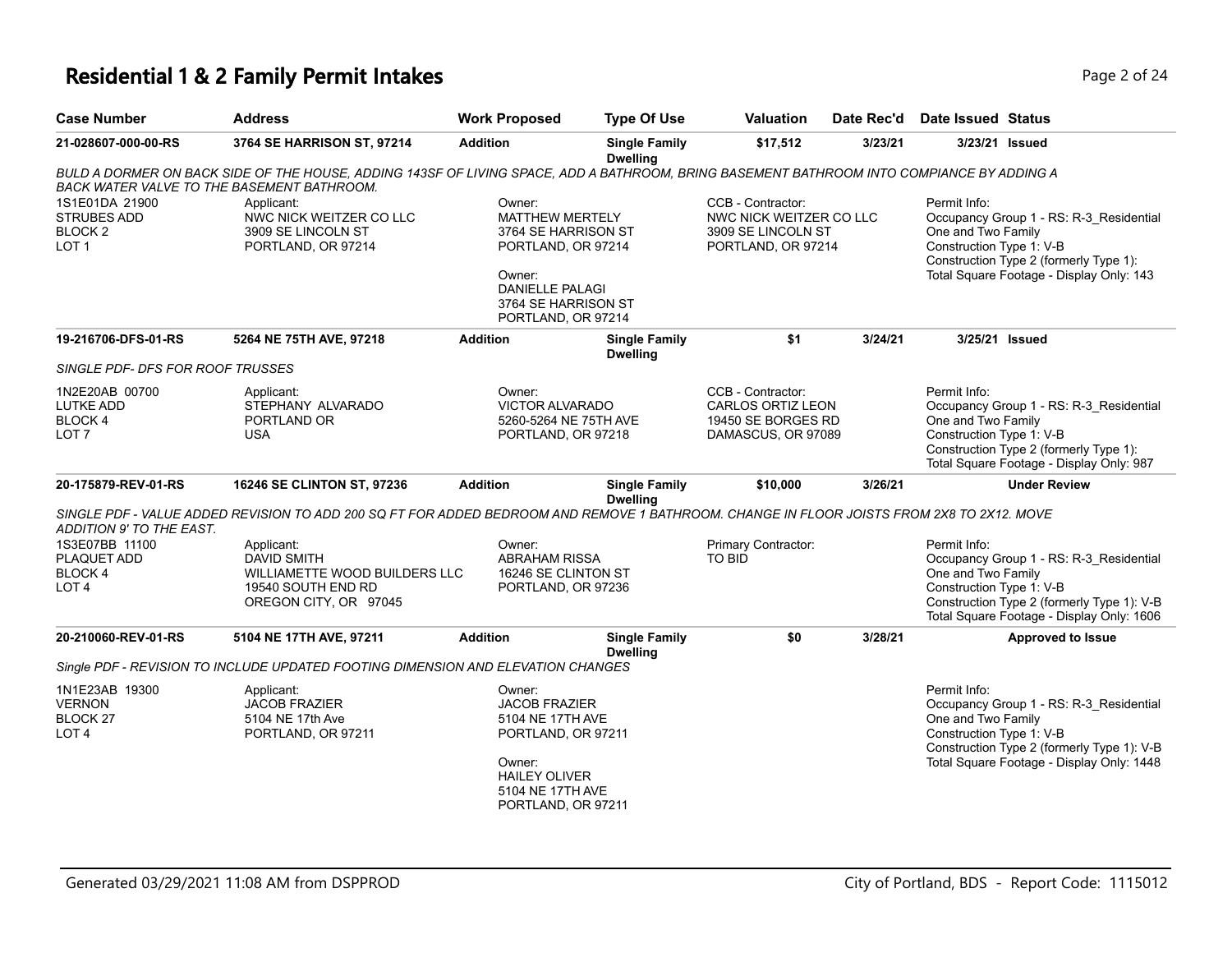# **Residential 1 & 2 Family Permit Intakes Page 1 0 AM** Page 3 of 24

| <b>Case Number</b>                                                               | <b>Address</b>                                                                                                                         | <b>Work Proposed</b>                                                                                                                                         | <b>Type Of Use</b>                      | <b>Valuation</b>                                                                                               | Date Rec'd | Date Issued Status                                                                                                                                                                                  |
|----------------------------------------------------------------------------------|----------------------------------------------------------------------------------------------------------------------------------------|--------------------------------------------------------------------------------------------------------------------------------------------------------------|-----------------------------------------|----------------------------------------------------------------------------------------------------------------|------------|-----------------------------------------------------------------------------------------------------------------------------------------------------------------------------------------------------|
| 21-018963-000-00-RS                                                              | 3017 NE KNOTT ST, 97212                                                                                                                | <b>Addition</b>                                                                                                                                              | <b>Single Family</b><br><b>Dwelling</b> | \$86,000                                                                                                       | 3/23/21    | <b>Under Review</b>                                                                                                                                                                                 |
| <b>SEPARATE</b>                                                                  | SINGLE PDF - MRAA: 1464SF ADDITION FOR A NEW BEDROOM, BATHROOM, SITTING ROOM, AND MUD ROOM W/ ACCESS TO ORIGINAL STRUCTURE. *** TRADES |                                                                                                                                                              |                                         |                                                                                                                |            |                                                                                                                                                                                                     |
| 1N1E25BD 10400<br><b>CHARLESTONS ADD</b><br><b>BLOCK2</b><br>E 55' OF LOT 11-13  | Applicant:<br><b>JEFF VINCENT</b><br>STUDIO PETRETTI ARCHITECTURE<br>2335 SE 50TH AVE, STE B<br>PORTLAND OR 97215                      | Owner:<br><b>LINDA FORBES</b><br>3017 NE KNOTT ST<br>PORTLAND, OR 97212-3536<br>Owner:<br><b>HOWARD HOGLE</b><br>3017 NE KNOTT ST<br>PORTLAND, OR 97212-3536 |                                         | Primary Contractor:<br>TO BID                                                                                  |            | Permit Info:<br>Occupancy Group 1 - RS: R-3_Residential<br>One and Two Family<br>Construction Type 1: V-B<br>Construction Type 2 (formerly Type 1): V-B<br>Total Square Footage - Display Only: 688 |
| 21-024460-000-00-RS                                                              | 8719 SE ALDER ST, 97216                                                                                                                | <b>Addition</b>                                                                                                                                              | <b>Single Family</b><br><b>Dwelling</b> | \$12,000                                                                                                       | 3/24/21    | <b>Under Review</b>                                                                                                                                                                                 |
|                                                                                  | SINGLE PDF - MINOR (45 SF) ADDITION TO EAST ELEVATION TO INCREASE KITCHEN AREA**ET, MT, AND PT SEPARATE                                |                                                                                                                                                              |                                         |                                                                                                                |            |                                                                                                                                                                                                     |
| 1S2E04BA 17100<br><b>ALTAMEAD</b><br>BLOCK 6<br>LOT <sub>12</sub>                | Applicant:<br><b>KATIE DAHL</b><br>8719 SE Alder St<br>Portland OR 97216                                                               | Owner:<br><b>KATIE DAHL</b><br>8719 SE ALDER ST<br>PORTLAND, OR 97216                                                                                        |                                         |                                                                                                                |            | Permit Info:<br>Occupancy Group 1 - RS: R-3_Residential<br>One and Two Family<br>Construction Type 1: V-B<br>Construction Type 2 (formerly Type 1):<br>Total Square Footage - Display Only: 60      |
| 21-025686-000-00-RS                                                              | <b>1605 SE LEXINGTON ST, 97202</b>                                                                                                     | <b>Addition</b>                                                                                                                                              | <b>Single Family</b>                    | \$90,000                                                                                                       | 3/26/21    | <b>Under Review</b>                                                                                                                                                                                 |
|                                                                                  | PAPER 437 SQ FT ADDITION TO NORTH SIDE OF SFR FOR KITCHEN, BATH AND UTILITY ROOM*****TRADE PERMITS OBTAINED SEPERATELY*****            |                                                                                                                                                              | <b>Dwelling</b>                         |                                                                                                                |            |                                                                                                                                                                                                     |
| 1S1E23DB 10200<br><b>MILLERS ADD</b><br>BLOCK <sub>3</sub><br>W 1/2 OF LOT 10&11 | Applicant:<br><b>RICHARD SPIES</b><br>2455 SW BROADWAY DR<br>PORTLAND, OR 97201                                                        | Owner:<br>PHILIP THOMPSON<br>1605 SE LEXINGTON ST<br>PORTLAND, OR 97202<br>Owner:<br><b>DONNA PIZZI</b><br>1605 SE LEXINGTON ST<br>PORTLAND, OR 97202        |                                         | CCB - Contractor:<br>THREE RIVERS HOME<br><b>IMPROVEMENTS LLC</b><br>14408 SE CEDAR AVE<br>OAK GROVE, OR 97267 |            | Permit Info:<br>Occupancy Group 1 - RS: R-3_Residential<br>One and Two Family<br>Construction Type 1: V-B<br>Construction Type 2 (formerly Type 1):<br>Total Square Footage - Display Only: 437     |
| 21-026222-000-00-RS                                                              | 1914 NE ALAMEDA ST, 97212                                                                                                              | <b>Addition</b>                                                                                                                                              | <b>Single Family</b><br><b>Dwelling</b> | \$10,000                                                                                                       | 3/22/21    | <b>Under Review</b>                                                                                                                                                                                 |
|                                                                                  | SINGLE PDF - NEW COVERED FRONT PORCH AND DECK: INCLUDES REMOVAL OF EXISTING DECK.                                                      |                                                                                                                                                              |                                         |                                                                                                                |            |                                                                                                                                                                                                     |
| 1N1E23DD 05000<br><b>ALAMEDA PARK</b><br>BLOCK 57<br>LOT <sub>2</sub>            | Applicant:<br><b>MIKE MONTGOMERY</b><br>SIMPL HOME DESIGNS<br>4931 SW 76th Ave, PMB 211<br>PORTLAND, OR 97225                          | Owner:<br>MICHAEL A & LESLEY V ALTER<br>TR.<br>1914 NE ALAMEDA ST<br>PORTLAND, OR 97212                                                                      |                                         | CCB - Contractor:<br><b>SON LIGHT INC</b><br>5255 SE LAMBERT ST<br>PORTLAND, OR 97206                          |            | Permit Info:<br>Occupancy Group 1 - RS: U_Decks,<br>Patios, Porches, Carports<br>Construction Type 1: V-B<br>Construction Type 2 (formerly Type 1):<br>Total Square Footage - Display Only: 188     |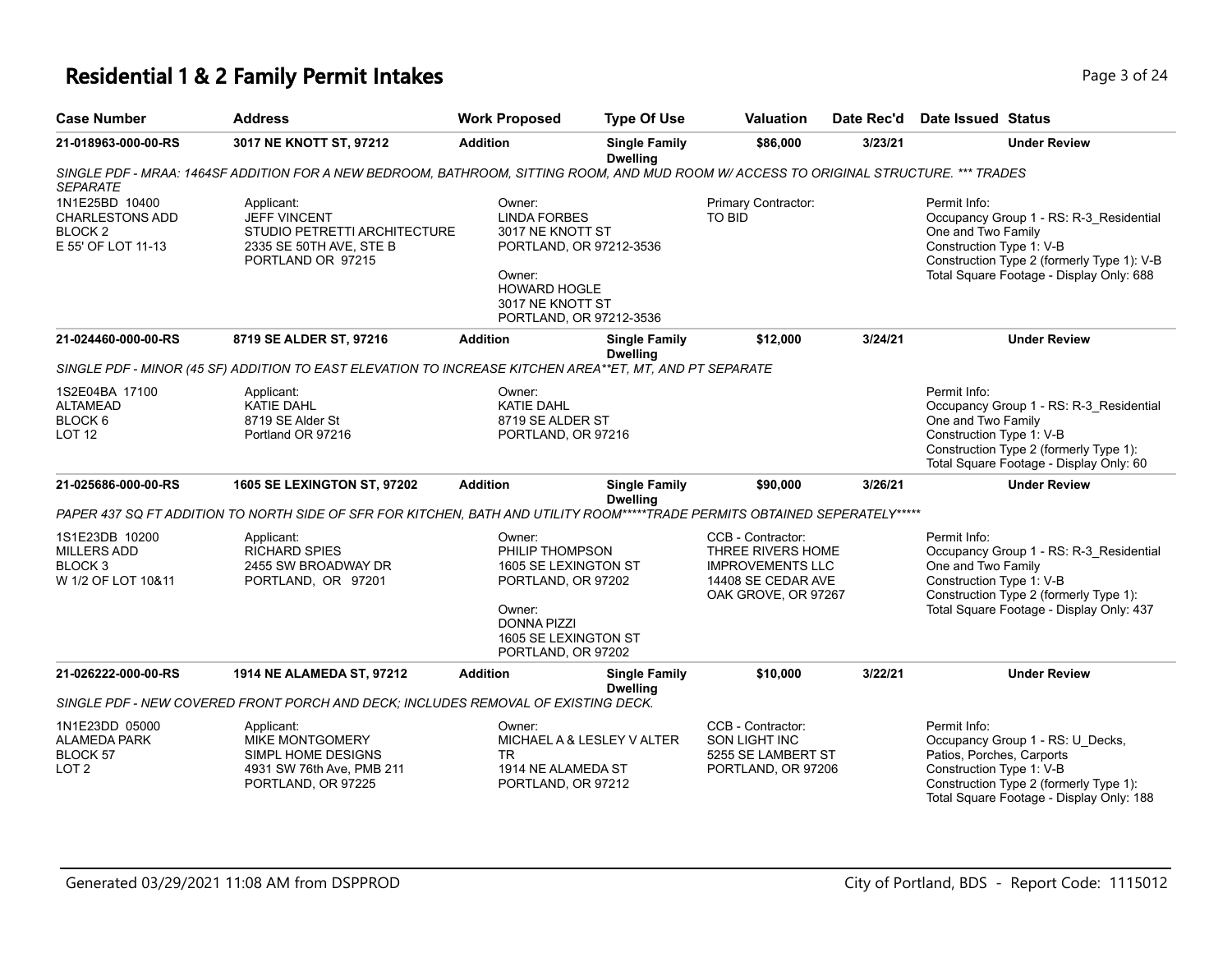# **Residential 1 & 2 Family Permit Intakes Page 4 of 24**

| <b>Case Number</b>                                        | <b>Address</b>                                                                                                    | <b>Work Proposed</b>                                                                                                                                             | <b>Type Of Use</b>                       | <b>Valuation</b>                                                                                                                                        | Date Rec'd | Date Issued Status                                             |                                                                                                                                    |
|-----------------------------------------------------------|-------------------------------------------------------------------------------------------------------------------|------------------------------------------------------------------------------------------------------------------------------------------------------------------|------------------------------------------|---------------------------------------------------------------------------------------------------------------------------------------------------------|------------|----------------------------------------------------------------|------------------------------------------------------------------------------------------------------------------------------------|
| 21-027907-000-00-RS                                       | 4422 SW SHATTUCK RD, 97221                                                                                        | <b>Addition</b>                                                                                                                                                  | <b>Single Family</b><br><b>Dwelling</b>  | \$49,936                                                                                                                                                | 3/22/21    |                                                                | <b>Under Review</b>                                                                                                                |
|                                                           | SINGLE PDF ENCLOSE BACK PATIO FOR HABITABLE SPACE; NEW COVERED PATIO; REPAIR ROOF SYSTEM                          |                                                                                                                                                                  |                                          |                                                                                                                                                         |            |                                                                |                                                                                                                                    |
| 1S1E07DC 10900<br>SECTION 07 1S 1E<br>TL 10900 0.28 ACRES | Applicant:<br><b>CHRISTOPHER VAUGHT</b><br>4422 SW SHATTUCK RD<br>PORTLAND OR 97221                               | Owner:<br>CHRISTOPHER VAUGHT<br>4422 SW SHATTUCK RD<br>PORTLAND, OR 97221<br>Owner:<br><b>NGONE VAUGHT</b><br>4422 SW SHATTUCK RD<br>PORTLAND, OR 97221          |                                          |                                                                                                                                                         |            | Permit Info:<br>One and Two Family<br>Construction Type 1: V-B | Occupancy Group 1 - RS: R-3 Residential<br>Construction Type 2 (formerly Type 1): V-B<br>Total Square Footage - Display Only: 1155 |
| Total # of RS Addition permit intakes: 12                 |                                                                                                                   |                                                                                                                                                                  |                                          |                                                                                                                                                         |            |                                                                | Total valuation of RS Addition permit intakes: \$644,271                                                                           |
| 20-150097-REV-01-RS                                       | 7393 SE 118TH DR - Unit B, 97266                                                                                  | <b>Alteration</b>                                                                                                                                                | <b>Accessory</b><br><b>Dwelling Unit</b> | \$0                                                                                                                                                     | 3/25/21    | 3/25/21 Issued                                                 |                                                                                                                                    |
|                                                           | SINGLE PDF REVISION TO MOVE LOCATION OF WATER LINE FROM MAIN TO HOUSE VIA BORING PER THE PROVIDED ARBORIST REPORT |                                                                                                                                                                  |                                          |                                                                                                                                                         |            |                                                                |                                                                                                                                    |
| 1S2E22AD 07400                                            | Applicant:<br><b>RICHARD ADAMS</b><br><b>FASTER PERMITS</b><br>2000 SW 1ST AVENUE SUITE 420<br>PORTLAND, OR 97201 | Owner:<br><b>KELSEY SMITH</b><br>7393 SE 118TH DR<br>PORTLAND, OR 97266<br>Owner:<br><b>JEDIDIAH SMITH</b><br>7393 SE 118TH DR<br>PORTLAND, OR 97266             |                                          | CCB - Contractor:<br><b>MARK BEIRWAGEN</b><br><b>STONE CREEK BUILDING &amp;</b><br>DEVELOPMENT INC<br>502 7TH STREET SUITE 204<br>OREGON CITY, OR 97045 |            | Permit Info:<br>Construction Type 1: V-B                       | Occupancy Group 1 - RS: R-3_Remodel<br>Construction Type 2 (formerly Type 1):<br>Total Square Footage - Display Only: 780          |
| 20-167762-REV-01-RS                                       | 5216 N FESSENDEN ST - Unit B,<br>97203                                                                            | <b>Alteration</b>                                                                                                                                                | <b>Accessory</b><br><b>Dwelling Unit</b> | \$0                                                                                                                                                     | 3/22/21    | 3/23/21 Issued                                                 |                                                                                                                                    |
|                                                           | SINGLE PDF REVISION TO REMOVE 2 WINDOWS FROM ORIGINAL PERMIT                                                      |                                                                                                                                                                  |                                          |                                                                                                                                                         |            |                                                                |                                                                                                                                    |
| 1N1E08BB 07700                                            | Applicant:<br><b>MAX SHOWERS</b><br>5216 N FESSENDEN<br>PORTLAND OR 97203                                         | Owner:<br><b>KELSEY KUHNHAUSEN</b><br>5216 N FESSENDEN ST<br>PORTLAND, OR 97203<br>Owner:<br><b>MAXWELL SHOWERS</b><br>5216 N FESSENDEN ST<br>PORTLAND, OR 97203 |                                          |                                                                                                                                                         |            | Permit Info:<br>Construction Type 1: V-B                       | Occupancy Group 1 - RS: R-3_Remodel<br>Construction Type 2 (formerly Type 1):<br>Total Square Footage - Display Only: 300          |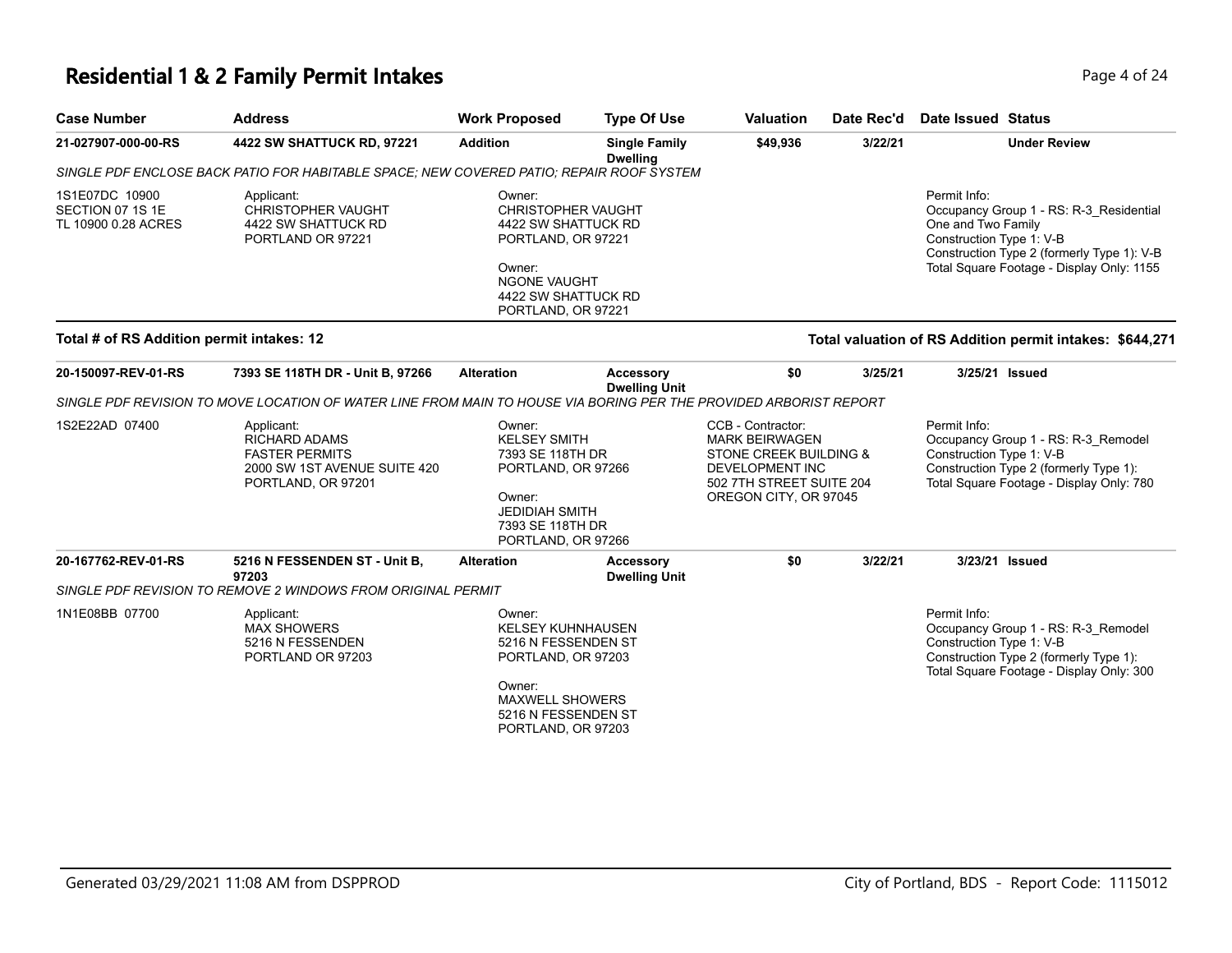#### **Residential 1 & 2 Family Permit Intakes Page 1 and 24 and 24 and 24 and 24 and 24 and 24 and 24 and 24 and 24 and 24 and 24 and 24 and 24 and 24 and 24 and 25 of 24 and 25 of 24 and 25 of 24 and 25 of 24 and 25 of 24 an**

| <b>Case Number</b>                                                                  | <b>Address</b>                                                                                                                 | <b>Work Proposed</b>                                                                                                                                               | <b>Type Of Use</b>                       | Valuation                                                                                                                                     | Date Rec'd | Date Issued Status                                                                                                                                  |  |
|-------------------------------------------------------------------------------------|--------------------------------------------------------------------------------------------------------------------------------|--------------------------------------------------------------------------------------------------------------------------------------------------------------------|------------------------------------------|-----------------------------------------------------------------------------------------------------------------------------------------------|------------|-----------------------------------------------------------------------------------------------------------------------------------------------------|--|
| 21-029207-000-00-RS                                                                 | 7035 SW 14TH AVE, 97219                                                                                                        | <b>Alteration</b>                                                                                                                                                  | Decks, Fences,<br><b>Retaining Walls</b> | \$16,000                                                                                                                                      | 3/25/21    | <b>Under Review</b>                                                                                                                                 |  |
|                                                                                     | R/R Replace rotten existing 8x16 wood deck in similar footprint, with additional 96 SF.                                        |                                                                                                                                                                    |                                          |                                                                                                                                               |            |                                                                                                                                                     |  |
| 1S1E21BA 11300<br>WOODROW WILSON PK<br>BLOCK 13<br>LOT <sub>6</sub>                 | Applicant:<br>MITICA LEONTESCU<br><b>CREATIVE FENCES &amp; DECKS, INC.</b><br>23300 SW STAFFORD HILL DR<br>WEST LINN, OR 97068 | Owner:<br><b>ANNE HAYFLICK</b><br>7035 SW 14TH AVE<br>PORTLAND, OR 97219-2090<br>Owner:<br><b>RUI NEVES</b><br>7035 SW 14TH AVE<br>PORTLAND, OR 97219-2090         |                                          | CCB - Contractor:<br><b>MITICA LEONTESCU</b><br><b>CREATIVE FENCES &amp; DECKS INC</b><br>23300 SW STAFFORD HILL DRIVE<br>WEST LINN, OR 97068 |            | Permit Info:<br>Occupancy Group 1 - RS: U_Decks,<br>Patios, Porches, Carports<br>Construction Type 1: V-B<br>Construction Type 2 (formerly Type 1): |  |
| 21-028511-000-00-RS                                                                 | 724 N TOMAHAWK IS DR, 97217                                                                                                    | <b>Alteration</b>                                                                                                                                                  | <b>Duplex</b>                            | \$98,500                                                                                                                                      | 3/24/21    | <b>Under Review</b>                                                                                                                                 |  |
|                                                                                     | SINGLE PDF: REPAIR OF FOUNDATION USING HELICAL PILES                                                                           |                                                                                                                                                                    |                                          |                                                                                                                                               |            |                                                                                                                                                     |  |
| 2N1E34CD 80020<br><b>MARINA RIVER HOUSE</b><br><b>CONDOMINIUM</b><br><b>LOT 724</b> | Applicant:<br><b>KELSEA ROSSOW</b><br><b>RAM JACK WEST</b><br>PO BOX 11701<br>EUGENE, OR 97440                                 | Owner:<br><b>ALISON MAZON</b><br>724 N TOMAHAWK IS DR<br>PORTLAND, OR 97217<br>Owner:<br>ROBERTA BLUMENSHINE<br>724 N TOMAHAWK IS DR<br>PORTLAND, OR 97217         |                                          | CCB - Contractor:<br>Abby Drummond<br><b>KEM LLC</b><br>PO BOX 11701<br>EUGENE, OR 97440                                                      |            | Permit Info:<br>Occupancy Group 1 - RS: R-3_Residential<br>One and Two Family<br>Construction Type 1: V-B<br>Construction Type 2 (formerly Type 1): |  |
| 21-027599-000-00-RS                                                                 | 5416 SE RHONE ST, 97206                                                                                                        | <b>Alteration</b>                                                                                                                                                  | <b>Single Family</b><br><b>Dwelling</b>  | \$75,000                                                                                                                                      | 3/22/21    | 3/22/21 Issued                                                                                                                                      |  |
|                                                                                     | CONVERT UNFINISHED BASEMENT TO LIVING SPACE. ADD TWO BEDROOMS AND 1 BATHROOM.                                                  |                                                                                                                                                                    |                                          |                                                                                                                                               |            |                                                                                                                                                     |  |
| 1S2E07DB 09100<br><b>CANNONS ADD</b><br>BLOCK 3<br>LOT 8                            | Applicant:<br><b>MARTIN HICKEY</b><br>MARTIN HICKEY CONSTRUCTION<br>5660 SW TEXAS ST<br>PORTLAND, OR 97219                     | Owner:<br><b>WILL CONWELL</b><br>1961 SW PRIMROSE ST<br>PORTLAND, OR 97219                                                                                         |                                          | CCB - Contractor:<br><b>MARTIN HICKEY</b><br><b>MARTIN JOSEPH HICKEY</b><br>5660 SW TEXAS ST<br>PORTLAND, OR 97219                            |            | Permit Info:<br>Occupancy Group 1 - RS: R-3_Residential<br>One and Two Family<br>Construction Type 1: V-B<br>Construction Type 2 (formerly Type 1): |  |
| 21-027664-000-00-RS                                                                 | 4534 SW HEWETT BLVD, 97221                                                                                                     | <b>Alteration</b>                                                                                                                                                  | <b>Single Family</b><br><b>Dwelling</b>  | \$17,080                                                                                                                                      | 3/22/21    | <b>Under Review</b>                                                                                                                                 |  |
| **SINGLE PDF** VOLUNTARY FOUNDATION REPAIR                                          |                                                                                                                                |                                                                                                                                                                    |                                          |                                                                                                                                               |            |                                                                                                                                                     |  |
| 1S1E07AD 00900<br><b>GREEN HILLS</b><br>BLOCK <sub>23</sub><br><b>LOT 10</b>        | Applicant:<br><b>KELSEA ROSSOW</b><br>RAM JACK WEST<br>PO BOX 11701<br>EUGENE, OR 97440                                        | Owner:<br><b>GRACE JEFFREYS</b><br>4534 SW HEWETT BLVD<br>PORTLAND, OR 97221<br>Owner:<br><b>CHRISTOPHER JEFFREYS</b><br>4534 SW HEWETT BLVD<br>PORTLAND, OR 97221 |                                          | CCB - Contractor:<br>Abby Drummond<br><b>KEM LLC</b><br>PO BOX 11701<br>EUGENE, OR 97440                                                      |            | Permit Info:<br>Occupancy Group 1 - RS: R-3_Residential<br>One and Two Family<br>Construction Type 1: V-B<br>Construction Type 2 (formerly Type 1): |  |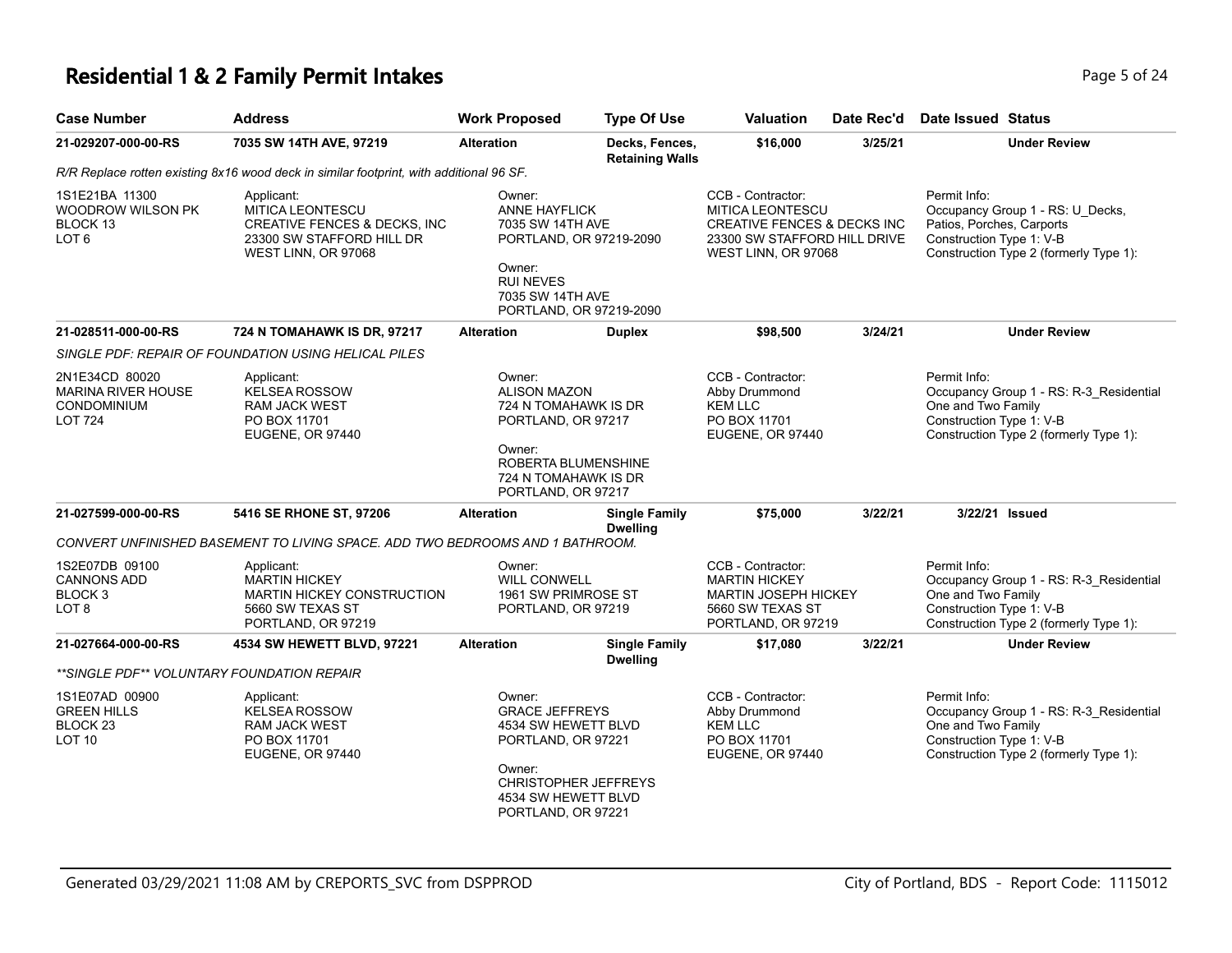### **Residential 1 & 2 Family Permit Intakes Page 1 and 24 and 24 and 24 and 24 and 24 and 24 and 24 and 24 and 24 and 24**

| <b>Case Number</b>                                                                  | <b>Address</b>                                                                                                                    | <b>Work Proposed</b>                                                                                                                                      | <b>Type Of Use</b>                      | <b>Valuation</b>                                                                                                          | Date Rec'd | Date Issued Status                                                                                                                                  |
|-------------------------------------------------------------------------------------|-----------------------------------------------------------------------------------------------------------------------------------|-----------------------------------------------------------------------------------------------------------------------------------------------------------|-----------------------------------------|---------------------------------------------------------------------------------------------------------------------------|------------|-----------------------------------------------------------------------------------------------------------------------------------------------------|
| 21-028180-000-00-RS                                                                 | 1740 SW ELIZABETH ST, 97201                                                                                                       | <b>Alteration</b>                                                                                                                                         | <b>Single Family</b><br><b>Dwelling</b> | \$100,000                                                                                                                 | 3/23/21    | 3/26/21 Issued                                                                                                                                      |
|                                                                                     | remodel basement, add bathroom to second floor by cantilevering the wall (bump out).                                              |                                                                                                                                                           |                                         |                                                                                                                           |            |                                                                                                                                                     |
| 1S1E04CC 00100<br><b>GROVERS ADD</b><br>BLOCK 111<br>LOT 2 TL 100                   | Applicant:<br><b>GARZA CONSTRUCTION INC</b><br>8835 SW CANYON LANE SUITE 303<br>PORTLAND, OR 97225                                | Owner:<br><b>MATTHEW LOUDER</b><br>1740 SW ELIZABETH ST<br>PORTLAND, OR 97201<br>Owner:<br>KIMBERLY LOUDER<br>1740 SW ELIZABETH ST<br>PORTLAND, OR 97201  |                                         | CCB - Contractor:<br><b>GARZA CONSTRUCTION INC</b><br>8835 SW CANYON LANE SUITE<br>303<br>PORTLAND, OR 97225              |            | Permit Info:<br>Occupancy Group 1 - RS: R-3 Residential<br>One and Two Family<br>Construction Type 1: V-B<br>Construction Type 2 (formerly Type 1): |
| 21-028552-000-00-RS                                                                 | 8324 SE 11TH AVE - UNIT A, 97202                                                                                                  | <b>Alteration</b>                                                                                                                                         | <b>Single Family</b>                    | \$12,000                                                                                                                  | 3/23/21    | 3/23/21 Issued                                                                                                                                      |
| AND FRAMING WHERE REQUIRED.                                                         | REPLACE ROOF ON BACK SUNROOM AND BATHROOM, BUILD NEW HIP ROOF TO MATCH HOUSE, KEEP SKYLIGHTS, REMOVE AND REPLACE DAMAGED DRY WALL |                                                                                                                                                           | <b>Dwelling</b>                         |                                                                                                                           |            |                                                                                                                                                     |
| 1S1E23CD 10100<br>SELLWOOD<br>BLOCK 47<br><b>LOT 11</b>                             | Applicant:<br><b>EDWIN HOOKER</b><br>ECOCRAFT LLC<br>4408 NE 38TH AVENUE<br>PORTLAND, OR 97211                                    | Owner:<br>ANDREA M GATOV FAMILY TR<br>87071 NORTH BANK LN<br>COQUILLE, OR 97423-8614                                                                      |                                         | CCB - Contractor:<br><b>ECOCRAFT LLC</b><br>4408 NE 38TH AVE<br>PORTLAND, OR 97211                                        |            | Permit Info:<br>Occupancy Group 1 - RS: R-3_Residential<br>One and Two Family<br>Construction Type 1: V-B<br>Construction Type 2 (formerly Type 1): |
| 21-028865-000-00-RS                                                                 | 4012 SE TOLMAN ST, 97202                                                                                                          | <b>Alteration</b>                                                                                                                                         | <b>Single Family</b><br><b>Dwelling</b> | \$25,000                                                                                                                  | 3/24/21    | 3/24/21 Issued                                                                                                                                      |
|                                                                                     | KITCHEN REMODEL. ADD POWDER ROOM. REMODEL BATHROOM.                                                                               |                                                                                                                                                           |                                         |                                                                                                                           |            |                                                                                                                                                     |
| 1S1E13DD 13500<br><b>WOODSTOCK</b><br>BLOCK 44<br>E 1/2 OF LOT 4                    | Applicant:<br><b>ZACHARY BARRY</b><br><b>NEW ROOTS RENOVATION</b><br>711 WINCHELL AVE<br>VANCOUVER WA 98661                       | Owner:<br><b>STARMOR FAMILY TRUST</b><br>7537 SE 30TH AVE<br>PORTLAND, OR 97202                                                                           |                                         | CCB - Contractor:<br>NEW ROOTS RENOVATION LLC<br>711 WINCHELL AVE<br>VANCOUVER, WA 98661                                  |            | Permit Info:<br>Occupancy Group 1 - RS: R-3_Residential<br>One and Two Family<br>Construction Type 1: V-B<br>Construction Type 2 (formerly Type 1): |
| 21-028960-000-00-RS                                                                 | 1923 N WATTS ST, 97217                                                                                                            | <b>Alteration</b>                                                                                                                                         | <b>Single Family</b><br><b>Dwelling</b> | \$7,000                                                                                                                   | 3/24/21    | <b>Under Review</b>                                                                                                                                 |
| *SINGLE PDF* INSTALLATION OF (5) SMARTJACKS                                         |                                                                                                                                   |                                                                                                                                                           |                                         |                                                                                                                           |            |                                                                                                                                                     |
| 1N1E09DA 13500<br><b>KENTON</b><br>BLOCK <sub>21</sub><br>W 1/2 OF LOT 33<br>LOT 34 | Applicant:<br><b>EMILY SINGLETON</b><br>TERRAFIRMA FOUNDATION SYSTEMS<br>7910 SW HUNZIKER ST<br>TIGARD OR 97223                   | Owner:<br><b>STEPHANIE HENRY</b><br>41 WALTER ST<br>SAN FRANCISCO, CA 94114<br>Owner:<br><b>GREGORY STUKEY</b><br>41 WALTER ST<br>SAN FRANCISCO, CA 94114 |                                         | CCB - Contractor:<br><b>TERRAFIRMA FOUNDATION</b><br><b>REPAIR INC</b><br>761 NE GARDEN VALLEY BLVD<br>ROSEBURG, OR 97470 |            | Permit Info:<br>Occupancy Group 1 - RS: R-3 Residential<br>One and Two Family<br>Construction Type 1: V-B<br>Construction Type 2 (formerly Type 1): |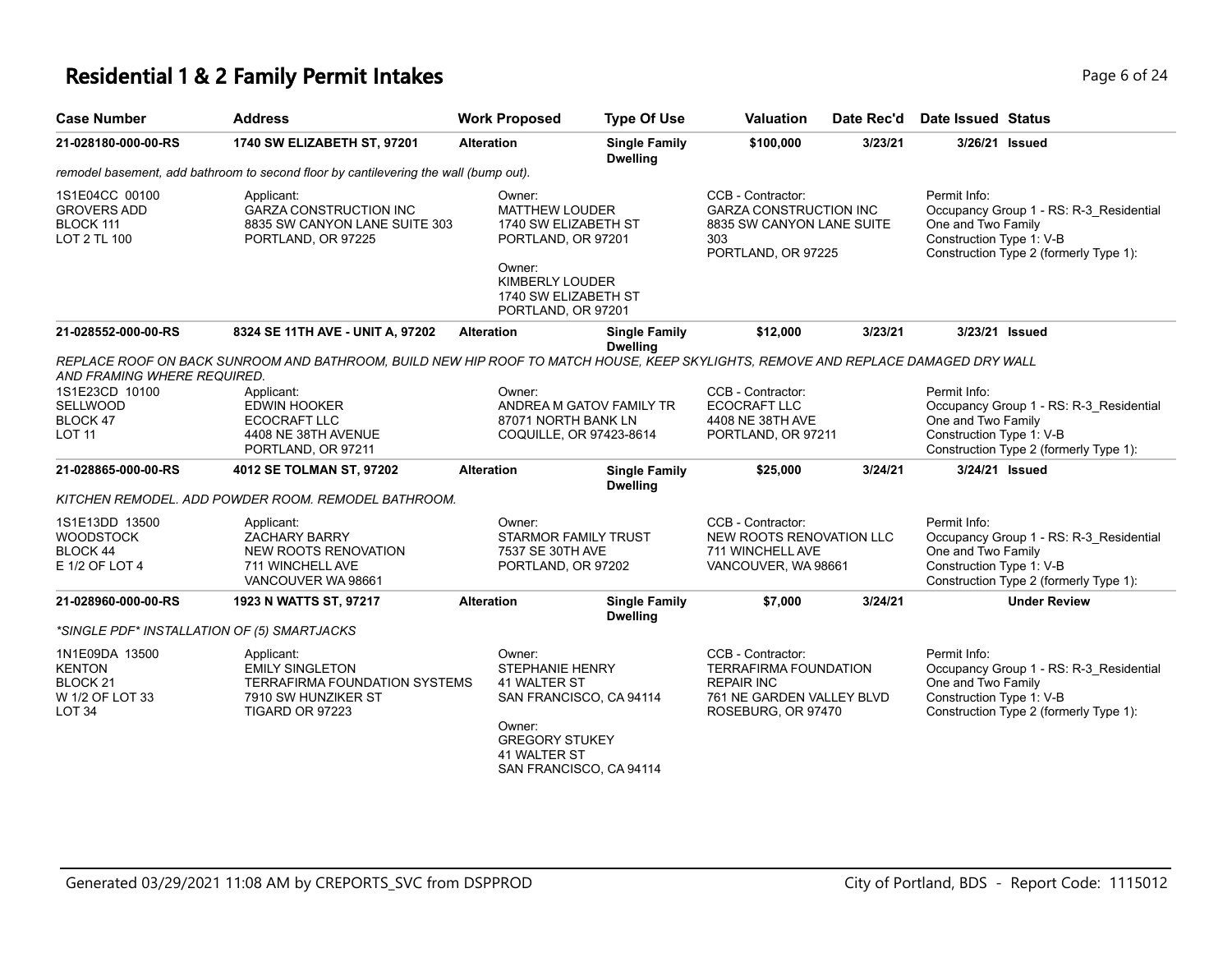### **Residential 1 & 2 Family Permit Intakes Page 7 of 24 Page 7 of 24**

| <b>Case Number</b>                                                                   | <b>Address</b>                                                                                                         | <b>Work Proposed</b>                                                                                                                                       | <b>Type Of Use</b>                      | <b>Valuation</b>                                                                                                          | Date Rec'd | <b>Date Issued Status</b>                                                                                                                           |
|--------------------------------------------------------------------------------------|------------------------------------------------------------------------------------------------------------------------|------------------------------------------------------------------------------------------------------------------------------------------------------------|-----------------------------------------|---------------------------------------------------------------------------------------------------------------------------|------------|-----------------------------------------------------------------------------------------------------------------------------------------------------|
| 21-028988-000-00-RS                                                                  | 4355 SW MELVILLE AVE, 97239                                                                                            | <b>Alteration</b>                                                                                                                                          | <b>Single Family</b><br><b>Dwelling</b> | \$23,000                                                                                                                  | 3/24/21    | <b>Under Review</b>                                                                                                                                 |
|                                                                                      | *SINGLE PDF* VOLUNTARY UNDERPINNING USING (8) HELICAL PIERS AND INSTALLATION/REPLACEMENT OF GRADE BEAMS.               |                                                                                                                                                            |                                         |                                                                                                                           |            |                                                                                                                                                     |
| 1S1E08DD 04100<br><b>COUNCIL CREST PK</b><br>BLOCK 39<br>LOT 5 EXC NWLY 28'<br>LOT 6 | Applicant:<br><b>EMILY SINGLETON</b><br><b>TERRAFIRMA FOUNDATION SYSTEMS</b><br>7910 SW HUNZIKER ST<br>TIGARD OR 97223 | Owner:<br><b>MICHAEL FRANK</b><br>1809 28TH AVE S<br>SEATTLE, WA 98144                                                                                     |                                         | CCB - Contractor:<br><b>TERRAFIRMA FOUNDATION</b><br><b>REPAIR INC</b><br>761 NE GARDEN VALLEY BLVD<br>ROSEBURG, OR 97470 |            | Permit Info:<br>Occupancy Group 1 - RS: R-3_Residential<br>One and Two Family<br>Construction Type 1: V-B<br>Construction Type 2 (formerly Type 1): |
| 21-029000-000-00-RS                                                                  | 4526 SE 45TH AVE, 97206                                                                                                | <b>Alteration</b>                                                                                                                                          | <b>Single Family</b>                    | \$6,464                                                                                                                   | 3/24/21    | <b>Under Review</b>                                                                                                                                 |
|                                                                                      | *SINGLE PDF* INSTALLATION OF (1) EGRESS WINDOW WITH WELL                                                               |                                                                                                                                                            | <b>Dwelling</b>                         |                                                                                                                           |            |                                                                                                                                                     |
| 1S2E18BB 02100<br><b>THAYER</b><br>BLOCK <sub>2</sub><br>LOT <sub>8</sub>            | Applicant:<br><b>EMILY SINGLETON</b><br>TERRAFIRMA FOUNDATION SYSTEMS<br>7910 SW HUNZIKER ST<br>TIGARD OR 97223        | Owner:<br><b>DYLAN WILBUR</b><br>4526 SE 45TH AVE<br>PORTLAND, OR 97206                                                                                    |                                         | CCB - Contractor:<br><b>TERRAFIRMA FOUNDATION</b><br><b>REPAIR INC</b><br>761 NE GARDEN VALLEY BLVD<br>ROSEBURG, OR 97470 |            | Permit Info:<br>Occupancy Group 1 - RS: R-3_Remodel<br>Construction Type 1: V-B<br>Construction Type 2 (formerly Type 1):                           |
|                                                                                      |                                                                                                                        | Owner:<br><b>CAITLYN HACKLANDER</b><br>4526 SE 45TH AVE<br>PORTLAND, OR 97206                                                                              |                                         |                                                                                                                           |            |                                                                                                                                                     |
| 21-029011-000-00-RS                                                                  | 1708 NE 118TH AVE, 97220                                                                                               | <b>Alteration</b>                                                                                                                                          | <b>Single Family</b><br><b>Dwelling</b> | \$5,600                                                                                                                   | 3/24/21    | <b>Under Review</b>                                                                                                                                 |
|                                                                                      | *SINGLE PDF* VOLUNTARY CHIMNEY, UNDERPINNING USING (2) HELICAL PIERS.                                                  |                                                                                                                                                            |                                         |                                                                                                                           |            |                                                                                                                                                     |
| 1N2E27DD 10400<br><b>FAIRHAVEN</b><br>BLOCK <sub>5</sub><br>LOT <sub>2</sub>         | Applicant:<br><b>EMILY SINGLETON</b><br><b>TERRAFIRMA FOUNDATION SYSTEMS</b><br>7910 SW HUNZIKER ST<br>TIGARD OR 97223 | Owner:<br><b>JAMES BOZIKOVICH</b><br>1708 NE 118TH AVE<br>PORTLAND, OR 97220-1933                                                                          |                                         | CCB - Contractor:<br><b>TERRAFIRMA FOUNDATION</b><br><b>REPAIR INC</b><br>761 NE GARDEN VALLEY BLVD<br>ROSEBURG, OR 97470 |            | Permit Info:<br>Occupancy Group 1 - RS: R-3 Residential<br>One and Two Family<br>Construction Type 1: V-B<br>Construction Type 2 (formerly Type 1): |
| 21-029702-000-00-RS                                                                  | 6223 SE CLATSOP ST, 97206                                                                                              | <b>Alteration</b>                                                                                                                                          | <b>Single Family</b>                    | \$21,850                                                                                                                  | 3/26/21    | 3/26/21 Issued                                                                                                                                      |
|                                                                                      | Install a 7.4kW Solar roof mounted system. Includes structural                                                         |                                                                                                                                                            | <b>Dwelling</b>                         |                                                                                                                           |            |                                                                                                                                                     |
| 1S2E20CC 14702<br>PARTITION PLAT 2005-157<br>LOT <sub>2</sub>                        | Applicant:<br>ZANE GOFF<br>NEIL KELLY CO INC<br>804 N ALBERTA ST<br>PORTLAND, OR 97217-2639                            | Owner:<br><b>COURTNEY KNUDSON</b><br>6223 SE CLATSOP ST<br>PORTLAND, OR 97206<br>Owner:<br><b>CORY KNUDSON</b><br>6223 SE CLATSOP ST<br>PORTLAND, OR 97206 |                                         | CCB - Contractor:<br>ZANE GOFF<br>NEIL KELLY CO INC<br>804 N ALBERTA ST<br>PORTLAND, OR 97217-2693                        |            | Permit Info:<br>Occupancy Group 1 - RS: R-3_Residential<br>One and Two Family<br>Construction Type 1: V-B<br>Construction Type 2 (formerly Type 1): |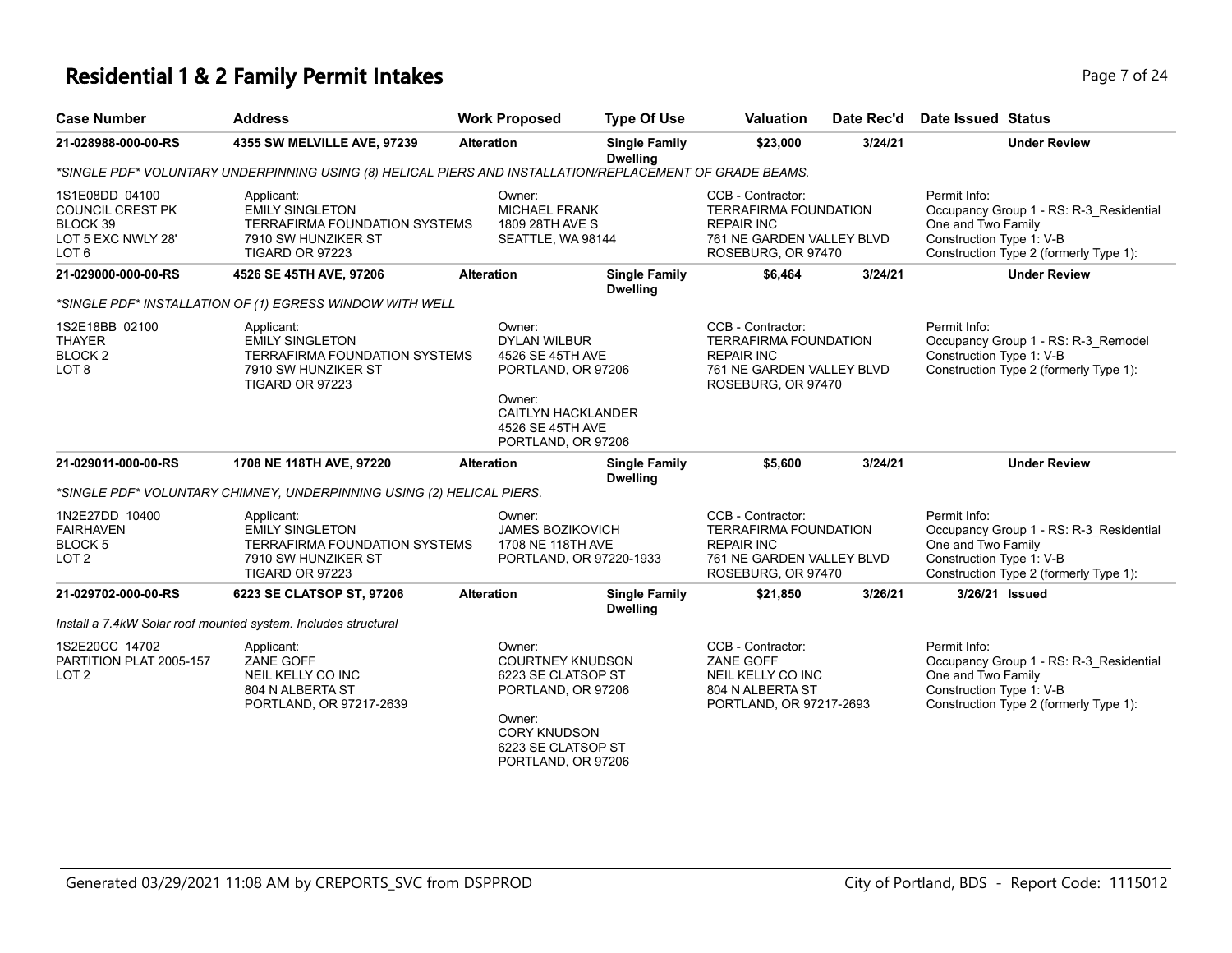# **Residential 1 & 2 Family Permit Intakes Page 1 and Security Page 8 of 24**

| <b>Case Number</b>                                                               | <b>Address</b>                                                                                                                                                                                                   | <b>Work Proposed</b>                                                                                                                                    | <b>Type Of Use</b>                      | <b>Valuation</b>                                                                                         | Date Rec'd | Date Issued Status                                                                                                                                                     |
|----------------------------------------------------------------------------------|------------------------------------------------------------------------------------------------------------------------------------------------------------------------------------------------------------------|---------------------------------------------------------------------------------------------------------------------------------------------------------|-----------------------------------------|----------------------------------------------------------------------------------------------------------|------------|------------------------------------------------------------------------------------------------------------------------------------------------------------------------|
| 20-223825-000-00-RS                                                              | 13641 SE RAYMOND ST, 97236                                                                                                                                                                                       | <b>Alteration</b>                                                                                                                                       | <b>Single Family</b><br><b>Dwelling</b> | \$40,820                                                                                                 | 3/23/21    | <b>Under Review</b>                                                                                                                                                    |
|                                                                                  | SINGLE PDF. REPAIR FIRE DAMAGE FRONT CARPORT. REMOVE WALL BETWEEN KITCHEN/DINING AND LIVING ROOM. CREATE 2ND KITCHEN IN BASEMENT:<br>BEDROOM AND BATH: RELOCATE NON-BEARING WALL FIRST FLOOR .** TRADES SEPARATE |                                                                                                                                                         |                                         |                                                                                                          |            |                                                                                                                                                                        |
| 1S2E14AA 07100<br><b>ABBIES ADD</b><br>LOT <sub>3</sub>                          | Applicant:<br><b>SCOTT BENTHIN</b><br>BENTHIN DESIGN GROUP LLC<br>P.O. BOX 42<br>BEAVERCREEK, OR 97004                                                                                                           | Owner:<br>CHRISTOPHER CULLINS<br>13641 SE RAYMOND ST<br>PORTLAND, OR 97236-4006                                                                         |                                         | CCB - Contractor:<br>FIRE INDUSTRY RESTORATION<br><b>EXPERTS INC</b><br>PO BOX 51<br>GLADSTONE, OR 97027 |            | Permit Info:<br>Occupancy Group 1 - RS: R-3_Remodel<br>Construction Type 1: V-B<br>Construction Type 2 (formerly Type 1):<br>Total Square Footage - Display Only: 1000 |
| 21-002363-000-00-RS                                                              | 3732 SE 71ST AVE, 97206                                                                                                                                                                                          | <b>Alteration</b>                                                                                                                                       | <b>Single Family</b><br><b>Dwelling</b> | \$800                                                                                                    | 3/24/21    | <b>Under Review</b>                                                                                                                                                    |
|                                                                                  | SINGLE PDF ALTERATION TO REINFORCE BEAMS SUPPORTING JOISTS, POUR NEW FOOTINGS AND REPLACE 2 POSTS, REMOVE 2 POSTS                                                                                                |                                                                                                                                                         |                                         |                                                                                                          |            |                                                                                                                                                                        |
| 1S2E08CA 21602<br><b>RESERVOIR PK</b><br>BLOCK <sub>9</sub><br>LOT <sub>27</sub> | Applicant:<br><b>JESSE PRICHARD</b><br>3732 SE 71st Ave<br>PORTLAND, OR 97206                                                                                                                                    | Owner:<br><b>LISA PRICHARD</b><br>3732 SE 71ST AVE<br>PORTLAND, OR 97206<br>Owner:<br><b>JESSE PRICHARD</b><br>3732 SE 71ST AVE                         |                                         |                                                                                                          |            | Permit Info:<br>Occupancy Group 1 - RS: R-3_Remodel<br>Construction Type 1: V-B<br>Construction Type 2 (formerly Type 1):                                              |
| 21-003946-000-00-RS                                                              | 6106 N ATLANTIC AVE, 97217                                                                                                                                                                                       | PORTLAND, OR 97206<br><b>Alteration</b>                                                                                                                 | <b>Single Family</b>                    | \$3,000                                                                                                  | 3/25/21    | 3/25/21 Issued                                                                                                                                                         |
|                                                                                  | SINGLE PDF - REMOVE WALL AND HEADER BETWEEN LIVING AND DINING ROOM ON MAIN LEVEL AND INSTALL NEW COLUMN, BEAM, AND PARTIAL WALL. NEW                                                                             |                                                                                                                                                         | <b>Dwelling</b>                         |                                                                                                          |            |                                                                                                                                                                        |
| 1N1E16CA 12800<br><b>WILLAMETTE</b><br>BLOCK 15<br>LOT <sub>17</sub>             | FRAMING (TO BE LEFT OPEN) IN BASEMENT FOR STORAGE ROOMS, W/NEW BEAM ABOVE. MECHANICAL, ELECTRIC, PLUMBING PERMITS SEPARATE.<br>Applicant:<br>SARA RUZOMBERKA<br>6106 N Atlantic Ave<br>Portland, OR 97217        | Owner:<br>SARA RUZOMBERKA<br>6106 N ATLANTIC AVE<br>PORTLAND, OR 97217                                                                                  |                                         |                                                                                                          |            | Permit Info:<br>Occupancy Group 1 - RS: R-3_Remodel<br>Construction Type 1: V-B<br>Construction Type 2 (formerly Type 1):                                              |
| 21-017184-000-00-RS                                                              | 2427 NE 148TH AVE, 97230                                                                                                                                                                                         | <b>Alteration</b>                                                                                                                                       | <b>Single Family</b>                    | \$500                                                                                                    | 3/23/21    | 3/23/21 Issued                                                                                                                                                         |
|                                                                                  |                                                                                                                                                                                                                  |                                                                                                                                                         | <b>Dwelling</b>                         |                                                                                                          |            |                                                                                                                                                                        |
|                                                                                  | SINGLE PDF - SOLAR 7.5KW ROOF TOP PV SYSTEM: PRESCRIPTIVE**ET SEPARATE**                                                                                                                                         |                                                                                                                                                         |                                         |                                                                                                          |            |                                                                                                                                                                        |
| 1N2E25CA 13100<br>SECTION 25 1N 2E<br>TL 13100 0.27 ACRES                        | Applicant:<br><b>MARIELA GONZALEZ</b><br>DUIT LEVEL TOOL CO.<br>19461 SW 89th Ave<br>Tualatin<br>Oregon<br>97062                                                                                                 | Owner:<br><b>JUANITO SANCHEZ</b><br>3135 SE 160TH AVE<br>PORTLAND, OR 97236<br>Owner:<br><b>GESELLE IBAY</b><br>3135 SE 160TH AVE<br>PORTLAND, OR 97236 |                                         | CCB - Contractor:<br>DUIT LEVEL TOOL CO<br>19461 SW 89TH AVE<br>TUALATIN, OR 97062                       |            | Permit Info:<br>Occupancy Group 1 - RS: R-3 Residential<br>One and Two Family<br>Construction Type 1: V-B<br>Construction Type 2 (formerly Type 1):                    |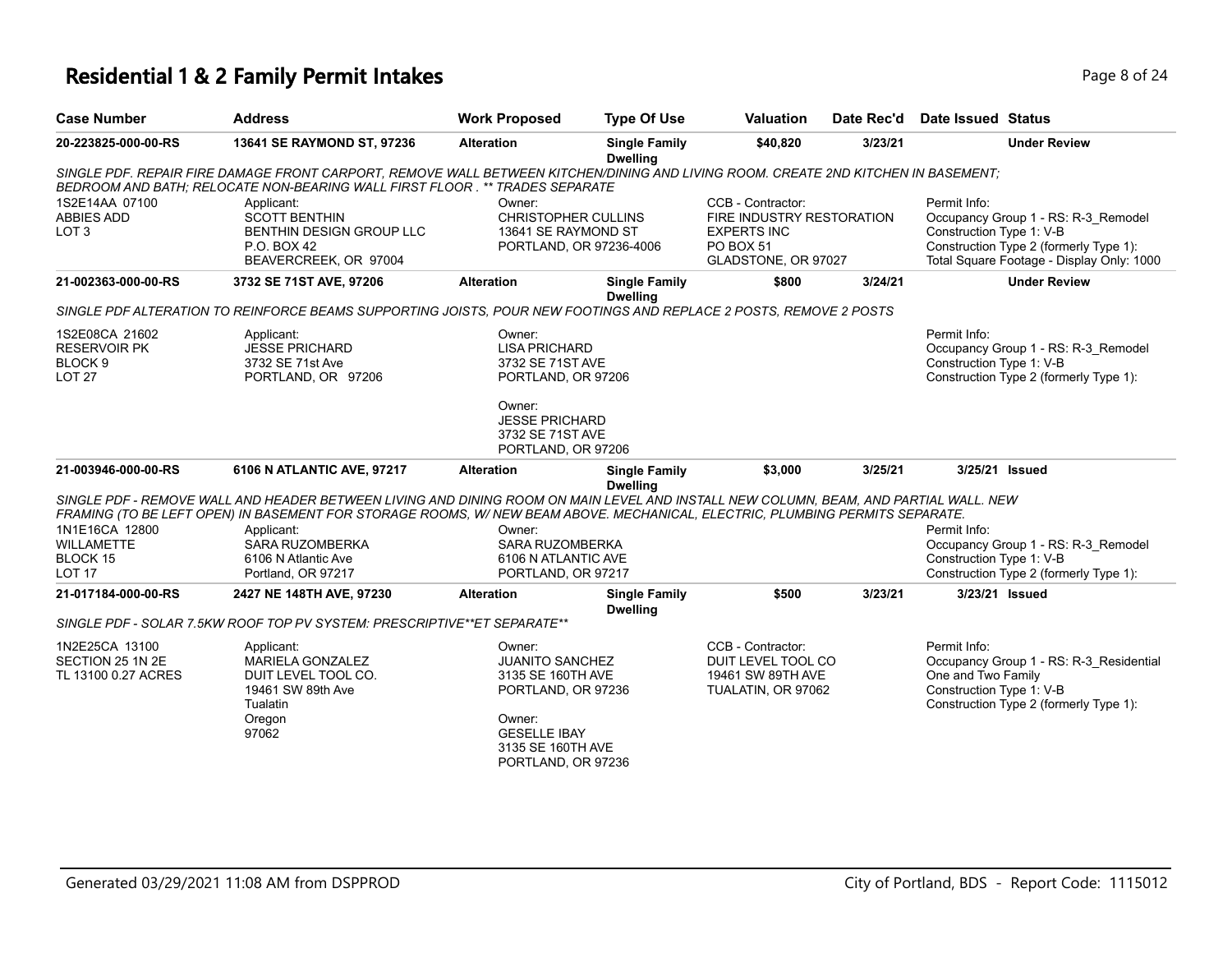# **Residential 1 & 2 Family Permit Intakes Page 1 and Security Page 9 of 24**

| <b>Case Number</b>                                                                | <b>Address</b>                                                                                                                                                                                                                                                                                                                                                                                                                                  | <b>Work Proposed</b>                                                                                                                               | <b>Type Of Use</b>                      | <b>Valuation</b>                                                                                        | Date Rec'd | Date Issued Status                                                                                                                                                     |
|-----------------------------------------------------------------------------------|-------------------------------------------------------------------------------------------------------------------------------------------------------------------------------------------------------------------------------------------------------------------------------------------------------------------------------------------------------------------------------------------------------------------------------------------------|----------------------------------------------------------------------------------------------------------------------------------------------------|-----------------------------------------|---------------------------------------------------------------------------------------------------------|------------|------------------------------------------------------------------------------------------------------------------------------------------------------------------------|
| 21-019557-000-00-RS                                                               | 3655 SE SCHILLER ST, 97202                                                                                                                                                                                                                                                                                                                                                                                                                      | <b>Alteration</b>                                                                                                                                  | <b>Single Family</b><br><b>Dwelling</b> | \$4,082                                                                                                 | 3/26/21    | <b>Under Review</b>                                                                                                                                                    |
|                                                                                   | SINGLE PDF EXPAND EXISTING BATHROOM IN BASEMENT TO ADD TUB AND NEW WALLS *ET. PT. MT SEPARATE                                                                                                                                                                                                                                                                                                                                                   |                                                                                                                                                    |                                         |                                                                                                         |            |                                                                                                                                                                        |
| 1S1E13AA 18600<br><b>LEONE PK</b><br>BLOCK <sub>5</sub><br>LOT <sub>7</sub>       | Applicant:<br><b>JOSHUA HILTON</b><br>616 NE 28TH AVE<br>PORTLAND OR 97232                                                                                                                                                                                                                                                                                                                                                                      | Owner:<br><b>JIMENA ALVARADO</b><br>3655 SE SCHILLER ST<br>PORTLAND, OR 97202                                                                      |                                         |                                                                                                         |            | Permit Info:<br>Occupancy Group 1 - RS: R-3_Remodel<br>Construction Type 1: V-B<br>Construction Type 2 (formerly Type 1):<br>Total Square Footage - Display Only: 100  |
| 21-022862-000-00-RS                                                               | 4524 SE 60TH AVE, 97206                                                                                                                                                                                                                                                                                                                                                                                                                         | <b>Alteration</b>                                                                                                                                  | <b>Single Family</b>                    | \$100,000                                                                                               | 3/24/21    | <b>Under Review</b>                                                                                                                                                    |
| 1S2E18AA 00800<br>LAURELWOOD 2<br>BLOCK <sub>5</sub><br>N 45' OF S 145'           | SINGLE PDF CREATE HABITABLE SPACE IN BASEMENT TO INCLUDE BATHROOM; LIVING ROOM; BEDROOM; EGRESS WELL; REMOVE NON COMPLIANT STAIRS; NEW<br>ARCHWAY 1ST FLOOR IN KITCHEN AND REMODEL BATHROOM *ET. PT. MT SEPARATE<br>Applicant:<br><b>JEFFREY SCHMIDT</b><br>4524 SE 60TH AVE<br>PORTLAND OR 97206                                                                                                                                               | Owner:<br>JEFFREY SCHMIDT<br>4524 SE 60TH AVE<br>PORTLAND, OR 97206                                                                                | <b>Dwelling</b>                         | Primary Contractor:<br>TO BID                                                                           |            | Permit Info:<br>Occupancy Group 1 - RS: R-3_Remodel<br>Construction Type 1: V-B<br>Construction Type 2 (formerly Type 1):<br>Total Square Footage - Display Only: 1000 |
| 21-027146-000-00-RS                                                               | 2449 S MILITARY RD, 97219                                                                                                                                                                                                                                                                                                                                                                                                                       | <b>Alteration</b>                                                                                                                                  | <b>Single Family</b>                    | \$15,000                                                                                                | 3/22/21    | <b>Under Review</b>                                                                                                                                                    |
| <b>SEPARATE</b><br>1S1E35BD 02300<br><b>ABERNETHY HTS</b><br>LOT 2&3 TL 2300      | SINGLE PDF - RECONFIGURE BEDROOM AND ATTACHED BATHROOM. RAISE PARTIALLY LOWERED FLOOR. MODIFY WINDOW AND DOOR OPENINGS. *** TRADES<br>Applicant:<br><b>RICHARD ADAMS</b><br><b>FASTER PERMITS</b><br>2000 SW 1ST AVENUE SUITE 420<br>PORTLAND, OR 97201                                                                                                                                                                                         | Owner:<br><b>RALPH MILLER</b><br>5720 NE 121 AVE #110<br>VANCOUVER, WA 98682                                                                       | <b>Dwelling</b>                         | CCB - Contractor:<br><b>MICHAEL REESE</b><br>MICHAEL B REESE<br>1005 NE 178TH AVE<br>PORTLAND, OR 97230 |            | Permit Info:<br>Occupancy Group 1 - RS: R-3 Residential<br>One and Two Family<br>Construction Type 1: V-B<br>Construction Type 2 (formerly Type 1):                    |
| 21-027619-000-00-RS                                                               | 3729 SW 48TH PL, 97221                                                                                                                                                                                                                                                                                                                                                                                                                          | <b>Alteration</b>                                                                                                                                  | <b>Single Family</b>                    | \$36,738                                                                                                | 3/25/21    | <b>Under Review</b>                                                                                                                                                    |
| 1S1E07DA 05900<br><b>WILCOX ESTATES</b><br>BLOCK <sub>8</sub><br>LOT <sub>5</sub> | SINGLE PDF - ALTERATION TO REMOVE WALLS IN KITCHEN,LIVING AND ENTRY AREAS, ADD BEAM, RECONFIGURE KITCHEN AND DINING AREA REMOVE NOOK AND<br>FIREPLACE, MASTER BATH ALTERATIONS - REMOVE WALLS TO CLOSET, EXPAND BATH. REMOVE CLOSETS IN 2 BEDROOMS, ADD SLIDING DOOR AND HEADER TO NE<br>BEDROOM. ADD FOOTINGS TO BASEMENT. *** TRADES TO BE OBTAINED SEPARATELY ***<br>Applicant:<br>JORDAN VAN ZANTE<br>3729 SW 48th PI<br>Portland, OR 97221 | Owner:<br>JORDAN VAN ZANTE<br>3729 SW 48TH PL<br>PORTLAND, OR 97221<br>Owner:<br><b>COLLEEN VAN ZANTE</b><br>3729 SW 48TH PL<br>PORTLAND, OR 97221 | <b>Dwelling</b>                         |                                                                                                         |            | Permit Info:<br>Occupancy Group 1 - RS: R-3 Remodel<br>Construction Type 1: V-B<br>Construction Type 2 (formerly Type 1):<br>Total Square Footage - Display Only: 900  |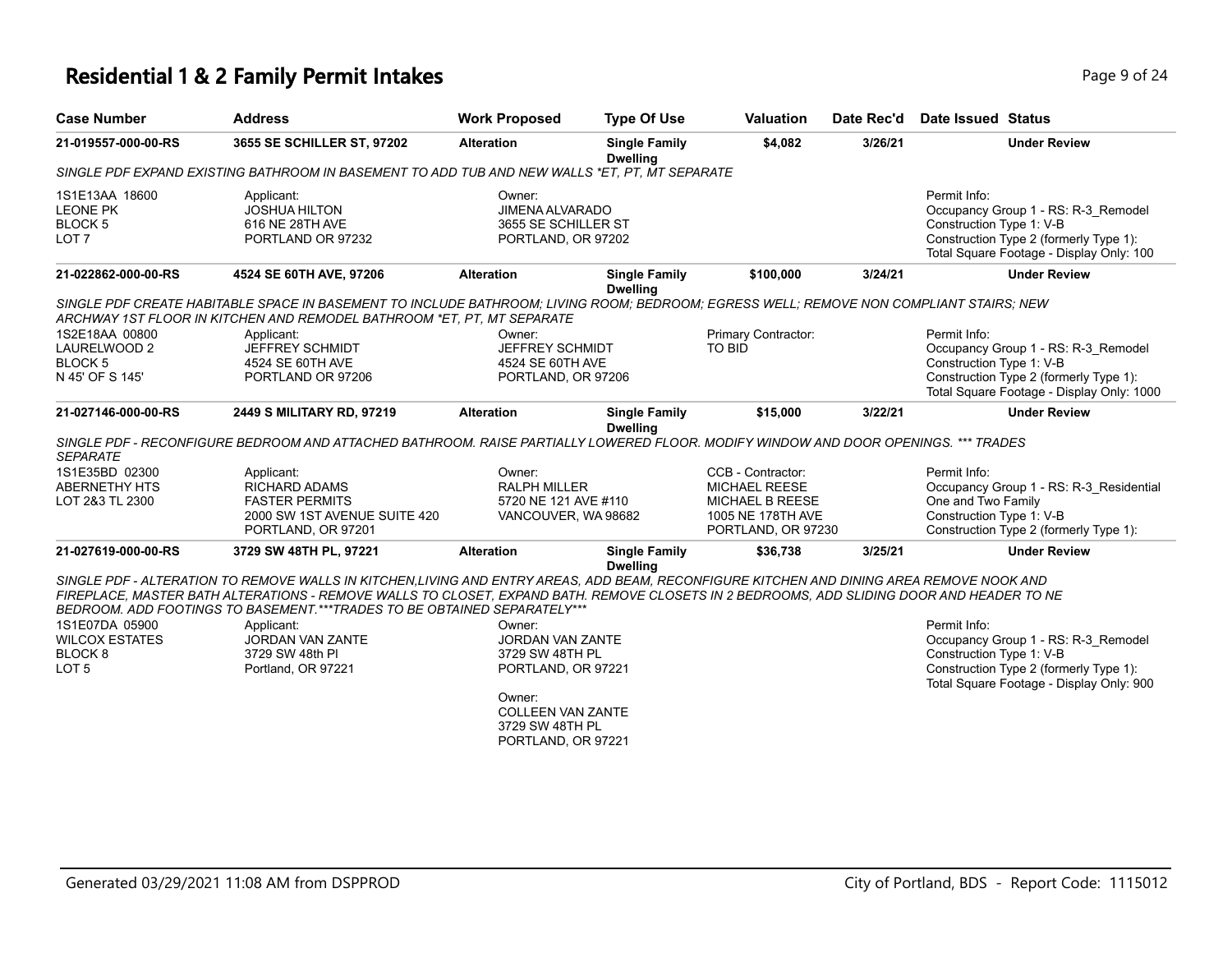# **Residential 1 & 2 Family Permit Intakes Page 10 of 24 Page 10 of 24**

| <b>Case Number</b>                                                                       | <b>Address</b>                                                                                                                         | <b>Work Proposed</b>                                                                                                                              | <b>Type Of Use</b>                                       | Valuation                                                                                                                              | Date Rec'd | <b>Date Issued Status</b>                |                                                                                                                                                                  |
|------------------------------------------------------------------------------------------|----------------------------------------------------------------------------------------------------------------------------------------|---------------------------------------------------------------------------------------------------------------------------------------------------|----------------------------------------------------------|----------------------------------------------------------------------------------------------------------------------------------------|------------|------------------------------------------|------------------------------------------------------------------------------------------------------------------------------------------------------------------|
| 21-027684-000-00-RS                                                                      | 3418 SE JOHNSON CREEK BLVD,<br>97222                                                                                                   | <b>Alteration</b>                                                                                                                                 | <b>Single Family</b><br><b>Dwelling</b>                  | \$17,029                                                                                                                               | 3/23/21    |                                          | <b>Under Review</b>                                                                                                                                              |
|                                                                                          | SINGLE PDF - CREATE STUDIO ADU WITH BATH AND KITCHEN IN EXISTING PORTION OF UNFINISHED BASEMENT. ***TRADES TO BE OBTAINED SEPARTELY*** |                                                                                                                                                   |                                                          |                                                                                                                                        |            |                                          |                                                                                                                                                                  |
| 1S1E24DC 05202<br>PARTITION PLAT 2000-47<br>LOT <sub>2</sub>                             | Applicant:<br>ROBIN KOCH<br><b>COMMUNITECTURE</b><br>1421 SE DIVISION ST<br>PORTLAND, OR 97202                                         | Owner:<br><b>GREGORY MACNAUGHTON</b><br>MILWAUKIE, OR 97222-9211<br>Owner:<br>AMANDA YAMPOLSKY<br>MILWAUKIE, OR 97222-9211                        | 3418 SE JOHNSON CREEK BLVD<br>3418 SE JOHNSON CREEK BLVD | CCB - Contractor:<br><b>BORN AND RAISED</b><br><b>CONSTRUCTION LLC</b><br>1904 SE WASHINGTON<br>PORTLAND, OR 97214                     |            | Permit Info:<br>Construction Type 1: V-B | Occupancy Group 1 - RS: R-3_Remodel<br>Construction Type 2 (formerly Type 1): V-B<br>Total Square Footage - Display Only: 458<br>Number of New Dwelling Units: 1 |
| 21-027760-000-00-RS                                                                      | 5741 SE 71ST AVE, 97206                                                                                                                | <b>Alteration</b>                                                                                                                                 | <b>Single Family</b><br><b>Dwelling</b>                  | \$17.144                                                                                                                               | 3/22/21    |                                          | <b>Under Review</b>                                                                                                                                              |
| <b>SEPARATE</b>                                                                          | SINGLE PDF REMOVE WINDOW ON 2ND FLOOR; ADD NEW BATHROOM (2 TOILETS); NEW BEDROOM ON FIRST FLOOR; BASEMENT NOT HABITABLE *ET, PT, MT    |                                                                                                                                                   |                                                          |                                                                                                                                        |            |                                          |                                                                                                                                                                  |
| 1S2E17CA 17800<br><b>NASHS 1ST ADD</b><br>BLOCK 4<br>LOT 5 EXC N 45'<br>LOT <sub>6</sub> | Applicant:<br>Mike Nedelisky<br><b>MJN Builder</b><br>7500 SE 162nd Ave<br>Portland OR 97236                                           | Owner:<br>WP HOLDINGS LLC<br>5741 SE 71ST AVE<br>PORTLAND, OR 97206<br>Owner:<br><b>MJN BUILDER LLC</b><br>5741 SE 71ST AVE<br>PORTLAND, OR 97206 |                                                          | CCB - Contractor:<br><b>MJN BUILDER LLC</b><br>7500 SE 162ND AVE<br>PORTLAND, OR 97236                                                 |            | Permit Info:<br>Construction Type 1: V-B | Occupancy Group 1 - RS: R-3_Remodel<br>Construction Type 2 (formerly Type 1):<br>Total Square Footage - Display Only: 420                                        |
| 21-027970-000-00-RS                                                                      | 925 N WINCHELL ST, 97217                                                                                                               | <b>Alteration</b>                                                                                                                                 | <b>Single Family</b><br><b>Dwelling</b>                  | \$13,062                                                                                                                               | 3/23/21    |                                          | <b>Under Review</b>                                                                                                                                              |
|                                                                                          | SINGLE PDF CREATE HOME OFFICE IN ATTACHED GARAGE; NEW WINDOW; BATHROOM (2 TOILETS) ET, PT MT SEPARATE                                  |                                                                                                                                                   |                                                          |                                                                                                                                        |            |                                          |                                                                                                                                                                  |
| 1N1E10CB 02500<br><b>FAIRPORT</b><br>BLOCK <sub>5</sub><br>LOT 18-20                     | Applicant:<br><b>BRIAN BAINNSON</b><br>QUATREFOIL<br>415 NE 65th Ave<br>PORTLAND OR 97213-5015                                         | Owner:<br><b>VANESSA BIRD</b><br>925 N WINCHELL ST<br>PORTLAND, OR 97217                                                                          |                                                          | CCB - Contractor:<br><b>CHUCK TIETJENS</b><br><b>CONSTRUCTION INC</b><br>32789 CHURCH RD<br><b>WARREN, OR 97053</b>                    |            | Permit Info:<br>Construction Type 1: V-B | Occupancy Group 1 - RS: R-3_Remodel<br>Construction Type 2 (formerly Type 1):<br>Total Square Footage - Display Only: 320                                        |
| 21-027976-000-00-RS                                                                      | 2708 SE 111TH AVE, 97266                                                                                                               | <b>Alteration</b>                                                                                                                                 | <b>Single Family</b><br><b>Dwelling</b>                  | \$18,777                                                                                                                               | 3/22/21    |                                          | <b>Under Review</b>                                                                                                                                              |
|                                                                                          | SINGLE PDF - ADU: CONVERT PORTION OF EXISTING MAIN LEVEL TO ACCESSORY DWELLING UNIT W/ ONE BEDROOM *** TRADE PERMITS SEPARATE          |                                                                                                                                                   |                                                          |                                                                                                                                        |            |                                          |                                                                                                                                                                  |
| 1S2E10BA 09100<br>SECTION 10 1S 2E<br>TL 9100 0.28 ACRES                                 | Applicant:<br>ANDY SINGER<br>SEYMOUR GC<br>3825 SW SCHOLLS FERRY RD<br>PORTLAND, OR 97221                                              | Owner:<br><b>MATTHEW CUTLER</b><br>2708 SE 111TH AVE<br>PORTLAND, OR 97266                                                                        |                                                          | CCB - Contractor:<br><b>ANDY SINGER</b><br>SEYMOUR GENERAL<br><b>CONTRACTING INC</b><br>3825 SW SCHOLLS FERRY RD<br>PORTLAND, OR 97221 |            | Permit Info:<br>Construction Type 1: V-B | Occupancy Group 1 - RS: R-3_Remodel<br>Construction Type 2 (formerly Type 1):<br>Total Square Footage - Display Only: 460<br>Number of New Dwelling Units: 1     |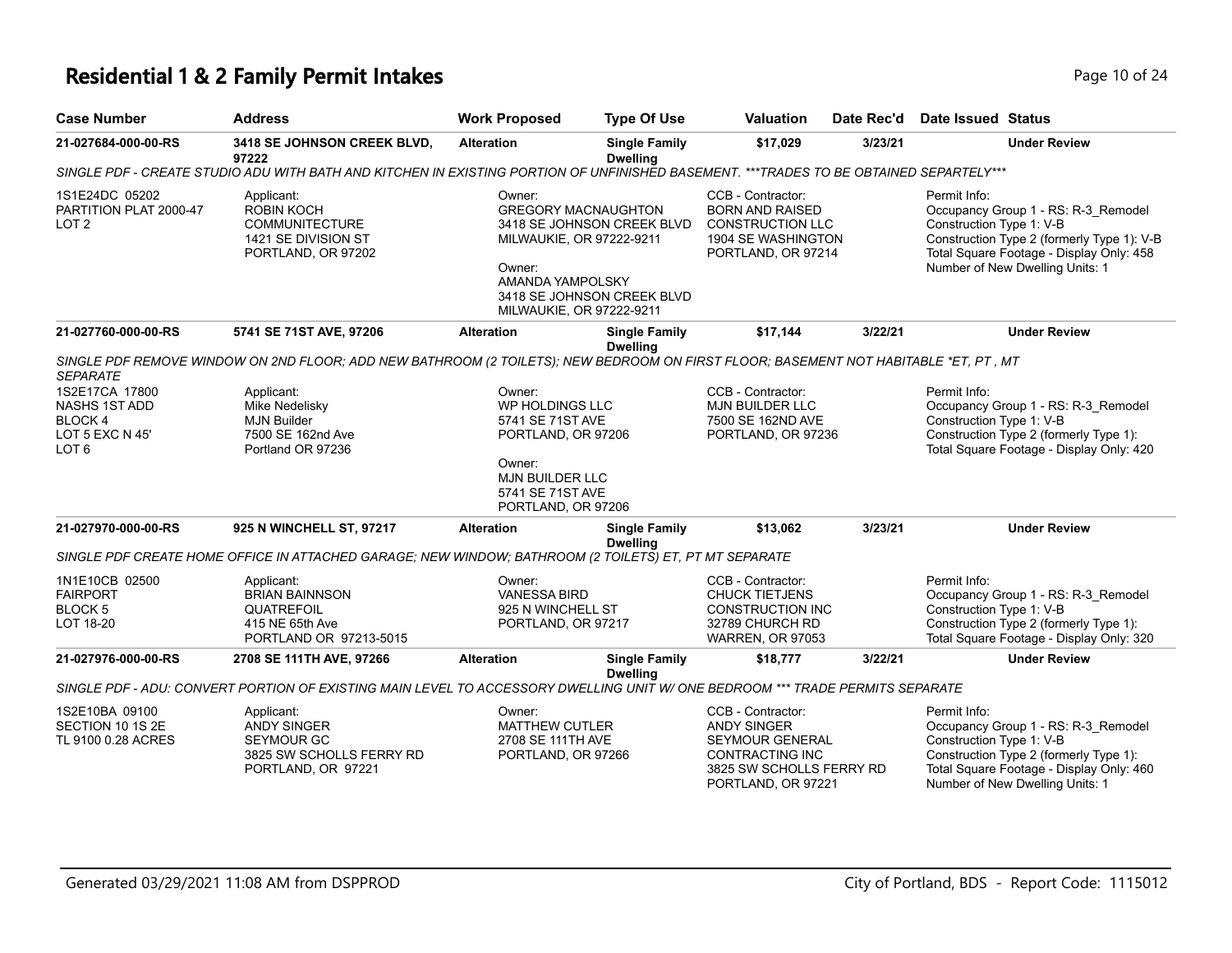# **Residential 1 & 2 Family Permit Intakes Page 11 of 24 Page 11 of 24**

| <b>Case Number</b>                                                               | <b>Address</b>                                                                                                                     | <b>Work Proposed</b>                                                                                        | <b>Type Of Use</b>                                 | Valuation                                                                                                 | Date Rec'd | <b>Date Issued Status</b>                                                                                                                                             |
|----------------------------------------------------------------------------------|------------------------------------------------------------------------------------------------------------------------------------|-------------------------------------------------------------------------------------------------------------|----------------------------------------------------|-----------------------------------------------------------------------------------------------------------|------------|-----------------------------------------------------------------------------------------------------------------------------------------------------------------------|
| 21-028572-000-00-RS                                                              | 8617 NE HALSEY ST, 97220                                                                                                           | <b>Alteration</b>                                                                                           | <b>Single Family</b><br><b>Dwelling</b>            | \$2,000                                                                                                   | 3/24/21    | <b>Under Review</b>                                                                                                                                                   |
|                                                                                  | SINGLE PDF NEW BATHROOM AND LAUNDRY AREA IN UNIFINISHED BASEMENT: ET.PT MT SEPARATE                                                |                                                                                                             |                                                    |                                                                                                           |            |                                                                                                                                                                       |
| 1N2E28CC 03100<br>RAILWAY ADD<br>BLOCK 8<br>LOT 9&10 EXC PT IN ST                | Applicant:<br>LAKESHA JONES-BUNN<br>8617 NE HALSEY ST<br>PORTLAND OR 97220                                                         | Owner:<br>LAKESHA JONES-BUNN<br>8617 NE HALSEY ST<br>PORTLAND, OR 97220                                     |                                                    |                                                                                                           |            | Permit Info:<br>Occupancy Group 1 - RS: R-3_Remodel<br>Construction Type 1: V-B<br>Construction Type 2 (formerly Type 1):<br>Total Square Footage - Display Only: 16  |
| 21-028745-000-00-RS                                                              | 1620 NE 86TH AVE, 97220                                                                                                            | <b>Alteration</b>                                                                                           | <b>Single Family</b><br><b>Dwelling</b>            | \$4,500                                                                                                   | 3/27/21    | <b>Under Review</b>                                                                                                                                                   |
| SINGLE PDF - NEW WINDOW                                                          |                                                                                                                                    |                                                                                                             |                                                    |                                                                                                           |            |                                                                                                                                                                       |
| 1N2E28CC 02300<br>RAILWAY ADD<br>BLOCK <sub>9</sub><br><b>LOT 4&amp;5</b>        | Applicant:<br><b>ADAM LABARGE</b><br>1620 NE 86th Ave<br>Portland, OR 97220                                                        | Owner:<br><b>ADAM LABARGE</b><br>1620 NE 86TH AVE<br>PORTLAND, OR 97220<br>Owner:<br><b>HSIAOLIN CHEN</b>   |                                                    | CCB - Contractor:<br><b>GLV ENTERPRISES INC</b><br>18151 SW BOONES FERRY RD<br>PORTLAND, OR 97224         |            | Permit Info:<br>Occupancy Group 1 - RS: R-3_Remodel<br>Construction Type 1: V-B<br>Construction Type 2 (formerly Type 1):                                             |
|                                                                                  |                                                                                                                                    | 1620 NE 86TH AVE<br>PORTLAND, OR 97220                                                                      |                                                    |                                                                                                           |            |                                                                                                                                                                       |
| 21-029734-000-00-RS                                                              | 6927 N PORTSMOUTH AVE, 97203                                                                                                       | <b>Alteration</b>                                                                                           | <b>Single Family</b><br><b>Dwelling</b>            | \$20,492                                                                                                  | 3/26/21    | <b>Under Review</b>                                                                                                                                                   |
| <b>PERMITS SEPARATE</b>                                                          | SINGLE PDF - CONVERSION OF BASEMENT TO LIVING SPACE, FURR OUT WALLS, INCLUDES BEDROOM, BATHROOM, AND NEW EGRESS WINDOW WELL**TRADE |                                                                                                             |                                                    |                                                                                                           |            |                                                                                                                                                                       |
| 1N1E07DD 13900<br>PORTSMOUTH<br>BLOCK 21<br>LOT <sub>10</sub><br>N 1/2 OF LOT 11 | Applicant:<br><b>MARK PETERSEN</b><br>6927 N PORTSMOUTH AVE<br>PORTLAND OR 97203                                                   | Owner:<br><b>MARK PETERSEN</b><br>6927 N PORTSMOUTH AVE<br>PORTLAND, OR 97203                               |                                                    |                                                                                                           |            | Permit Info:<br>Occupancy Group 1 - RS: R-3_Remodel<br>Construction Type 1: V-B<br>Construction Type 2 (formerly Type 1):<br>Total Square Footage - Display Only: 502 |
| Total # of RS Alteration permit intakes: 29                                      |                                                                                                                                    |                                                                                                             |                                                    |                                                                                                           |            | Total valuation of RS Alteration permit intakes: \$701,438                                                                                                            |
| 20-155429-REV-01-RS                                                              | <b>1111 NE AINSWORTH ST, 97211</b>                                                                                                 | <b>Demolition</b>                                                                                           | Garage/Carport                                     | \$0                                                                                                       | 3/23/21    | <b>Under Review</b>                                                                                                                                                   |
| <b>JASON KENT</b>                                                                | Single PDF - REVISION TO UPDATE DEMO PLAN TO CHANGE CONTRACTOR TO GOOD WOOD DECONSTRUCTION AND SALVAGE AND CONSTRUCTION MANAGER TO |                                                                                                             |                                                    |                                                                                                           |            |                                                                                                                                                                       |
| 1N1E14CA 15800<br>HIGHLAND PK<br>BLOCK 3<br>LOT <sub>23</sub>                    | Applicant:<br><b>JASON KENT</b><br>1111 NE AINSWORTH<br>PORTLAND OR 97211                                                          | Owner:<br><b>JULIE LEWIS</b><br>1111 NE AINSWORTH ST<br>Owner:<br><b>JASON KENT</b><br>1111 NE AINSWORTH ST | PORTLAND, OR 97211-4248<br>PORTLAND, OR 97211-4248 | CCB - Contractor:<br>GOOD WOOD DECONSTRUCTION<br>AND SALVAGE LLC<br>6326 NE 8TH AVE<br>PORTLAND, OR 97211 |            | Permit Info:<br>Occupancy Group 1 - RS: U_Private<br>Garage\Utility Misc.<br>Construction Type 1: V-B<br>Construction Type 2 (formerly Type 1):                       |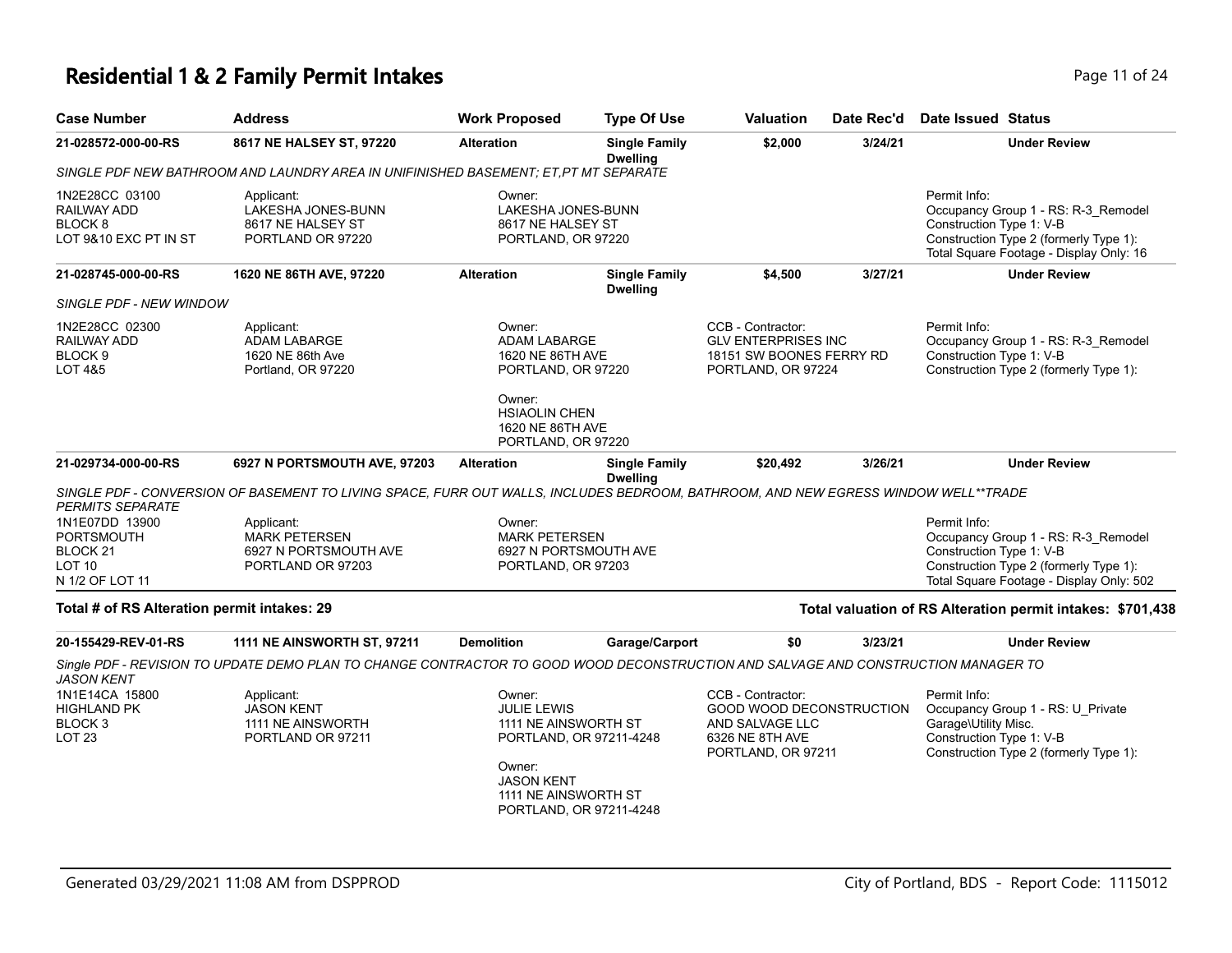#### **Residential 1 & 2 Family Permit Intakes Page 12 of 24 Page 12 of 24**

| <b>Case Number</b>                                                                                    | <b>Address</b>                                                                                                                                                                                                                                                                    | <b>Work Proposed</b>                                                                                                                                       | <b>Type Of Use</b>                                                                                                                                | <b>Valuation</b>                                                                                                     | Date Rec'd | Date Issued Status                                                                                                                                  |
|-------------------------------------------------------------------------------------------------------|-----------------------------------------------------------------------------------------------------------------------------------------------------------------------------------------------------------------------------------------------------------------------------------|------------------------------------------------------------------------------------------------------------------------------------------------------------|---------------------------------------------------------------------------------------------------------------------------------------------------|----------------------------------------------------------------------------------------------------------------------|------------|-----------------------------------------------------------------------------------------------------------------------------------------------------|
| 21-023341-000-00-RS                                                                                   | 226 NE 99TH AVE, 97220                                                                                                                                                                                                                                                            | <b>Demolition</b>                                                                                                                                          | Garage/Carport                                                                                                                                    | \$2,000                                                                                                              | 3/25/21    | <b>Under Review</b>                                                                                                                                 |
|                                                                                                       | SB871 DEMO DETACHED GARAGE*****ON PLANS WITH 21-023326 RS HOUSE ON SAME PROPERTY*****                                                                                                                                                                                             |                                                                                                                                                            |                                                                                                                                                   |                                                                                                                      |            |                                                                                                                                                     |
| 1N2E33DA 05500<br><b>LEWIS PK</b><br>BLOCK <sub>2</sub><br><b>LOT 33</b>                              | Applicant:<br>DARYL RETZLAFF<br><b>EVERGREEN BUILDERS LLC</b><br>7420 SW HUNZIKER RD SUITE A<br>TIGARD, OR 97223                                                                                                                                                                  | Owner:<br><b>WISTARIA HEIGHTS</b><br><b>APARTMENTS LLC</b><br>TIGARD, OR 97223                                                                             | 7420 SW HUNZIKER RD STE A                                                                                                                         | CCB - Contractor:<br>PAUL A OBRIST<br><b>G &amp; P OBRIST EXCAVATING INC</b><br>31619 LUSTED RD<br>GRESHAM, OR 97080 |            | Permit Info:<br>Occupancy Group 1 - RS: U_Private<br>Garage\Utility Misc.<br>Construction Type 1: V-B<br>Construction Type 2 (formerly Type 1):     |
| 21-026213-000-00-RS                                                                                   | 1926 SE 54TH AVE, 97215                                                                                                                                                                                                                                                           | <b>Demolition</b>                                                                                                                                          | Garage/Carport                                                                                                                                    | \$6,000                                                                                                              | 3/22/21    | <b>Under Review</b>                                                                                                                                 |
|                                                                                                       | SINGLE PDF - SB871: DECONSTRUCT DETACHED GARAGE. SLAB TO REMAIN. REMOVE ALL DEBRIS.                                                                                                                                                                                               |                                                                                                                                                            |                                                                                                                                                   |                                                                                                                      |            |                                                                                                                                                     |
| 1S2E06DB 11300<br>CRYSTAL SPR PK & PLAT 2<br>BLOCK <sub>2</sub><br>LOT <sub>7</sub><br>S 1/2 OF LOT 8 | Applicant:<br><b>JEREMY LADEN</b><br>LOVETT DECONSTRUCTION<br>2034 NE SANDY BLVD<br>PORTLAND OR 97232                                                                                                                                                                             | Owner:<br>DEBORAH NAMESTKA<br>1926 SE 54TH AVE<br>PORTLAND, OR 97215-3336<br>Owner:<br><b>KELLY FALLERT</b><br>1926 SE 54TH AVE<br>PORTLAND, OR 97215-3336 |                                                                                                                                                   | CCB - Contractor:<br>LOVETT DECONSTRUCTION INC<br>2522 SE 16TH AVE<br>PORTLAND, OR 97202                             |            | Permit Info:<br>Occupancy Group 1 - RS: U_Private<br>Garage\Utility Misc.<br>Construction Type 1: V-B<br>Construction Type 2 (formerly Type 1):     |
| 21-028913-000-00-RS                                                                                   | 1925 NE 57TH AVE, 97213                                                                                                                                                                                                                                                           | <b>Demolition</b>                                                                                                                                          | Garage/Carport                                                                                                                                    | \$1,200                                                                                                              | 3/25/21    | <b>Under Review</b>                                                                                                                                 |
|                                                                                                       | SINGLE PDF - SB871: DEMOLISH DETACHED GARAGE. CONCRETE SLAB TO REMAIN. REMOVE ALL DEBRIS.                                                                                                                                                                                         |                                                                                                                                                            |                                                                                                                                                   |                                                                                                                      |            |                                                                                                                                                     |
| 1N2E30DC 00400<br><b>ELMHURST</b><br>BLOCK 12<br>LOT 6                                                | Applicant:<br><b>JOE ROBERTSON</b><br>SHELTER SOLUTION LLC<br>1973 SE DUNCAN DR<br>HILLSBORO OR-97123                                                                                                                                                                             | Owner:<br>EDGAR JOINT TR<br>1925 NE 57TH AVE<br>PORTLAND, OR 97213                                                                                         |                                                                                                                                                   | CCB - Contractor:<br><b>JOE ROBERTSON</b><br>SHELTER SOLUTIONS LLC<br>1973 SE DUNCAN DR<br>HILLSBORO, OR 97123       |            | Permit Info:<br>Occupancy Group 1 - RS: U_Private<br>Garage\Utility Misc.<br>Construction Type 1: V-B<br>Construction Type 2 (formerly Type 1):     |
| 21-023326-000-00-RS                                                                                   | 226 NE 99TH AVE, 97220                                                                                                                                                                                                                                                            | <b>Demolition</b>                                                                                                                                          | <b>Single Family</b><br><b>Dwelling</b>                                                                                                           | \$16,000                                                                                                             | 3/25/21    | <b>Under Review</b>                                                                                                                                 |
|                                                                                                       | SB871 DEMOLISH SINGLE FAMILY RESIDENCE (NO BASEMENT), CAP SEWER, REMOVE ALL DEBRIS*****SUBJECT TO 35 DAY DEMO DELAY******ON SAME PLANS<br>WITH21-023341 RS FOR DETACHED GARAGE ON SAME PROPERTY****                                                                               |                                                                                                                                                            |                                                                                                                                                   |                                                                                                                      |            |                                                                                                                                                     |
| 1N2E33DA 05500<br><b>LEWIS PK</b><br>BLOCK <sub>2</sub><br>LOT 33                                     | Applicant:<br>DARYL RETZLAFF<br>EVERGREEN BUILDERS LLC<br>7420 SW HUNZIKER RD SUITE A<br><b>TIGARD, OR 97223</b>                                                                                                                                                                  | Owner:<br><b>WISTARIA HEIGHTS</b><br><b>APARTMENTS LLC</b><br><b>TIGARD, OR 97223</b>                                                                      | CCB - Contractor:<br>PAUL A OBRIST<br><b>G &amp; P OBRIST EXCAVATING INC</b><br>7420 SW HUNZIKER RD STE A<br>31619 LUSTED RD<br>GRESHAM, OR 97080 |                                                                                                                      |            | Permit Info:<br>Occupancy Group 1 - RS: R-3_Residential<br>One and Two Family<br>Construction Type 1: V-B<br>Construction Type 2 (formerly Type 1): |
| 21-027693-000-00-RS                                                                                   | 5726 NE 109TH AVE, 97220                                                                                                                                                                                                                                                          | <b>Demolition</b>                                                                                                                                          | <b>Single Family</b><br><b>Dwelling</b>                                                                                                           | \$12,998                                                                                                             | 3/23/21    | <b>Under Review</b>                                                                                                                                 |
| 1N2E15CD 01100                                                                                        | SINGLE PDF - SB871: DECONSTRUCT SINGLE FAMILY RESIDENCE WITH BASEMENT. CAVITY TO BE FILLED. CAP SEWER. REMOVE ALL DEBRIS. SPECIAL INSPECTION<br>REQUIRED FOR BASEMENT FILL. NON-RESIDENTIAL COMPREHENSIVE PLAN DESIGNATION. NOT SUBJECT TO 35-DAY DEMOLITION DELAY.<br>Applicant: | Owner:                                                                                                                                                     |                                                                                                                                                   | CCB - Contractor:                                                                                                    |            | Permit Info:                                                                                                                                        |
| PARKROSE & RPLT<br><b>BLOCK 107 TL 1100</b>                                                           | <b>DOUG LICHTER</b><br>COR CONTRACTING SERVICES LLC<br>PO BOX 301427                                                                                                                                                                                                              | COR LLC<br>PO BOX 301427<br>PORTLAND, OR 97294                                                                                                             |                                                                                                                                                   | COR CONTRACTING SERVICES<br><b>LLC</b><br>PO BOX 310427                                                              |            | Occupancy Group 1 - RS: R-3_Residential<br>One and Two Family<br>Construction Type 1: V-B                                                           |

PORTLAND, OR 97294

PORTLAND, OR 97294

Construction Type 2 (formerly Type 1):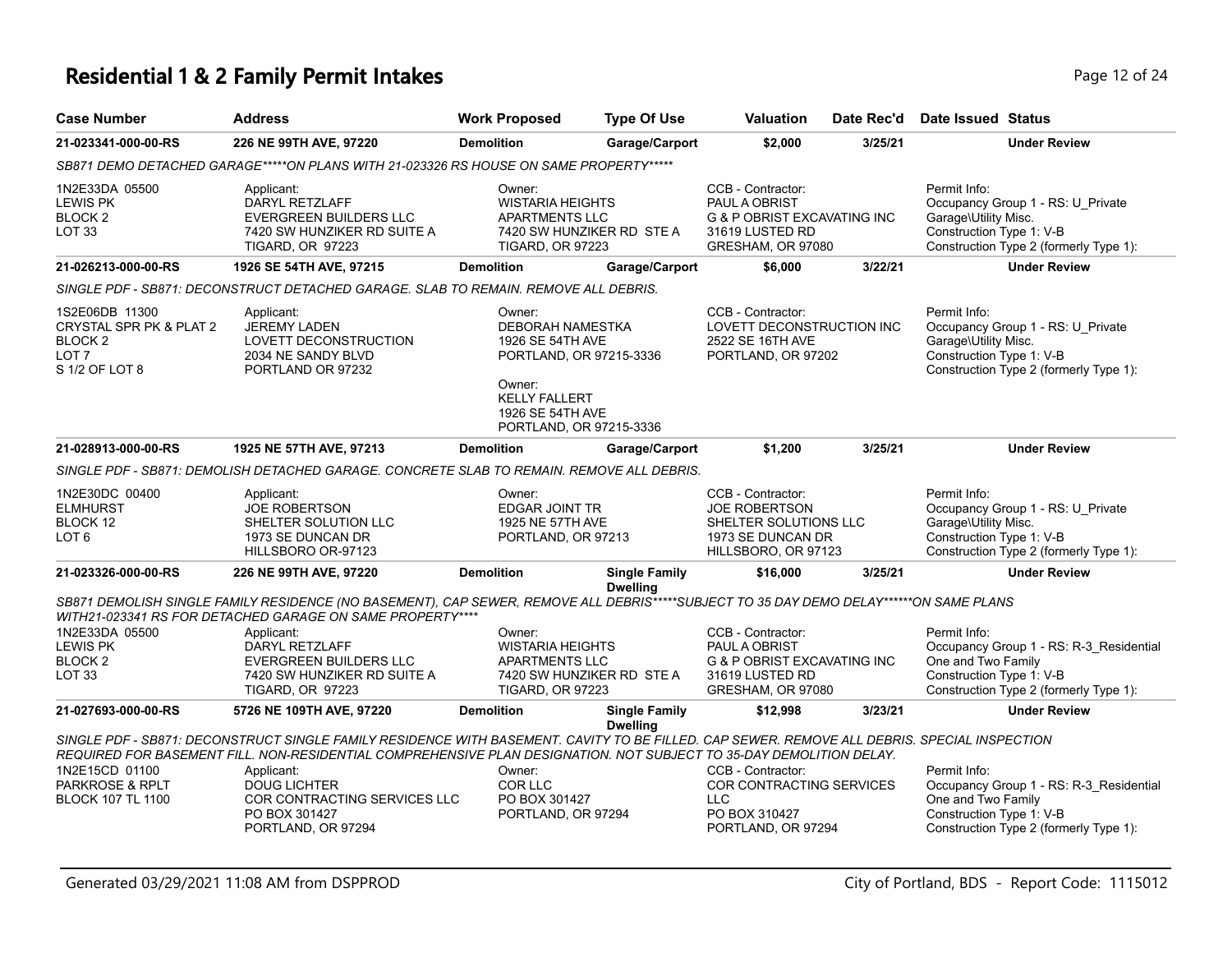### **Residential 1 & 2 Family Permit Intakes Page 13 of 24 Page 13 of 24**

| <b>Case Number</b>                                                                                           | <b>Address</b>                                                                                                                                                                       | <b>Work Proposed</b>                                                                                                                                       | <b>Type Of Use</b>                      | <b>Valuation</b>                                                                                                          | Date Rec'd | Date Issued Status                                             |                                                                                   |
|--------------------------------------------------------------------------------------------------------------|--------------------------------------------------------------------------------------------------------------------------------------------------------------------------------------|------------------------------------------------------------------------------------------------------------------------------------------------------------|-----------------------------------------|---------------------------------------------------------------------------------------------------------------------------|------------|----------------------------------------------------------------|-----------------------------------------------------------------------------------|
| Total # of RS Demolition permit intakes: 6                                                                   |                                                                                                                                                                                      |                                                                                                                                                            |                                         |                                                                                                                           |            |                                                                | Total valuation of RS Demolition permit intakes: \$38,198                         |
| 21-027633-000-00-RS                                                                                          | <b>15738 NE FREMONT ST, 97230</b>                                                                                                                                                    | <b>Interior Alteration</b><br>Only                                                                                                                         | <b>Single Family</b><br><b>Dwelling</b> | \$25,000                                                                                                                  | 3/22/21    |                                                                | 3/22/21 Issued                                                                    |
| <b>MASTER BATHROOM REMODEL.</b>                                                                              |                                                                                                                                                                                      |                                                                                                                                                            |                                         |                                                                                                                           |            |                                                                |                                                                                   |
| 1N2E25AA 07700<br><b>HOLCOMB HEIGHTS</b><br><b>BLOCK7</b><br><b>LOT 29</b>                                   | Applicant:<br>ROBERT WOOD<br>MOUNTAINWOOD HOMES<br>PO BOX 2257<br>PORTLAND, OR 97075                                                                                                 | Owner:<br><b>ERIC DEHNERT</b><br>15738 NE FREMONT ST<br>PORTLAND, OR 97230-4436<br>Owner:<br>AMY DEHNERT<br>15738 NE FREMONT ST<br>PORTLAND, OR 97230-4436 |                                         | CCB - Contractor:<br>MOUNTAINWOOD HOMES INC<br>PO BOX 2257<br>BEAVERTON, OR 97075-2257                                    |            | Permit Info:<br>One and Two Family<br>Construction Type 1: V-B | Occupancy Group 1 - RS: R-3 Residential<br>Construction Type 2 (formerly Type 1): |
| 21-027638-000-00-RS                                                                                          | 3225 NE 57TH AVE, 97213                                                                                                                                                              | <b>Interior Alteration</b><br>Only                                                                                                                         | <b>Single Family</b><br><b>Dwelling</b> | \$8,250                                                                                                                   | 3/22/21    |                                                                | 3/22/21 Issued                                                                    |
|                                                                                                              | VOLUNTARY CONNECTION OF FRAMING TO FOUNDATION. INSTALL AUTOMATIC GAS VALVE SHUTOFF                                                                                                   |                                                                                                                                                            |                                         |                                                                                                                           |            |                                                                |                                                                                   |
| 1N2E30AB 17600<br>ROSE CITY PK<br>BLOCK 113<br>LOT <sub>3</sub>                                              | Applicant:<br>Michael Weber<br><b>NW Seismic Retrofitters</b><br>P O BOX 18058<br>PORTLAND OR 97212                                                                                  | Owner:<br><b>ADAM NEFF</b><br>3225 NE 57TH AVE<br>PORTLAND, OR 97213<br>Owner:<br><b>MEAGAN NEFF</b><br>3225 NE 57TH AVE<br>PORTLAND, OR 97213             |                                         | CCB - Contractor:<br><b>MICHAEL WIEBER</b><br>ELYSIUM CONSTRUCTION LLC<br>PO BOX 18058<br>PORTLAND, OR 97218              |            | Permit Info:<br>One and Two Family<br>Construction Type 1: V-B | Occupancy Group 1 - RS: R-3 Residential<br>Construction Type 2 (formerly Type 1): |
| 21-027645-000-00-RS                                                                                          | 3118 SE 22ND AVE, 97202                                                                                                                                                              | <b>Interior Alteration</b><br>Only                                                                                                                         | <b>Single Family</b><br><b>Dwelling</b> | \$34,718                                                                                                                  | 3/22/21    |                                                                | 3/25/21 Under Inspection                                                          |
| only.                                                                                                        | Kitchen remodel only, replacing existing appliances, plumbing fixtures and cabinets, furring out basement wall with fire blocking installed in walls. Basement is open storage space |                                                                                                                                                            |                                         |                                                                                                                           |            |                                                                |                                                                                   |
| 1S1E11AD 11800<br><b>MOULTON &amp; SCOBEYS SUB</b><br>BLOCK <sub>3</sub><br>S 30' OF LOT 2<br>N 20' OF LOT 3 | Applicant:<br><b>JAMES POGGI</b><br><b>JAMES POGGI INC</b><br>1319 SE MLK JR BLVD STE 200<br>PORTLAND, OR 97214                                                                      | Owner:<br><b>SILKE KLEINHENZ</b><br>3118 SE 22ND AVE<br>PORTLAND, OR 97202                                                                                 |                                         | CCB - Contractor:<br><b>JAMES POGGI</b><br><b>JAMES POGGI INC</b><br>1319 SE MLK JR BLVD STE 200<br>PORTLAND, OR 97214    |            | Permit Info:<br>One and Two Family<br>Construction Type 1: V-B | Occupancy Group 1 - RS: R-3_Residential<br>Construction Type 2 (formerly Type 1): |
| 21-027789-000-00-RS                                                                                          | 2212 NE 11TH AVE, 97212                                                                                                                                                              | <b>Interior Alteration</b>                                                                                                                                 | <b>Single Family</b>                    | \$41,705                                                                                                                  | 3/22/21    |                                                                | <b>Under Review</b>                                                               |
|                                                                                                              | *SINGLE PDF* VOLUNTARY WALL STRENTHENING USING NUWALL, INSTALL (4) SMARTJACKS                                                                                                        | Only                                                                                                                                                       | <b>Dwelling</b>                         |                                                                                                                           |            |                                                                |                                                                                   |
| 1N1E26CA 14700                                                                                               | Applicant:<br><b>EMILY SINGLETON</b><br>TERRAFIRMA FOUNDATION SYSTEMS<br>7910 SW HUNZIKER ST<br>TIGARD OR 97223                                                                      | Owner:<br>LEAM S WILCOX<br>4248 GALEWOOD ST<br>LAKE OSWEGO, OR 97035                                                                                       |                                         | CCB - Contractor:<br><b>TERRAFIRMA FOUNDATION</b><br><b>REPAIR INC</b><br>761 NE GARDEN VALLEY BLVD<br>ROSEBURG, OR 97470 |            | Permit Info:<br>One and Two Family<br>Construction Type 1: V-B | Occupancy Group 1 - RS: R-3 Residential<br>Construction Type 2 (formerly Type 1): |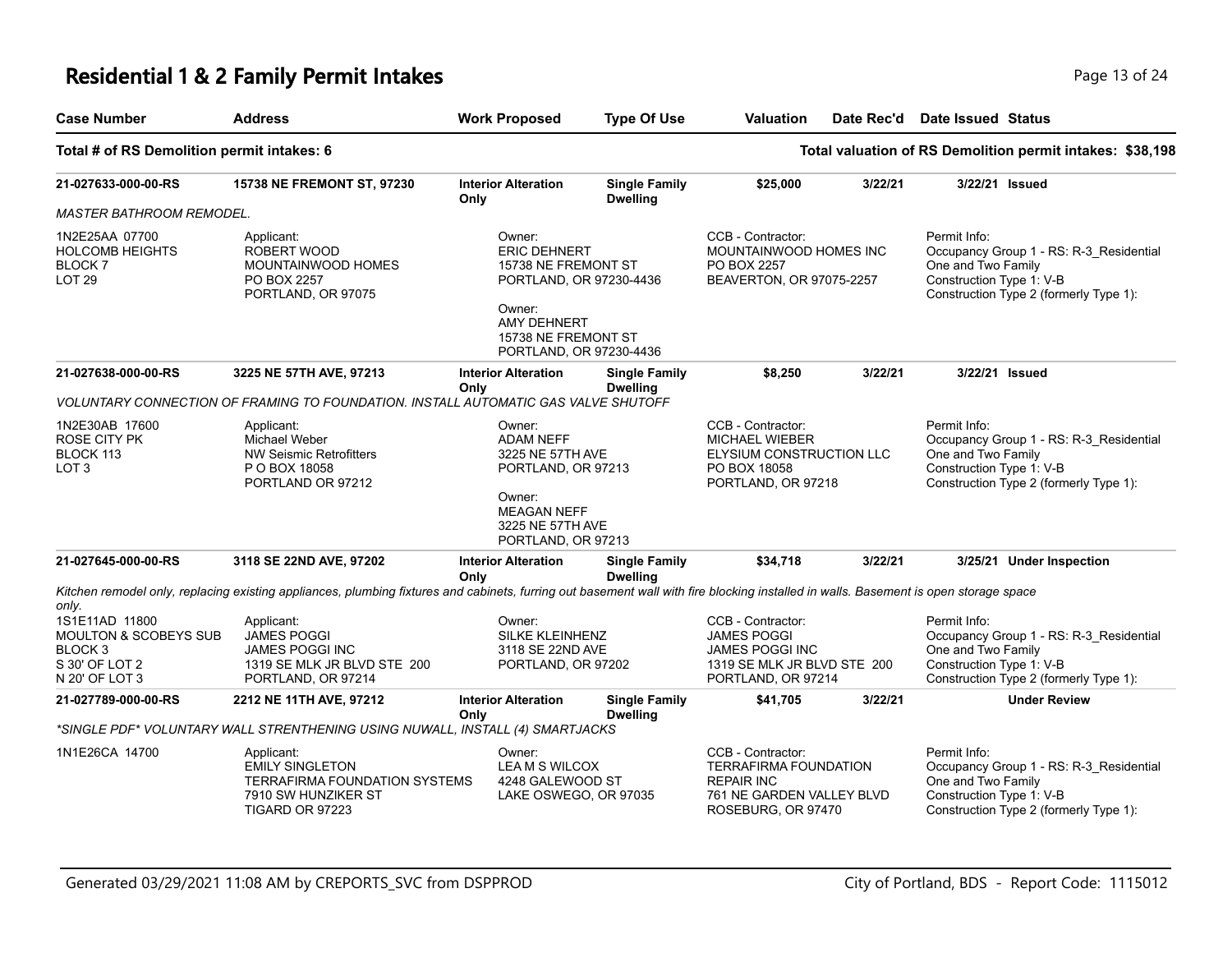### **Residential 1 & 2 Family Permit Intakes Page 14 of 24 and 24 and 24 and 24 and 24 and 24 and 24 and 24 and 24 and 24 and 24 and 24 and 24 and 24 and 24 and 24 and 24 and 25 and 25 and 25 and 25 and 25 and 25 and 25 and**

| <b>Case Number</b>                                                      | <b>Address</b>                                                                                                   | <b>Work Proposed</b>                                                                                                                                        | <b>Type Of Use</b>                      | <b>Valuation</b>                                                                                                                                                                                                                                                                                                                                                                                                                                                                                                                                                  | Date Rec'd | Date Issued Status                                                                                                                                  |
|-------------------------------------------------------------------------|------------------------------------------------------------------------------------------------------------------|-------------------------------------------------------------------------------------------------------------------------------------------------------------|-----------------------------------------|-------------------------------------------------------------------------------------------------------------------------------------------------------------------------------------------------------------------------------------------------------------------------------------------------------------------------------------------------------------------------------------------------------------------------------------------------------------------------------------------------------------------------------------------------------------------|------------|-----------------------------------------------------------------------------------------------------------------------------------------------------|
| 21-028145-000-00-RS                                                     | 8016 N IVANHOE ST, 97203                                                                                         | <b>Interior Alteration</b><br>Only                                                                                                                          | <b>Single Family</b><br><b>Dwelling</b> | \$90,000                                                                                                                                                                                                                                                                                                                                                                                                                                                                                                                                                          | 3/23/21    | 3/23/21 Under Inspection                                                                                                                            |
|                                                                         | CONVERT BASEMENT TO FINNISHED SPACE, INCLUDING BATHROOM AND 2 BEDROOMS, REPLUMB AND REWIRE KITCHEN AT SINK WALL  |                                                                                                                                                             |                                         |                                                                                                                                                                                                                                                                                                                                                                                                                                                                                                                                                                   |            |                                                                                                                                                     |
| 1N1W12AC 00700<br><b>SEVERANCE ADD</b><br>BLOCK 4<br>LOT <sub>3</sub>   | Applicant:<br>NWC NICK WEITZER CO LLC<br>3909 SE LINCOLN ST<br>PORTLAND, OR 97214                                | Owner:<br><b>ADAM LECKIE</b><br>7010 NE EMERSON ST<br>PORTLAND, OR 97218<br>Owner:<br><b>TIFFANY SEARSDODD</b><br>7010 NE EMERSON ST<br>PORTLAND, OR 97218  |                                         | CCB - Contractor:<br>NWC NICK WEITZER CO LLC<br>3909 SE LINCOLN ST<br>PORTLAND, OR 97214                                                                                                                                                                                                                                                                                                                                                                                                                                                                          |            | Permit Info:<br>Occupancy Group 1 - RS: R-3 Residential<br>One and Two Family<br>Construction Type 1: V-B<br>Construction Type 2 (formerly Type 1): |
| 21-028168-000-00-RS                                                     | 2106 NE 52ND AVE, 97213                                                                                          | <b>Interior Alteration</b><br>Only                                                                                                                          | <b>Single Family</b><br><b>Dwelling</b> | \$50,000                                                                                                                                                                                                                                                                                                                                                                                                                                                                                                                                                          | 3/23/21    | 3/23/21 Issued                                                                                                                                      |
| REMODEL KITCHEN AND BATHROOM REMODEL                                    |                                                                                                                  |                                                                                                                                                             |                                         |                                                                                                                                                                                                                                                                                                                                                                                                                                                                                                                                                                   |            |                                                                                                                                                     |
| 1N2E30DB 16100<br><b>ELMHURST</b><br><b>BLOCK 5</b><br>LOT <sub>6</sub> | Applicant:<br><b>ANDREW PARIS</b><br>PARIS BROTHERS CONSTRUCTION<br>4120 SW ALFRED ST<br>PORTLAND, OR 97219-6923 | Owner:<br><b>LAUREN JONES</b><br>2106 NE 52ND AVE<br>PORTLAND, OR 97213-2604<br>Owner:<br><b>SCOTT JONES</b><br>2106 NE 52ND AVE<br>PORTLAND, OR 97213-2604 |                                         | CCB - Contractor:<br><b>VIKING ELECTRIC INC</b><br>4326 SE WOODSTOCK BLVD STE<br>518<br>PORTLAND, OR 97206-6270<br>CCB - Contractor:<br><b>RANDY KRUEGER</b><br>AMERICAN CONTRACTING<br><b>ENGINEERING &amp; DEVELOPMENT</b><br><b>INC</b><br>18469 SW BROOKMAN RD<br>SHERWOOD, OR 97140<br>CCB - Contractor:<br><b>PARIS BROTHERS</b><br><b>CONSTRUCTION LLC</b><br>4120 SW ALFRED ST<br>PORTLAND, OR 97219<br>CCB - Contractor:<br>MY PLUMBER LLC A LIMITED<br><b>LIABILITY COMPANY OF</b><br><b>WASHINGTON</b><br>14604 NE 129TH ST<br>BRUSH PRAIRIE, WA 98606 |            | Permit Info:<br>Occupancy Group 1 - RS: R-3 Residential<br>One and Two Family<br>Construction Type 1: V-B<br>Construction Type 2 (formerly Type 1): |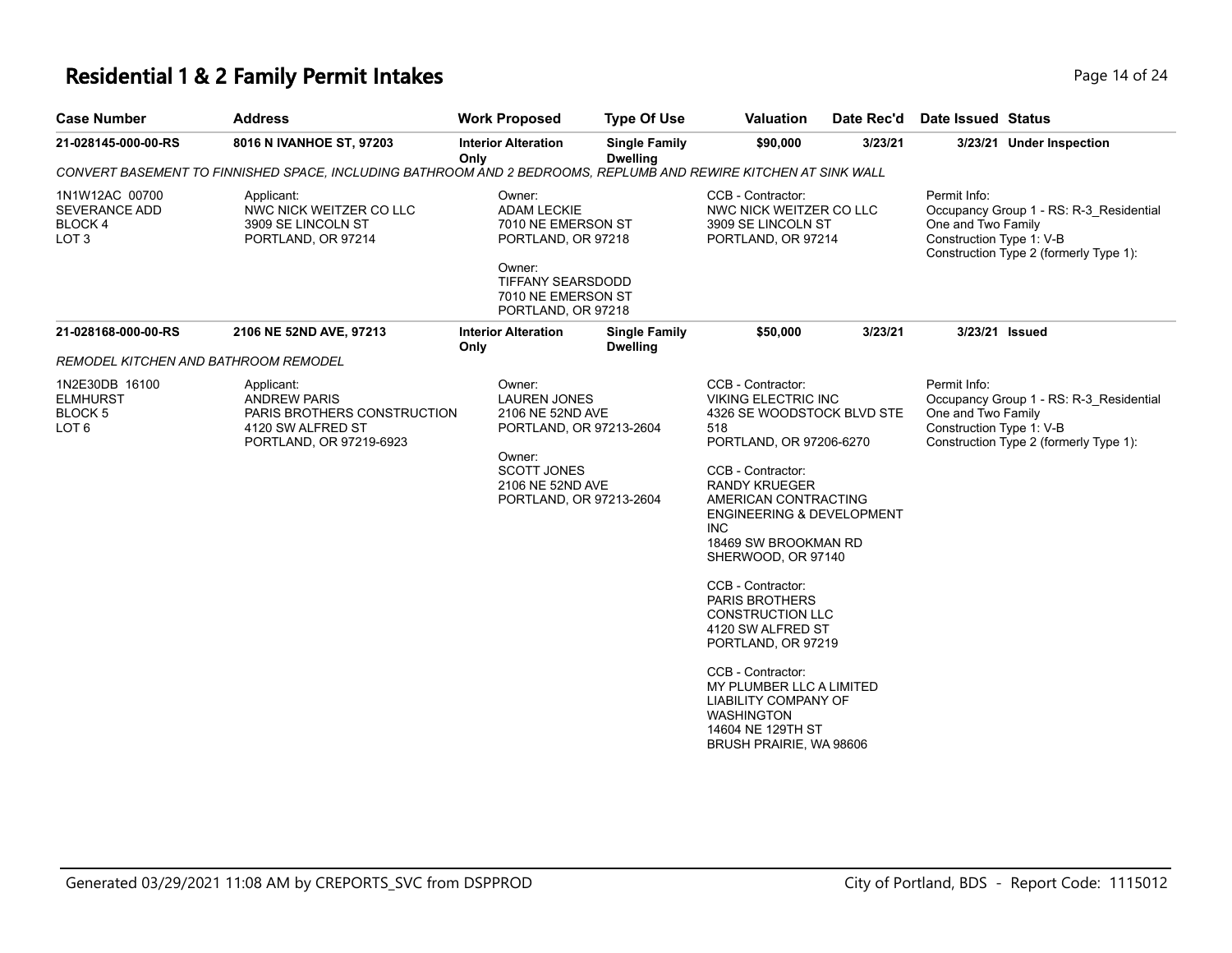### **Residential 1 & 2 Family Permit Intakes Page 15 of 24 Page 15 of 24**

| <b>Case Number</b>                                                                                                                                                                           | <b>Address</b>                                                                                      | <b>Work Proposed</b>                                                                                                                                 | <b>Type Of Use</b>                                                                                              | Valuation                                                                                                                | Date Rec'd                                                                                                   | <b>Date Issued Status</b>                                                                                                                           |                                                                                                                                     |
|----------------------------------------------------------------------------------------------------------------------------------------------------------------------------------------------|-----------------------------------------------------------------------------------------------------|------------------------------------------------------------------------------------------------------------------------------------------------------|-----------------------------------------------------------------------------------------------------------------|--------------------------------------------------------------------------------------------------------------------------|--------------------------------------------------------------------------------------------------------------|-----------------------------------------------------------------------------------------------------------------------------------------------------|-------------------------------------------------------------------------------------------------------------------------------------|
| 21-028436-000-00-RS                                                                                                                                                                          | 256 NW MACLEAY BLVD, 97210                                                                          | <b>Interior Alteration</b><br>Only                                                                                                                   | <b>Single Family</b><br><b>Dwelling</b>                                                                         | \$31,000                                                                                                                 | 3/23/21                                                                                                      | 3/23/21 Issued                                                                                                                                      |                                                                                                                                     |
|                                                                                                                                                                                              | INSTALL ELEVATOR IN EXISTING ELEVATOR SHAFT.                                                        |                                                                                                                                                      |                                                                                                                 |                                                                                                                          |                                                                                                              |                                                                                                                                                     |                                                                                                                                     |
| 1N1E32DA 01900<br>Applicant:<br><b>JOE PETRINA</b><br><b>ST FRANCES HILL</b><br>BLOCK 5<br>PETRINA CONSTRUCTION INC.<br>LOT 18&19 TL 1900<br>4505 NE TILLAMOOK ST<br>PORTLAND, OR 97213-1319 |                                                                                                     | Owner:<br><b>LAWRENCE GRANT FAMILY TR</b><br>256 NW MACLEAY BLVD<br>PORTLAND, OR 97210<br>Owner:<br>KRISTIN FINNEGAN FAMILY TR                       |                                                                                                                 | CCB - Contractor:<br><b>CASEY PETRINA</b><br>PETRINA CONSTRUCTION INC<br>4505 NE TILLAMOOK ST<br>PORTLAND, OR 97213-1319 |                                                                                                              | Permit Info:<br>Occupancy Group 1 - RS: R-3_Residential<br>One and Two Family<br>Construction Type 1: V-B<br>Construction Type 2 (formerly Type 1): |                                                                                                                                     |
|                                                                                                                                                                                              |                                                                                                     | 256 NW MACLEAY BLVD<br>PORTLAND, OR 97210                                                                                                            |                                                                                                                 |                                                                                                                          |                                                                                                              |                                                                                                                                                     |                                                                                                                                     |
| 21-028659-000-00-RS                                                                                                                                                                          | 3943 SE 30TH AVE, 97202                                                                             | <b>Interior Alteration</b><br>Only                                                                                                                   | <b>Single Family</b><br><b>Dwelling</b>                                                                         | \$107,339                                                                                                                | 3/24/21                                                                                                      | 3/26/21 Issued                                                                                                                                      |                                                                                                                                     |
| Kitchen and back porch remodel.                                                                                                                                                              |                                                                                                     |                                                                                                                                                      |                                                                                                                 |                                                                                                                          |                                                                                                              |                                                                                                                                                     |                                                                                                                                     |
| 1S1E12CA 12700<br><b>KENILWORTH</b><br><b>BLOCK 5</b><br>LOT 14                                                                                                                              | Applicant:<br><b>GARZA CONSTRUCTION INC</b><br>8835 SW CANYON LANE SUITE 303<br>PORTLAND, OR 97225  | Owner:                                                                                                                                               | <b>RUTH ROSENBAUM</b><br>3943 SE 30TH AVE<br>PORTLAND, OR 97202-3531                                            |                                                                                                                          | CCB - Contractor:<br><b>GARZA CONSTRUCTION INC</b><br>8835 SW CANYON LANE SUITE<br>303<br>PORTLAND, OR 97225 |                                                                                                                                                     | Occupancy Group 1 - RS: R-3_Residential<br>One and Two Family<br>Construction Type 1: V-B<br>Construction Type 2 (formerly Type 1): |
| 21-028759-000-00-RS                                                                                                                                                                          | 2745 NE 26TH AVE, 97212                                                                             | <b>Interior Alteration</b><br>Only                                                                                                                   | <b>Single Family</b><br><b>Dwelling</b>                                                                         | \$3,750                                                                                                                  | 3/24/21                                                                                                      | 3/24/21 Final                                                                                                                                       |                                                                                                                                     |
| *SINGLE PDF* VOLUNTARY SEISMIC UPGRADE                                                                                                                                                       |                                                                                                     |                                                                                                                                                      |                                                                                                                 |                                                                                                                          |                                                                                                              |                                                                                                                                                     |                                                                                                                                     |
| 1N1E25BC 09800<br><b>GLENEYRIE</b><br>BLOCK <sub>2</sub><br>N 1' OF LOT 12<br>LOT 13                                                                                                         | Applicant:<br>Michael Weber<br><b>NW Seismic Retrofitters</b><br>P O BOX 18058<br>PORTLAND OR 97212 | Owner:<br>Owner:<br>PORTLAND, OR 97212-3502                                                                                                          | <b>MERIAM RAHALI</b><br>2745 NE 26TH AVE<br>PORTLAND, OR 97212-3502<br><b>TIMOTHY SMITH</b><br>2745 NE 26TH AVE |                                                                                                                          | CCB - Contractor:<br><b>MICHAEL WIEBER</b><br>ELYSIUM CONSTRUCTION LLC<br>PO BOX 18058<br>PORTLAND, OR 97218 |                                                                                                                                                     | Occupancy Group 1 - RS: R-3_Residential<br>One and Two Family<br>Construction Type 1: V-B<br>Construction Type 2 (formerly Type 1): |
| 21-028777-000-00-RS                                                                                                                                                                          | 400 NE 71ST AVE, 97213                                                                              | <b>Interior Alteration</b><br>Only                                                                                                                   | <b>Single Family</b><br><b>Dwelling</b>                                                                         | \$5,345                                                                                                                  | 3/24/21                                                                                                      | 3/24/21 Final                                                                                                                                       |                                                                                                                                     |
| *SINGLE PDF* VOLUNTARY SEISMIC UPGRADE                                                                                                                                                       |                                                                                                     |                                                                                                                                                      |                                                                                                                 |                                                                                                                          |                                                                                                              |                                                                                                                                                     |                                                                                                                                     |
| 1N2E32CA 00600<br><b>JONESMORE</b><br>BLOCK 23<br>LOT 6                                                                                                                                      | Applicant:<br>Michael Weber<br><b>NW Seismic Retrofitters</b><br>P O BOX 18058<br>PORTLAND OR 97212 | Owner:<br><b>MELISSA HAYDEN</b><br>400 NE 71ST AVE<br>PORTLAND, OR 97213<br>Owner:<br><b>AARON RINEHART</b><br>400 NE 71ST AVE<br>PORTLAND, OR 97213 |                                                                                                                 | CCB - Contractor:<br><b>MICHAEL WIEBER</b><br>ELYSIUM CONSTRUCTION LLC<br>PO BOX 18058<br>PORTLAND, OR 97218             |                                                                                                              | Permit Info:<br>One and Two Family<br>Construction Type 1: V-B                                                                                      | Occupancy Group 1 - RS: R-3_Residential<br>Construction Type 2 (formerly Type 1):                                                   |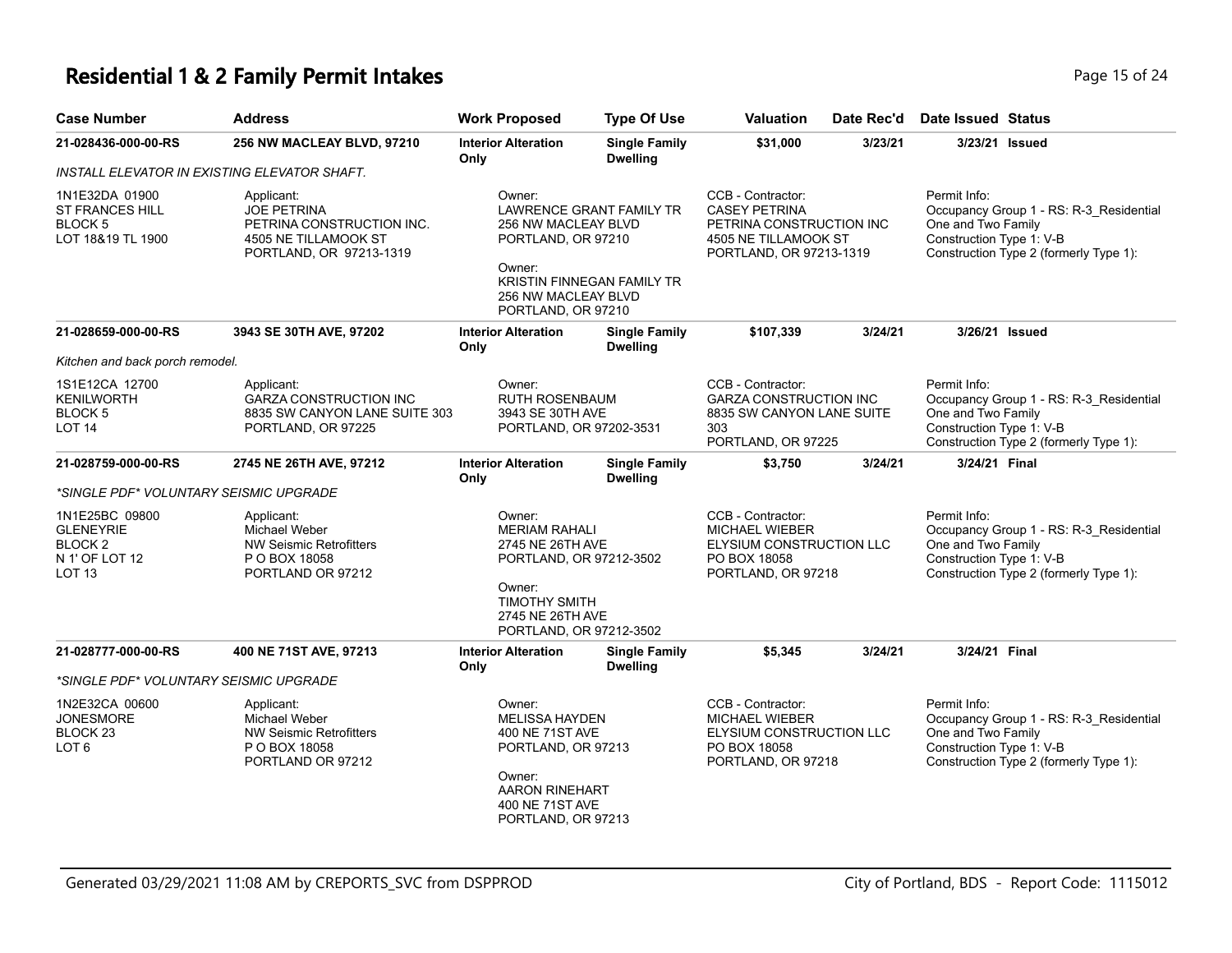### **Residential 1 & 2 Family Permit Intakes Page 16 of 24 Page 16 of 24**

| 3805 SE TAGGART ST, 97202                                                                                                              | <b>Interior Alteration</b>             | <b>Single Family</b>                    | \$24,000                                                                                                                                                                                                                                                                          | 3/24/21                 |                                                                                                                                                                                                                                                  | 3/24/21 Under Inspection                                                                                                                                                                                                                            |
|----------------------------------------------------------------------------------------------------------------------------------------|----------------------------------------|-----------------------------------------|-----------------------------------------------------------------------------------------------------------------------------------------------------------------------------------------------------------------------------------------------------------------------------------|-------------------------|--------------------------------------------------------------------------------------------------------------------------------------------------------------------------------------------------------------------------------------------------|-----------------------------------------------------------------------------------------------------------------------------------------------------------------------------------------------------------------------------------------------------|
|                                                                                                                                        |                                        |                                         |                                                                                                                                                                                                                                                                                   |                         |                                                                                                                                                                                                                                                  |                                                                                                                                                                                                                                                     |
|                                                                                                                                        | Owner:<br>Owner:<br><b>DAVID MCCOY</b> |                                         | CCB - Contractor:<br><b>CLARKBUILT INC</b>                                                                                                                                                                                                                                        |                         | Permit Info:<br>One and Two Family<br>Construction Type 1: V-B                                                                                                                                                                                   | Occupancy Group 1 - RS: R-3 Residential<br>Construction Type 2 (formerly Type 1):                                                                                                                                                                   |
| 3706 NE HASSALO ST - UNIT A,<br>97232                                                                                                  | <b>Interior Alteration</b><br>Only     | <b>Single Family</b><br><b>Dwelling</b> | \$15,000                                                                                                                                                                                                                                                                          | 3/24/21                 |                                                                                                                                                                                                                                                  | 3/24/21 Under Inspection                                                                                                                                                                                                                            |
| Applicant:<br><b>JAMES DAVID LOVESTRAND</b><br>LOVESTRAND CONSTR &<br><b>RESTORATION LLC</b><br>3015 NE 20TH AVE<br>PORTLAND, OR 97212 | Owner:<br>Owner:                       |                                         | CCB - Contractor:<br>3015 NE 20TH AVE<br>CCB - Contractor:<br><b>TIGARD, OR 97223</b><br><b>TIGARD OR 97223</b><br>CCB - Contractor:                                                                                                                                              |                         | Permit Info:<br>One and Two Family<br>Construction Type 1: V-B                                                                                                                                                                                   | Occupancy Group 1 - RS: R-3 Residential<br>Construction Type 2 (formerly Type 1):                                                                                                                                                                   |
|                                                                                                                                        |                                        | Only                                    | <b>Dwelling</b><br><b>MOLLY MCCOY</b><br>3805 SE TAGGART ST<br>PORTLAND, OR 97202<br>3805 SE TAGGART ST<br>PORTLAND, OR 97202<br><b>CATHERINE SALYERS</b><br>3706 NE HASSALO ST UNIT #A<br>PORTLAND, OR 97232<br>AMANDA BUDHI<br>3706 NE HASSALO ST UNIT #A<br>PORTLAND, OR 97232 | <b>TIGARD, OR 97223</b> | 1129 SE MARKET ST<br>PORTLAND, OR 97214<br>JAMES DAVID LOVESTRAND<br>LOVESTRAND CONSTR &<br><b>RESTORATION LLC</b><br>PORTLAND, OR 97212<br>DAVID RAY OAKLEY<br>8811 SW SPRUCE STREET<br><b>CHARGED ELECTRIC LLC</b><br>12175 SW SUMMER CREST DR | BASEMENT BATHROOM AND FAMILY ROOM WITH BAR SINK REMODEL. NO ADDITIONAL BATHROOMS. NO GROUND DISTURBANCE. TRADES ONLY<br>BATHROOM REMODEL, NO STRUCTURAL OR MECHANICAL WORK, ASSOCIATED ELECTRICAL AND PLUMBING. NOT A BUILDING PERMIT. SUBS ENTERED |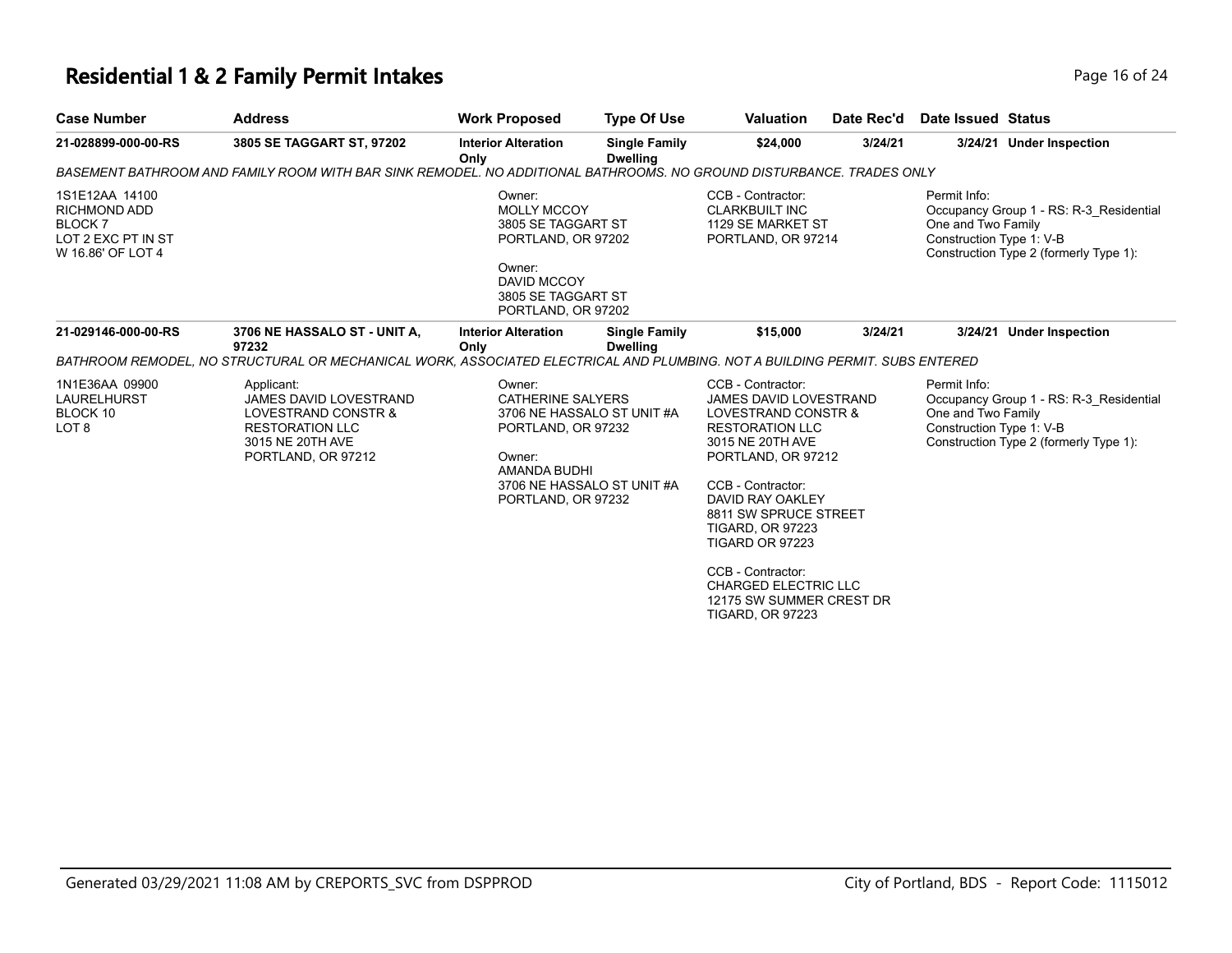# **Residential 1 & 2 Family Permit Intakes** Page 17 of 25 of 24 of 24 of 24 of 24 of 24 of 24 of 24 of 24 of 24 of 24 of 24 of 24 of 24 of 24 of 24 of 24 of 24 of 24 of 24 of 24 of 24 of 24 of 24 of 24 of 24 of 24 of 24 of 2

| Page 17 of 24 |  |  |
|---------------|--|--|
|               |  |  |

| <b>Case Number</b>                                                             | <b>Address</b>                                                                                                                          | <b>Work Proposed</b>                                                                                                                                              | <b>Type Of Use</b>                      | <b>Valuation</b>                                                                                                                                                                                                                                                                                                               | Date Rec'd | <b>Date Issued Status</b>                                                                                                                           |
|--------------------------------------------------------------------------------|-----------------------------------------------------------------------------------------------------------------------------------------|-------------------------------------------------------------------------------------------------------------------------------------------------------------------|-----------------------------------------|--------------------------------------------------------------------------------------------------------------------------------------------------------------------------------------------------------------------------------------------------------------------------------------------------------------------------------|------------|-----------------------------------------------------------------------------------------------------------------------------------------------------|
| 21-029151-000-00-RS                                                            | 321 SW KINGSTON AVE, 97205                                                                                                              | <b>Interior Alteration</b><br>Only                                                                                                                                | <b>Single Family</b><br><b>Dwelling</b> | \$22,000                                                                                                                                                                                                                                                                                                                       | 3/24/21    | 3/24/21 Under Inspection                                                                                                                            |
| ONLY. NOT A BUILDING PERMIT. TRADES ENTERED.                                   | REMODEL MAIN LEVEL BATHROOM. COSMETIC UPDATES TO KITCHEN INCLUDING NEW SINK. ASSOCIATED MECHANICAL, ELECTRICAL AND PLUMBING. TRADE WORK |                                                                                                                                                                   |                                         |                                                                                                                                                                                                                                                                                                                                |            |                                                                                                                                                     |
| 1N1E32DD 05500<br>ARLINGTON HTS & RPLT<br><b>BLOCK 11</b><br>LOT 20-23 TL 5500 | Applicant:<br>JOE HOFFMAN<br><b>ARCIFORM LLC</b><br>2303 N Randolph Ave<br>PORTLAND, OR 97227                                           | Owner:<br><b>GAYLE MIRKIN</b><br>321 SW KINGSTON AVE<br>PORTLAND, OR 97205-5844<br>Owner:<br><b>DANA MIRKIN</b><br>321 SW KINGSTON AVE<br>PORTLAND, OR 97205-5844 |                                         | CCB - Contractor:<br>ALL PRO ELECTRIC<br><b>INCORPORATED</b><br>6312 SW CAPITOL HWY SUITE<br>262<br>PORTLAND, OR 97239<br>CCB - Contractor:<br><b>ARCIFORM LLC</b><br>2303 N RANDOLPH AVE<br>PORTLAND, OR 97227<br>CCB - Contractor:<br>NADEANS CUSTOM PLUMBING<br><b>LLC</b><br>19376 LELAND ROAD RD<br>OREGON CITY, OR 97045 |            | Permit Info:<br>Occupancy Group 1 - RS: R-3_Residential<br>One and Two Family<br>Construction Type 1: V-B<br>Construction Type 2 (formerly Type 1): |
| 21-029198-000-00-RS                                                            | 3345 NE 29TH AVE, 97212                                                                                                                 | <b>Interior Alteration</b><br>Only                                                                                                                                | <b>Single Family</b><br><b>Dwelling</b> | \$40,000                                                                                                                                                                                                                                                                                                                       | 3/25/21    | 3/25/21 Under Inspection                                                                                                                            |
|                                                                                | COVERT EXISTING POWDER AND CLOSET TO FULL BATHROOM ON 2ND FLOOR                                                                         |                                                                                                                                                                   |                                         |                                                                                                                                                                                                                                                                                                                                |            |                                                                                                                                                     |
| 1N1E25BB 00800<br>FREMONT ADD<br>BLOCK <sub>1</sub><br>LOT 7&15                | Applicant:<br>KROPF CONSTRUCTION WEST LLC<br>4480 NE AINSWORTH AVE<br>PORTLAND, OR 97218                                                | Owner:<br>STEPHANIE SODEN<br>3345 NE 29TH AVE<br>PORTLAND, OR 97212<br>Owner:<br><b>ANDREW BACK</b><br>3345 NE 29TH AVE<br>PORTLAND, OR 97212                     |                                         | CCB - Contractor:<br><b>B AYRES PLUMBING AND</b><br><b>CONTRACTING INC</b><br>PO BOX 149<br>CANBY, OR 97013<br>CCB - Contractor:<br>PRIMARY ELECTRIC LLC<br>371 SE 13TH PLACE<br>CANBY, OR 97013<br>CCB - Contractor:<br>KROPF CONSTRUCTION WEST<br><b>LLC</b><br>4480 NE AINSWORTH AVE<br>PORTLAND, OR 97218                  |            | Permit Info:<br>Occupancy Group 1 - RS: R-3 Residential<br>One and Two Family<br>Construction Type 1: V-B<br>Construction Type 2 (formerly Type 1): |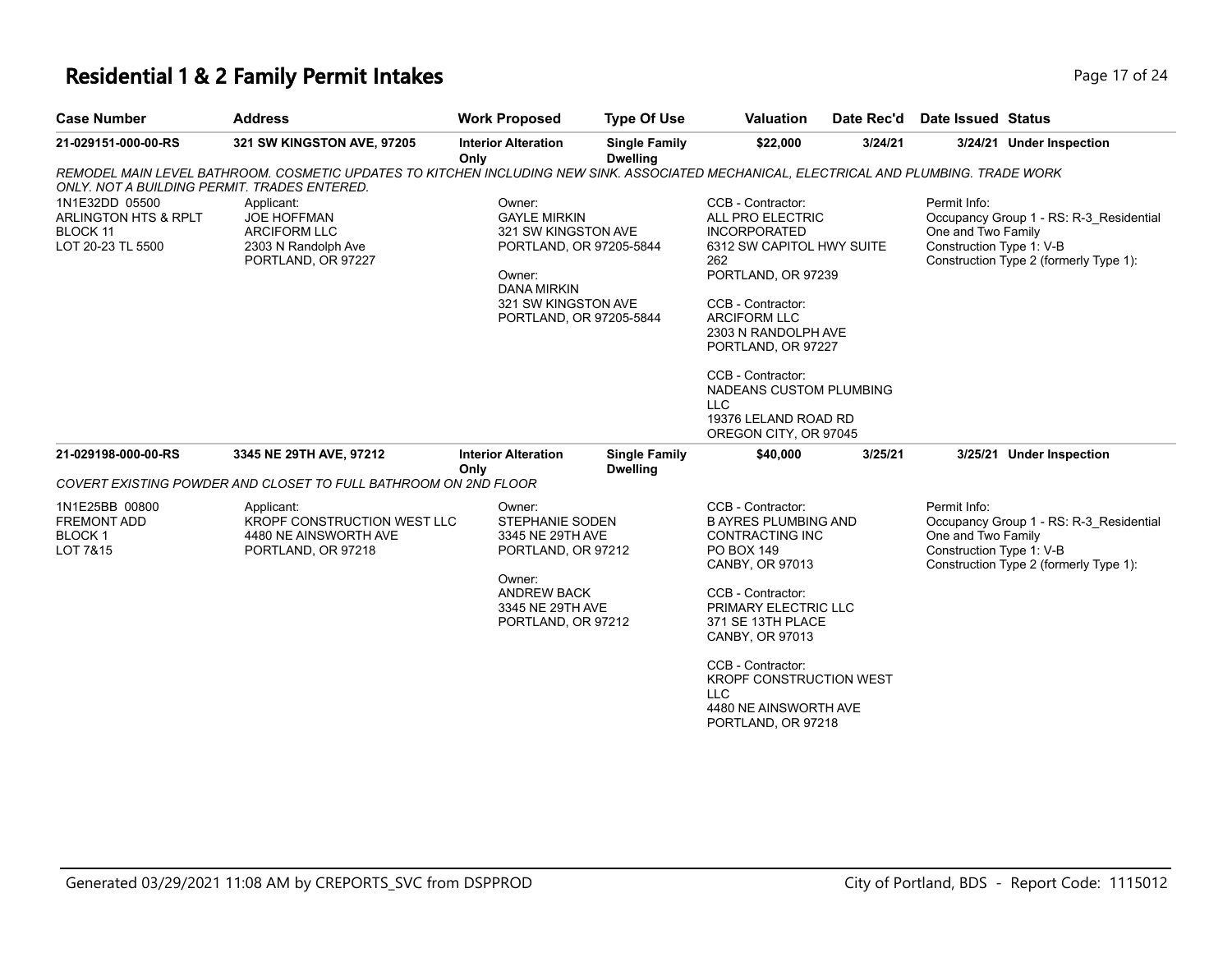### **Residential 1 & 2 Family Permit Intakes Page 18 of 24 Page 18 of 24**

| <b>Case Number</b>                                                                | <b>Address</b>                                                                                                 | <b>Work Proposed</b>                                                                                                                                         | <b>Type Of Use</b>                      | <b>Valuation</b>                                                                                              | Date Rec'd | Date Issued Status                                                                                                                                  |
|-----------------------------------------------------------------------------------|----------------------------------------------------------------------------------------------------------------|--------------------------------------------------------------------------------------------------------------------------------------------------------------|-----------------------------------------|---------------------------------------------------------------------------------------------------------------|------------|-----------------------------------------------------------------------------------------------------------------------------------------------------|
| 21-029205-000-00-RS                                                               | 3918 SW BRIDLEMILE CT, 97221                                                                                   | <b>Interior Alteration</b><br>Only                                                                                                                           | <b>Single Family</b><br><b>Dwelling</b> | \$2,500                                                                                                       | 3/25/21    | 3/25/21 Issued                                                                                                                                      |
|                                                                                   | remodel two bathrooms main floor. (trade work only) NO Plans                                                   |                                                                                                                                                              |                                         |                                                                                                               |            |                                                                                                                                                     |
| 1S1E08CD 02700<br>SECTION 08 1S 1E<br>TL 2700 0.32 ACRES                          | Applicant:<br><b>BARB GOODRICH</b><br><b>GOODRICH RENOVATIONS</b><br>12470 SW 9TH ST.<br>BEAVERTON, OR 97005   | Owner:<br><b>JOSEPH PINTER</b><br>3918 SW BRIDLEMILE CT<br>PORTLAND, OR 97221<br>Owner:<br>CATHERINE LUM<br>3918 SW BRIDLEMILE CT<br>PORTLAND, OR 97221      |                                         | CCB - Contractor:<br><b>GOODRICH RENOVATIONS LLC</b><br>12470 SW 9TH ST<br>BEAVERTON, OR 97005                |            | Permit Info:<br>Occupancy Group 1 - RS: R-3_Residential<br>One and Two Family<br>Construction Type 1: V-B<br>Construction Type 2 (formerly Type 1): |
| 21-029234-000-00-RS                                                               | 734 SE 47TH AVE, 97215                                                                                         | <b>Interior Alteration</b><br>Only                                                                                                                           | <b>Single Family</b><br><b>Dwelling</b> | \$165,000                                                                                                     | 3/25/21    | <b>Under Review</b>                                                                                                                                 |
|                                                                                   | Interior remodel, replacement of doors and windows, exterior siding replacement, front porch replacement.      |                                                                                                                                                              |                                         |                                                                                                               |            |                                                                                                                                                     |
| 1S2E06BA 06100<br><b>EAST PARADISE SPR</b><br>N 1/2 OF LOT 7                      | Applicant:<br>ZANE GOFF<br>NEIL KELLY CO INC<br>804 N ALBERTA ST<br>PORTLAND, OR 97217-2639                    | Owner:<br><b>DOUGLAS ALLEN</b><br>734 SE 47TH AVE<br>PORTLAND, OR 97215-1715<br>Owner:<br><b>MAYE THOMPSON</b><br>734 SE 47TH AVE<br>PORTLAND, OR 97215-1715 |                                         | CCB - Contractor:<br>ZANE GOFF<br>NEIL KELLY CO INC<br>804 N ALBERTA ST<br>PORTLAND, OR 97217-2693            |            | Permit Info:<br>Occupancy Group 1 - RS: R-3 Residential<br>One and Two Family<br>Construction Type 1: V-B<br>Construction Type 2 (formerly Type 1): |
| 21-029663-000-00-RS                                                               | 3130 SE REX ST, 97202                                                                                          | <b>Interior Alteration</b><br>Only                                                                                                                           | <b>Single Family</b><br><b>Dwelling</b> | \$50,000                                                                                                      | 3/26/21    | <b>Under Review</b>                                                                                                                                 |
| Remodel upstairs Remodel upstairs bathroom                                        |                                                                                                                |                                                                                                                                                              |                                         |                                                                                                               |            |                                                                                                                                                     |
| 1S1E24BD 18200<br><b>EASTMORELAND</b><br>BLOCK <sub>22</sub><br>LOT <sub>19</sub> | Applicant:<br><b>TIM LESLIE</b><br>11580 SW 68TH AVE<br>TIGARD OR 97223                                        |                                                                                                                                                              |                                         | CCB - Contractor:<br>PRESTIGE PLUMBING LLC<br>164 HARDING BLVD<br>OREGON CITY, OR 97045                       |            | Permit Info:<br>Occupancy Group 1 - RS: R-3_Residential<br>One and Two Family<br>Construction Type 1: V-B<br>Construction Type 2 (formerly Type 1): |
| 21-029675-000-00-RS                                                               | 7711 SE WOODSTOCK BLVD,<br>97206                                                                               | <b>Interior Alteration</b><br>Only                                                                                                                           | <b>Single Family</b><br><b>Dwelling</b> | \$1,500                                                                                                       | 3/26/21    | <b>Under Review</b>                                                                                                                                 |
| Convert existing closet into half bath                                            |                                                                                                                |                                                                                                                                                              |                                         |                                                                                                               |            |                                                                                                                                                     |
| 1S2E17DA 11200<br><b>CHICAGO</b><br>BLOCK <sub>9</sub><br>LOT <sub>14</sub>       | Applicant:<br><b>MICHAEL GREGORY</b><br><b>JM ADVANTAGE LLC</b><br>19235 SE DEBORA DRIVE<br>DAMASCUS, OR 97089 | Owner:<br>1761 3RD ST #103<br>NORCO, CA 92860-2679                                                                                                           | EQUITY WEST LTH POOL III LLC            | CCB - Contractor:<br><b>MICHAEL</b><br><b>JM ADVANTAGE LLC</b><br>19235 SE DEBORA DRIVE<br>DAMASCUS, OR 97089 |            | Permit Info:<br>Occupancy Group 1 - RS: R-3_Residential<br>One and Two Family<br>Construction Type 1: V-B<br>Construction Type 2 (formerly Type 1): |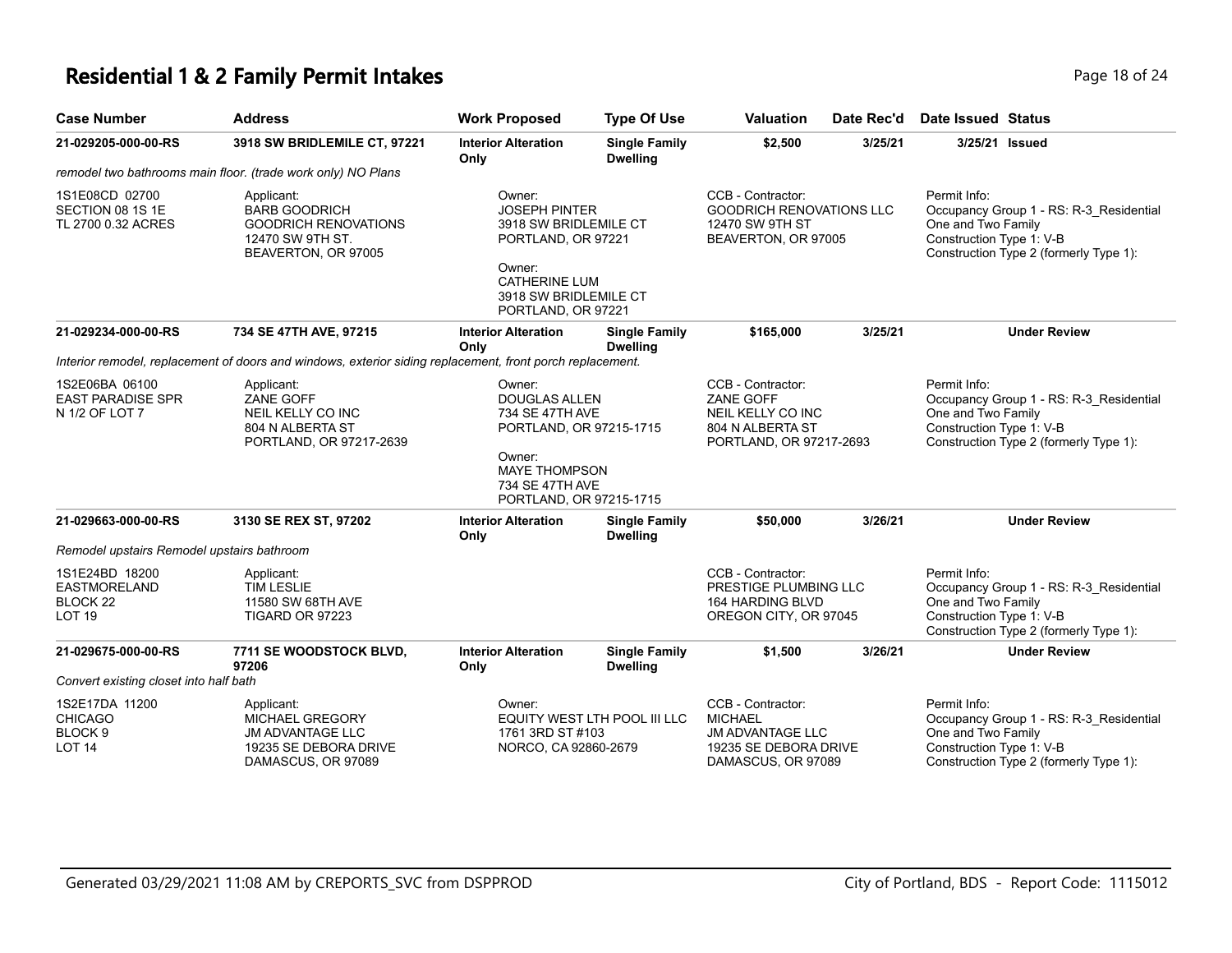#### **Residential 1 & 2 Family Permit Intakes Page 19 of 24 Page 19 of 24**

| <b>Case Number</b>                                                                                                  | <b>Address</b>                                                                                                                                                                                                                                | <b>Work Proposed</b>                                                                                                                              | <b>Type Of Use</b>                      | <b>Valuation</b>                                                                                                                                                                                                                                                                                   | Date Rec'd | Date Issued Status                                                                                                                                  |
|---------------------------------------------------------------------------------------------------------------------|-----------------------------------------------------------------------------------------------------------------------------------------------------------------------------------------------------------------------------------------------|---------------------------------------------------------------------------------------------------------------------------------------------------|-----------------------------------------|----------------------------------------------------------------------------------------------------------------------------------------------------------------------------------------------------------------------------------------------------------------------------------------------------|------------|-----------------------------------------------------------------------------------------------------------------------------------------------------|
| 21-029772-000-00-RS                                                                                                 | 2835 NE 65TH AVE, 97213                                                                                                                                                                                                                       | <b>Interior Alteration</b><br>Only                                                                                                                | <b>Single Family</b><br><b>Dwelling</b> | \$3,775                                                                                                                                                                                                                                                                                            | 3/26/21    | 3/26/21 Issued                                                                                                                                      |
| *SINGLE PDF * VOLUNTARY SEISMIC UPGRADE                                                                             |                                                                                                                                                                                                                                               |                                                                                                                                                   |                                         |                                                                                                                                                                                                                                                                                                    |            |                                                                                                                                                     |
| 1N2E29BC 10500<br><b>BELLE CREST</b><br>BLOCK 12<br>LOT <sub>2</sub>                                                | Applicant:<br><b>Michael Weber</b><br><b>NW Seismic Retrofitters</b><br>P O BOX 18058<br>PORTLAND OR 97212                                                                                                                                    | Owner:<br><b>KYNA ALDERS</b><br>2835 NE 65TH AVE<br>PORTLAND, OR 97213<br>Owner:<br><b>JAMES ALDERS</b><br>2835 NE 65TH AVE<br>PORTLAND, OR 97213 |                                         | CCB - Contractor:<br><b>MICHAEL WIEBER</b><br>ELYSIUM CONSTRUCTION LLC<br>PO BOX 18058<br>PORTLAND, OR 97218                                                                                                                                                                                       |            | Permit Info:<br>Occupancy Group 1 - RS: R-3 Residential<br>One and Two Family<br>Construction Type 1: V-B<br>Construction Type 2 (formerly Type 1): |
| 21-030122-000-00-RS                                                                                                 | 7931 SE 36TH AVE, 97202                                                                                                                                                                                                                       | <b>Interior Alteration</b><br>Only                                                                                                                | <b>Single Family</b><br><b>Dwelling</b> | \$6,500                                                                                                                                                                                                                                                                                            | 3/28/21    | 3/28/21 Issued                                                                                                                                      |
| TRADEWORK ONLY. TRADES ENTERED.<br>1S1E24DB 10800<br>EASTMORELAND<br>BLOCK 54<br>N 35' OF LOT 17<br>S 25' OF LOT 18 | SINGLE PDF KITCHEN REMODEL, TRADEWORK ONLY, RESTORE DOOR REMOVED IN PREVIOUS REMODEL. ASSOCIATED MECHANICAL, ELECTRICAL AND PLUMBING.<br>Applicant:<br><b>JOE HOFFMAN</b><br><b>ARCIFORM LLC</b><br>2303 N Randolph Ave<br>PORTLAND, OR 97227 | Owner:<br><b>REEDY LIV TR</b><br>7931 SE 36TH AVE<br>PORTLAND, OR 97202                                                                           |                                         | CCB - Contractor:<br><b>CLACKAMAS ELECTRIC INC</b><br>16070 S RIFLE WAY<br>OREGON CITY, OR 97045<br>CCB - Contractor:<br><b>ARCIFORM LLC</b><br>2303 N RANDOLPH AVE<br>PORTLAND, OR 97227<br>CCB - Contractor:<br>NADEANS CUSTOM PLUMBING<br>LLC.<br>19376 LELAND ROAD RD<br>OREGON CITY, OR 97045 |            | Permit Info:<br>Occupancy Group 1 - RS: R-3 Residential<br>One and Two Family<br>Construction Type 1: V-B<br>Construction Type 2 (formerly Type 1): |
|                                                                                                                     | Total # of RS Interior Alteration Only permit intakes: 20                                                                                                                                                                                     |                                                                                                                                                   |                                         |                                                                                                                                                                                                                                                                                                    |            | Total valuation of RS Interior Alteration Only permit intakes: \$727,382                                                                            |
| 21-024202-000-00-RS                                                                                                 | 1825 SW EVANS ST, 97219<br>SINGLE PDF - NEW DETACHED ACCESSORY DWELLING UNIT / 1-STORY / NO GARAGE / SLOPED LOT / COMPLEX                                                                                                                     | <b>New Construction</b>                                                                                                                           | Accessory<br><b>Dwelling Unit</b>       | \$90,743                                                                                                                                                                                                                                                                                           | 3/25/21    | <b>Under Review</b>                                                                                                                                 |
|                                                                                                                     |                                                                                                                                                                                                                                               |                                                                                                                                                   |                                         |                                                                                                                                                                                                                                                                                                    |            |                                                                                                                                                     |

| 1S1E21CA 07600 | Applicant:       | Owner:             | CCB - Contractor:  | Permit Info:                             |
|----------------|------------------|--------------------|--------------------|------------------------------------------|
| CAPITOL HILL   | AKHILESH DWIVEDI | CHAE PAK           | ROWHOUSE LLC       | Occupancy Group 1 - RS: R-3 Residential  |
| BLOCK 14       | 1825 SW EVANS ST | 1825 SW EVANS ST   | PO BOX 25472       | One and Two Family                       |
| <b>LOT 17</b>  | PORTAND OR 97219 | PORTLAND, OR 97219 | PORTLAND, OR 97298 | Construction Type 1: V-B                 |
|                |                  |                    |                    | Construction Type 2 (formerly Type 1):   |
|                |                  | Owner:             |                    | Total Square Footage - Display Only: 741 |
|                |                  | AKHILESH DWIVEDI   |                    | Number of New Dwelling Units: 1          |

AKHILESH DWIVEDI 1825 SW EVANS ST PORTLAND, OR 97219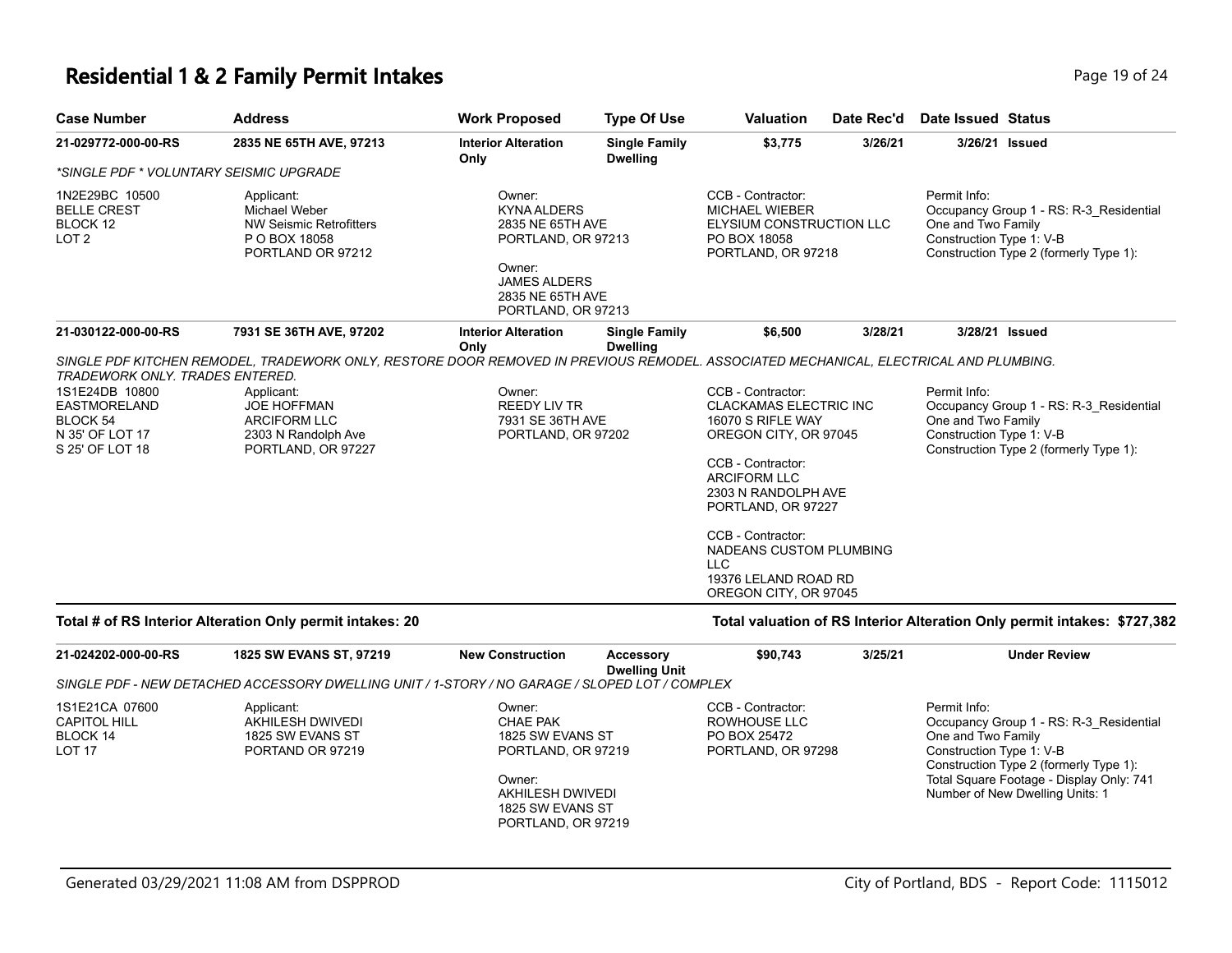# **Residential 1 & 2 Family Permit Intakes Page 20 of 24 Page 20 of 24**

| <b>Case Number</b>                                                                    | <b>Address</b>                                                                                                                    | <b>Work Proposed</b>                                                                        | <b>Type Of Use</b>                       | <b>Valuation</b>                                                                                                                                                                                                                                                  | Date Rec'd | <b>Date Issued Status</b>                                      |                                                                                                                                                                       |
|---------------------------------------------------------------------------------------|-----------------------------------------------------------------------------------------------------------------------------------|---------------------------------------------------------------------------------------------|------------------------------------------|-------------------------------------------------------------------------------------------------------------------------------------------------------------------------------------------------------------------------------------------------------------------|------------|----------------------------------------------------------------|-----------------------------------------------------------------------------------------------------------------------------------------------------------------------|
| 21-026208-000-00-RS                                                                   | SE REEDWAY ST, 97206                                                                                                              | <b>New Construction</b>                                                                     | <b>Accessory</b><br><b>Dwelling Unit</b> | \$97,846                                                                                                                                                                                                                                                          | 3/22/21    |                                                                | <b>Under Review</b>                                                                                                                                                   |
|                                                                                       | SINGLE PDF-NEW DETACHED ACCEESORY DWELLING UNIT/2-STORY/NO GARAGE/FLAT LOT/COMPLEX WITH 21-026099-RS ***TRADE PERMITS SEPARATE*** |                                                                                             |                                          |                                                                                                                                                                                                                                                                   |            |                                                                |                                                                                                                                                                       |
| 1S2E17CB 17501<br>BLOCK 34<br>LOT <sub>29</sub>                                       | Applicant:<br><b>DANIEL BRAMSKE</b><br><b>EMA ARCHITECTURE, LLC</b><br>721 NW 9TH AVENUE, SUITE 280<br>PORTLAND OR 97209          | Owner:<br><b>REEDWAY PROJECT LLC</b><br>333 S STATE ST #V-351<br>LAKE OSWEGO, OR 97034-3948 |                                          | CCB - Contractor:<br>Arthur DONAGHEY<br><b>ARTHUR DONAGHEY</b><br><b>CONSTRUCTION LLC</b><br>2584 N JESSUP ST<br>PORTLAND, OR 97217                                                                                                                               |            | Permit Info:<br>One and Two Family<br>Construction Type 1: V-B | Occupancy Group 1 - RS: R-3_Residential<br>Construction Type 2 (formerly Type 1):<br>Total Square Footage - Display Only: 799<br>Number of New Dwelling Units: 1      |
| 21-027704-000-00-RS                                                                   | 6538 SE 64TH AVE, 97206                                                                                                           | <b>New Construction</b>                                                                     | <b>Accessory</b><br><b>Dwelling Unit</b> | \$82,740                                                                                                                                                                                                                                                          | 3/24/21    |                                                                | <b>Under Review</b>                                                                                                                                                   |
|                                                                                       | SINGLE PDF-NEW ACCESSORY DWELLING UNIT/2-STORY/1-GARGAE/ FLAT LOT/COMPLEX ***TRADE PEMRIT SEPARATE***                             |                                                                                             |                                          |                                                                                                                                                                                                                                                                   |            |                                                                |                                                                                                                                                                       |
| 1S2E20BB 05300<br><b>BRENTWOOD &amp; SUB</b><br>BLOCK <sub>24</sub><br>N 52' OF LOT 9 | Applicant:<br><b>BRADLEE HERSEY</b><br><b>FASTER PERMITS</b><br>2000 SW 1ST AVE SUITE 420<br>PORTLAND OR 97201                    | Owner:<br><b>JACQUELINE BAY</b><br>1124 NE 57TH AVE<br>PORTLAND, OR 97213-3617              |                                          | CCB - Contractor:<br><b>RYAN MAHAFFY</b><br><b>RYAN HOMES INC</b><br>PO BOX 278<br>ALLEGANY, OR 97407                                                                                                                                                             |            | Permit Info:<br>One and Two Family<br>Construction Type 1: V-B | Occupancy Group 1 - RS: R-3_Residential<br>Construction Type 2 (formerly Type 1): V-A<br>Total Square Footage - Display Only: 787<br>Number of New Dwelling Units: 1  |
| 21-028849-000-00-RS                                                                   | 1925 NE 57TH AVE, 97213                                                                                                           | <b>New Construction</b>                                                                     | <b>Accessory</b><br><b>Dwelling Unit</b> | \$136,266                                                                                                                                                                                                                                                         | 3/25/21    |                                                                | <b>Under Review</b>                                                                                                                                                   |
|                                                                                       | SINGLE PDF-NEW DETACHED ACCESSORY DWELLING UNIT/2-STORY/ATTACHED GARAGE/FLAT LOT/COMPLEX                                          |                                                                                             |                                          |                                                                                                                                                                                                                                                                   |            |                                                                |                                                                                                                                                                       |
| 1N2E30DC 00400<br><b>ELMHURST</b><br>BLOCK 12<br>LOT <sub>6</sub>                     | Applicant:<br><b>JOE ROBERTSON</b><br>SHELTER SOLUTIONS LLC<br>1912 SE COUCH ST<br>PORTLAND, OR 97232                             | Owner:<br>EDGAR JOINT TR<br>1925 NE 57TH AVE<br>PORTLAND, OR 97213                          |                                          | CCB - Contractor:<br><b>GARNER ELECTRIC CO</b><br>2890 SE BROOKWOOD AVE<br>HILLSBORO, OR 97123<br>CCB - Contractor:<br><b>JOE ROBERTSON</b><br>SHELTER SOLUTIONS LLC<br>1973 SE DUNCAN DR<br>HILLSBORO, OR 97123<br>CCB - Contractor:<br>PERFORMANCE INSULATION & |            | Permit Info:<br>One and Two Family<br>Construction Type 1: V-B | Occupancy Group 1 - RS: R-3_Residential<br>Construction Type 2 (formerly Type 1): V-B<br>Total Square Footage - Display Only: 1596<br>Number of New Dwelling Units: 1 |
|                                                                                       |                                                                                                                                   |                                                                                             |                                          | <b>ENERGY SERVICES INC</b><br>13939 SW TUALATIN SHERWOOD<br><b>ROAD</b><br>SHERWOOD, OR 97140                                                                                                                                                                     |            |                                                                |                                                                                                                                                                       |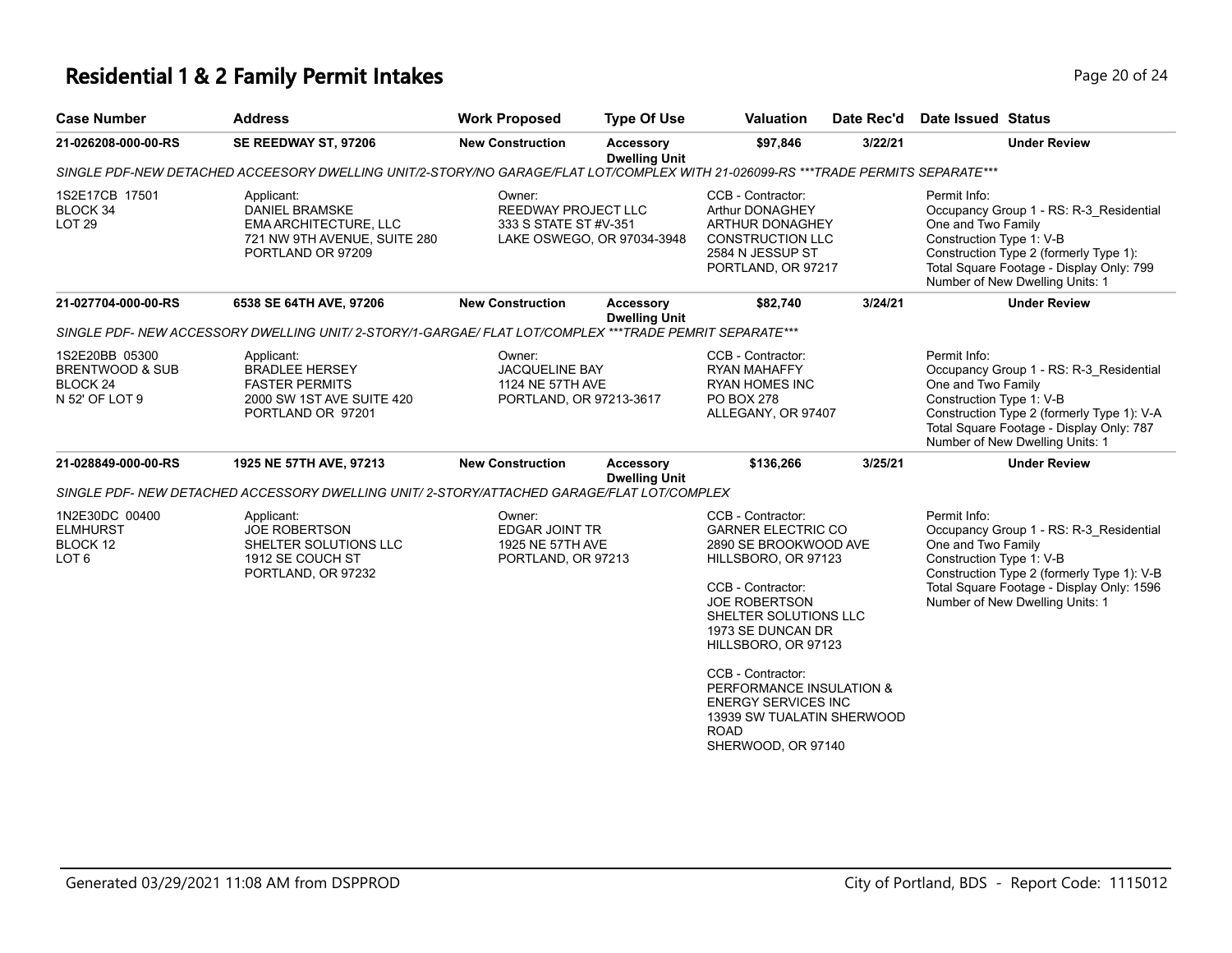# **Residential 1 & 2 Family Permit Intakes Page 21 of 24 Page 21 of 24**

| <b>Case Number</b>                                                                         | <b>Address</b>                                                                                                                            | <b>Work Proposed</b>                                                                                                                                                              | <b>Type Of Use</b>                       | <b>Valuation</b>                                                                                                | Date Rec'd | Date Issued Status                                                                                                                                                                              |
|--------------------------------------------------------------------------------------------|-------------------------------------------------------------------------------------------------------------------------------------------|-----------------------------------------------------------------------------------------------------------------------------------------------------------------------------------|------------------------------------------|-----------------------------------------------------------------------------------------------------------------|------------|-------------------------------------------------------------------------------------------------------------------------------------------------------------------------------------------------|
| 21-030111-000-00-RS                                                                        | 58 NE COOK ST, 97212                                                                                                                      | <b>New Construction</b>                                                                                                                                                           | Accessory<br><b>Structure</b>            | \$21,783                                                                                                        | 3/28/21    | <b>Under Review</b>                                                                                                                                                                             |
| MECHANICAL, ELECTRICAL AND PLUMBING.                                                       | SINGLE PDF NEW 451 SF DETACHED ACCESSORY STRUCTURE, NEW SPACE FOR CERAMICS/UTILITY STUDIO. 1 NEW SINK. 51 SF FOR STORAGE ROOM. ASSOCIATED |                                                                                                                                                                                   |                                          |                                                                                                                 |            |                                                                                                                                                                                                 |
| 1N1E27AA 11200<br><b>WILLIAMS AVE ADD</b><br>BLOCK <sub>8</sub><br><b>LOT 19</b>           | Applicant:<br><b>SCOTT CRAIG</b><br>CRAIG DESIGN GROUP LLC<br>922 SE 38TH AVE<br>PORTLAND, OR 97214                                       | Owner:<br><b>CUONG LAM</b><br>58 NE COOK ST<br>PORTLAND, OR 97212<br>Owner:<br>AARON SCOTT<br>58 NE COOK ST<br>PORTLAND, OR 97212                                                 |                                          | CCB - Contractor:<br><b>SCOTT CRAIG</b><br>CRAIG DESIGN GROUP LLC<br>922 SE 38TH AVE<br>PORTLAND, OR 97214      |            | Permit Info:<br>Occupancy Group 1 - RS: U Private<br>Garage\Utility Misc.<br>Construction Type 1: V-B<br>Construction Type 2 (formerly Type 1):<br>Total Square Footage - Display Only: 451     |
| 21-025346-000-00-RS                                                                        | 323 SE 151ST AVE, 97233                                                                                                                   | <b>New Construction</b>                                                                                                                                                           | <b>Accessory</b><br><b>Structure</b>     | \$18,209                                                                                                        | 3/26/21    | <b>Under Review</b>                                                                                                                                                                             |
|                                                                                            | SINGLE PDF - PERMIT FOR EXISTING WORKSHOP WITH BATHROOM**ET. MT. AND PT PERMITS SEPARATE**SEE 19-252288-HS                                |                                                                                                                                                                                   |                                          |                                                                                                                 |            |                                                                                                                                                                                                 |
| 1N2E36CD 03400<br><b>WIRTHMORE ADDITION</b><br>LOT <sub>3</sub><br>INC UND 1/3 INT TRACT A | Applicant:<br><b>VADIM MARINESCU</b><br>323 SE 151ST AVE<br>PORTLAND, OR 97233                                                            | Owner:<br><b>VADIM MARINESCU</b><br>323 SE 151ST AVE<br>PORTLAND, OR 97233-2825                                                                                                   |                                          |                                                                                                                 |            | Permit Info:<br>Occupancy Group 1 - RS: U_Private<br>Garage\Utility Misc.<br>Construction Type 1: V-B<br>Construction Type 2 (formerly Type 1):<br>Total Square Footage - Display Only: 377     |
| 21-027882-000-00-RS                                                                        | <b>13215 S IRON MOUNTAIN BLVD,</b><br>97219                                                                                               | <b>New Construction</b>                                                                                                                                                           | Accessory<br><b>Structure</b>            | \$13,690                                                                                                        | 3/25/21    | <b>Under Review</b>                                                                                                                                                                             |
|                                                                                            | SINGLE PDF - NEW 432 SF PATIO COVER AT BACK OF RESIDENCE                                                                                  |                                                                                                                                                                                   |                                          |                                                                                                                 |            |                                                                                                                                                                                                 |
| 1S1E34DD 02800<br><b>DUNTHORPE</b><br><b>BLOCK 132 TL 2800</b>                             | Applicant:<br><b>BRANDON YODER</b><br><b>BUILDERS DESIGN</b><br>11125 NE WEILDER ST<br>PORTLAND OR 97220                                  | Owner:<br><b>GRAEME PARKIN</b><br>13215 S IRON MOUNTAIN BLVD<br>PORTLAND, OR 97219-9308<br>Owner:<br><b>KAREN PARKIN</b><br>13215 S IRON MOUNTAIN BLVD<br>PORTLAND, OR 97219-9308 |                                          | CCB - Contractor:<br><b>PARADISE RESTORED</b><br>LANDSCAPE MANAGEMENT INC<br>PO BOX 66259<br>PORTLAND, OR 97290 |            | Permit Info:<br>Occupancy Group 1 - RS: U Decks,<br>Patios, Porches, Carports<br>Construction Type 1: V-B<br>Construction Type 2 (formerly Type 1):<br>Total Square Footage - Display Only: 567 |
| 21-028535-000-00-RS                                                                        | 2305 S GREENWOOD RD, 97219                                                                                                                | <b>New Construction</b>                                                                                                                                                           | Decks, Fences,<br><b>Retaining Walls</b> | \$10,000                                                                                                        | 3/25/21    | <b>Under Review</b>                                                                                                                                                                             |
| SINGLE PDF NEW 8' FENCE                                                                    |                                                                                                                                           |                                                                                                                                                                                   |                                          |                                                                                                                 |            |                                                                                                                                                                                                 |
| 1S1E35CD 03600<br><b>DUNTHORPE</b><br><b>BLOCK 97 TL 3600</b>                              | Applicant:<br><b>CRAIG COMPIANO</b><br>2305 S GREENWOOD RD<br>PORTLAND OR 97219                                                           | Owner:<br><b>CRAIG M COMPIANO TR</b><br>2305 S GREENWOOD RD<br>PORTLAND, OR 97219-2994                                                                                            |                                          |                                                                                                                 |            | Permit Info:<br>Occupancy Group 1 - RS: U_Decks,<br>Patios, Porches, Carports<br>Construction Type 1: V-B<br>Construction Type 2 (formerly Type 1):                                             |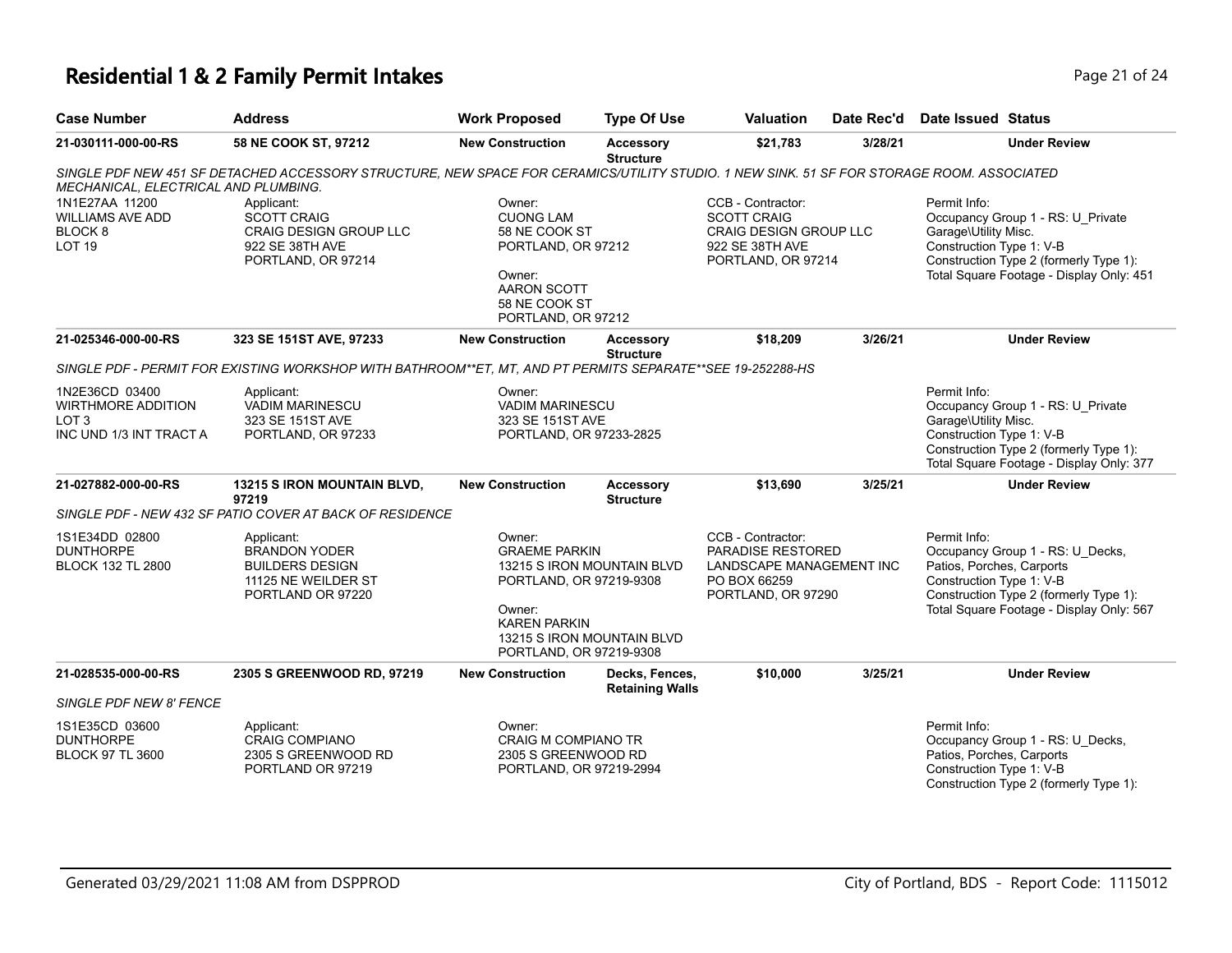# **Residential 1 & 2 Family Permit Intakes Page 22 of 24 Page 22 of 24**

| <b>Case Number</b>                                               | <b>Address</b>                                                                                                 | <b>Work Proposed</b>                                                                                                                                             | <b>Type Of Use</b>                                       | Valuation                                                                                                                                                                                                                     | Date Rec'd | Date Issued Status                                                                                                                                                                                                                      |
|------------------------------------------------------------------|----------------------------------------------------------------------------------------------------------------|------------------------------------------------------------------------------------------------------------------------------------------------------------------|----------------------------------------------------------|-------------------------------------------------------------------------------------------------------------------------------------------------------------------------------------------------------------------------------|------------|-----------------------------------------------------------------------------------------------------------------------------------------------------------------------------------------------------------------------------------------|
| 18-209873-REV-01-RS                                              | 7125 SW 45TH AVE, 97219                                                                                        | <b>New Construction</b>                                                                                                                                          | <b>Single Family</b><br><b>Dwelling</b>                  | \$3,000                                                                                                                                                                                                                       | 3/25/21    | <b>Under Review</b>                                                                                                                                                                                                                     |
|                                                                  | SINGLE PDF VALUE ADDED REVISION TO CHANGE THE TRUSS LAYOUT, ALL RUN IN THE SAME DIRECTION                      |                                                                                                                                                                  |                                                          |                                                                                                                                                                                                                               |            |                                                                                                                                                                                                                                         |
| 1S1E19AA 01400                                                   | Applicant:<br>SERGEY MARANDYUK<br>MODERN NW INC<br>8101 NE GLISAN ST<br>PORTLAND, OR 97213                     | Owner:<br><b>TAYLOR CASSIE L TAYLOR</b><br>4508 SW NEVADA ST<br>PORTLAND, OR 97219<br>Owner:<br><b>RICHARD TAYLOR</b><br>4508 SW NEVADA ST<br>PORTLAND, OR 97219 |                                                          | CCB - Contractor:<br>MODERN NORTHWEST INC<br>8101 NE GLISAN ST<br>PORTLAND, OR 97213                                                                                                                                          |            | Permit Info:<br>Occupancy Group 1 - RS: R-3 Residential<br>One and Two Family<br>Construction Type 1: V-B<br>Construction Type 2 (formerly Type 1): V-B<br>Total Square Footage - Display Only: 3054                                    |
| 20-111666-DFS-02-RS                                              | 4550 SW 59TH AVE, 97221                                                                                        | <b>New Construction</b>                                                                                                                                          | <b>Single Family</b><br><b>Dwelling</b>                  | \$1,500                                                                                                                                                                                                                       | 3/23/21    | <b>Under Review</b>                                                                                                                                                                                                                     |
| SINGLE PDF- DFS FOR FIRE SPRINKLERS                              |                                                                                                                |                                                                                                                                                                  |                                                          |                                                                                                                                                                                                                               |            |                                                                                                                                                                                                                                         |
| 1S1E18BA 03904                                                   | Applicant:<br><b>BRADLEE HERSEY</b><br><b>FASTER PERMITS</b><br>2000 SW 1ST AVE SUITE 420<br>PORTLAND OR 97201 | Owner:<br>SOLSTICE CUSTOM HOMES<br>5740 SW ARROW WOOD LN<br>PORTLAND, OR 97225                                                                                   |                                                          |                                                                                                                                                                                                                               |            | Permit Info:<br>Occupancy Group 1 - RS: R-3_Residential<br>One and Two Family<br>Construction Type 1: V-B<br>Construction Type 2 (formerly Type 1): V-B<br>Total Square Footage - Display Only: 3966                                    |
| 21-027057-000-00-RS                                              | SW WASHOUGA AVE, 97239                                                                                         | <b>New Construction</b>                                                                                                                                          | <b>Single Family</b><br><b>Dwelling</b>                  | \$407,587                                                                                                                                                                                                                     | 3/22/21    | <b>Under Review</b>                                                                                                                                                                                                                     |
|                                                                  | SINGLE PDF- NEW SINGLE FAMILY RESIDENCE WIH UNFINISHED BASEMENT/ 2-STORY/ 1-GARAGE/ SLOPED/COMPLEX             |                                                                                                                                                                  |                                                          |                                                                                                                                                                                                                               |            |                                                                                                                                                                                                                                         |
| 1S1E08DD 14601<br>COUNCIL CREST PK<br>BLOCK 35<br>LOT 4 TL 14601 | Applicant:<br><b>KEVIN PARTAIN</b><br><b>URBAN VISIONS</b><br>223 NE 56TH AVENUE<br>PORTLAND, OR 97213         | Owner:<br>HILLSBORO, OR 97123-9448                                                                                                                               | HARRY B DITMORE REV LIV TR<br>17395 SW MCCORMICK HILL RD | CCB - Contractor:<br>Gary L. Phillis<br>PHILLIS CONSTRUCTION CO<br>9409 NE COLFAX ST<br>PORTLAND, OR 97220<br>CCB - Contractor:<br>FISH CONSTRUCTION NW INC<br>6401 NE 33RD AVENUE<br>PORTLAND, OR 97211<br>CCB - Contractor: |            | Permit Info:<br>Occupancy Group 1 - RS: R-3_Residential<br>One and Two Family<br>Construction Type 1: V-B<br>Construction Type 2 (formerly Type 1): V-B<br>Total Square Footage - Display Only: 3510<br>Number of New Dwelling Units: 1 |
|                                                                  |                                                                                                                |                                                                                                                                                                  |                                                          | RUSSELL & SONS PLUMBING INC<br>6015 NE 88TH ST<br>VANCOUVER, WA 98665<br>CCB - Contractor:                                                                                                                                    |            |                                                                                                                                                                                                                                         |
|                                                                  |                                                                                                                |                                                                                                                                                                  |                                                          | <b>LANTIL LLC</b><br>11490 SE JENNIFER STREET<br>CLACKAMAS, OR 97015                                                                                                                                                          |            |                                                                                                                                                                                                                                         |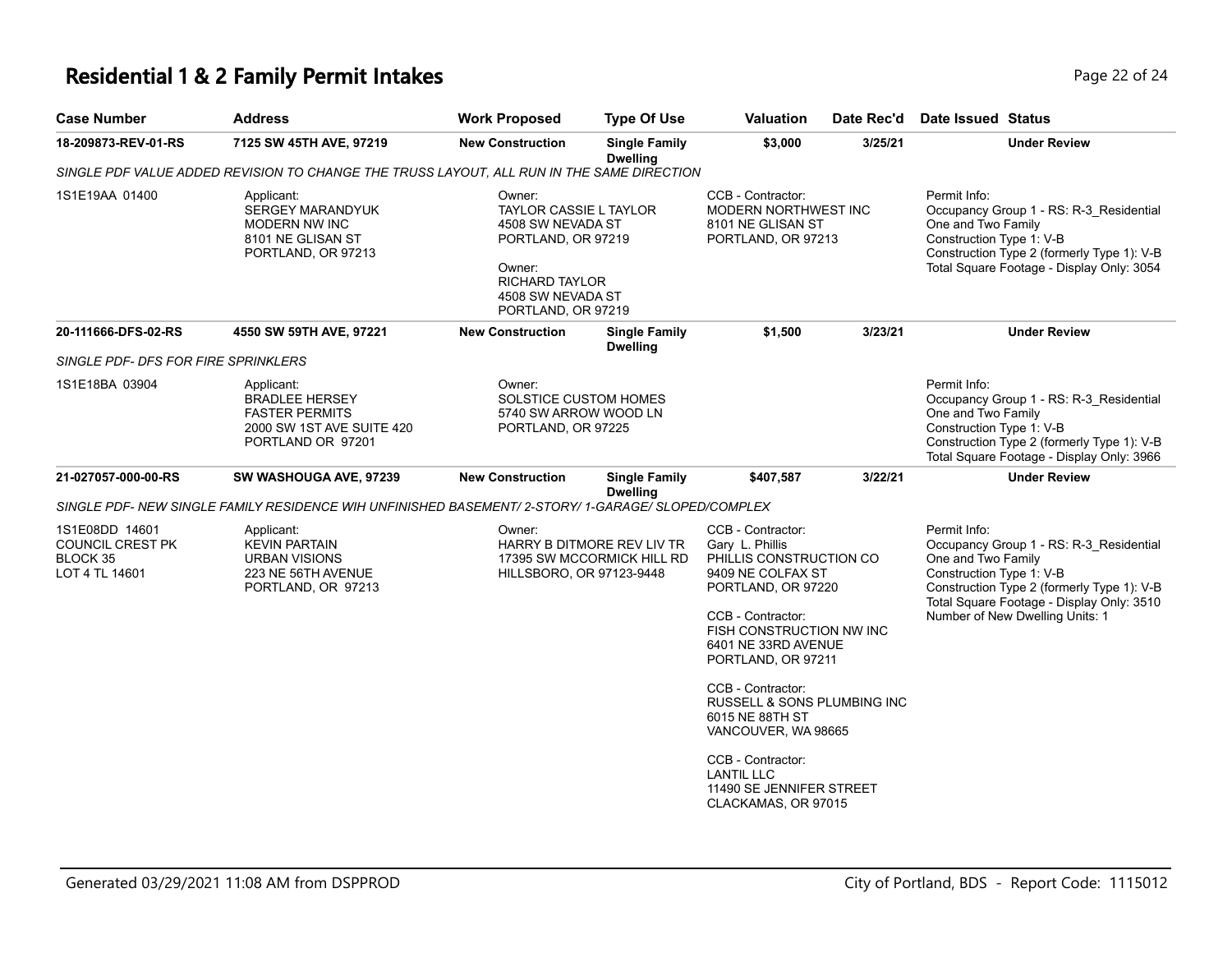# **Residential 1 & 2 Family Permit Intakes Page 23 of 24 Page 23 of 24**

| <b>Case Number</b>                                                                                            | <b>Address</b>                                                                                                                  | <b>Work Proposed</b>                                                                            | <b>Type Of Use</b>                                            | <b>Valuation</b>                                                                                                                                                                                                                                                                                                                                                                                    | Date Rec'd | Date Issued Status                                                                                                                                                                                                                      |  |  |  |  |  |  |  |
|---------------------------------------------------------------------------------------------------------------|---------------------------------------------------------------------------------------------------------------------------------|-------------------------------------------------------------------------------------------------|---------------------------------------------------------------|-----------------------------------------------------------------------------------------------------------------------------------------------------------------------------------------------------------------------------------------------------------------------------------------------------------------------------------------------------------------------------------------------------|------------|-----------------------------------------------------------------------------------------------------------------------------------------------------------------------------------------------------------------------------------------|--|--|--|--|--|--|--|
| 21-027406-000-00-RS                                                                                           | 5911 NE EMERSON ST, 97218                                                                                                       | <b>New Construction</b>                                                                         | <b>Single Family</b><br><b>Dwelling</b>                       | \$78,692                                                                                                                                                                                                                                                                                                                                                                                            | 3/22/21    | <b>Under Review</b>                                                                                                                                                                                                                     |  |  |  |  |  |  |  |
| SINGLE PDF - NEW SINGLE FAMILY RESIDENCE / 1-STORY / 1-CAR GARAGE / FLAT LOT / SIMPLE ***PLUMBING SEPARATE*** |                                                                                                                                 |                                                                                                 |                                                               |                                                                                                                                                                                                                                                                                                                                                                                                     |            |                                                                                                                                                                                                                                         |  |  |  |  |  |  |  |
| 1N2E19AA 12200<br><b>PRIMROSE PK</b><br>BLOCK 1<br><b>LOT 25</b>                                              | Applicant:<br>Joe Robertson<br><b>ADU Building Company</b><br>1973 SE Duncan Drive<br>Hillsboro, OR 97123                       | Owner:<br><b>SARAH PERINE</b><br>5925 NE EMERSON ST<br>PORTLAND, OR 97218                       |                                                               | CCB - Contractor:<br><b>GARNER ELECTRIC CO</b><br>2890 SE BROOKWOOD AVE<br>HILLSBORO, OR 97123<br>CCB - Contractor:<br>PERFORMANCE INSULATION &<br><b>ENERGY SERVICES INC</b><br>13939 SW TUALATIN SHERWOOD<br><b>ROAD</b><br>SHERWOOD, OR 97140                                                                                                                                                    |            | Permit Info:<br>Occupancy Group 1 - RS: R-3_Residential<br>One and Two Family<br>Construction Type 1: V-B<br>Construction Type 2 (formerly Type 1): V-B<br>Total Square Footage - Display Only: 817<br>Number of New Dwelling Units: 1  |  |  |  |  |  |  |  |
| 21-027623-000-00-RS                                                                                           | <b>SW 42ND AVE, 97219</b>                                                                                                       | <b>New Construction</b>                                                                         | <b>Single Family</b><br><b>Dwelling</b>                       | \$341,986                                                                                                                                                                                                                                                                                                                                                                                           | 3/22/21    | <b>Under Review</b>                                                                                                                                                                                                                     |  |  |  |  |  |  |  |
|                                                                                                               | SINGLE PDF- NEW SINGLE FAMILY RESIDENCE/ 2-STORY/1-GARAGE/SLOPED LOT/COMPLEX                                                    |                                                                                                 |                                                               |                                                                                                                                                                                                                                                                                                                                                                                                     |            |                                                                                                                                                                                                                                         |  |  |  |  |  |  |  |
| 1S1E20CC 07200<br>SECTION 20 1S 1E<br>TL 7200 0.69 ACRES                                                      | Applicant:<br><b>KEVIN PARTAIN</b><br><b>URBAN VISIONS</b><br>223 NE 56TH AVENUE<br>PORTLAND, OR 97213                          | Owner:<br>LLC.<br>16771 BOONES FERRY RD                                                         | <b>RENAISSANCE CUSTOM HOMES</b><br>LAKE OSWEGO, OR 97035-4383 | CCB - Contractor:<br>Gary L. Phillis<br>PHILLIS CONSTRUCTION CO<br>9409 NE COLFAX ST<br>PORTLAND, OR 97220<br>CCB - Contractor:<br>FISH CONSTRUCTION NW INC<br>6401 NE 33RD AVENUE<br>PORTLAND, OR 97211<br>CCB - Contractor:<br>RUSSELL & SONS PLUMBING INC<br>6015 NE 88TH ST<br>VANCOUVER, WA 98665<br>CCB - Contractor:<br><b>LANTIL LLC</b><br>11490 SE JENNIFER STREET<br>CLACKAMAS, OR 97015 |            | Permit Info:<br>Occupancy Group 1 - RS: R-3_Residential<br>One and Two Family<br>Construction Type 1: V-B<br>Construction Type 2 (formerly Type 1): V-B<br>Total Square Footage - Display Only: 2984<br>Number of New Dwelling Units: 1 |  |  |  |  |  |  |  |
| 19-259123-DFS-02-RS                                                                                           | 3789 N VANCOUVER AVE, 97227                                                                                                     | <b>New Construction</b>                                                                         | Townhouse (3                                                  | \$1                                                                                                                                                                                                                                                                                                                                                                                                 | 3/23/21    | 3/24/21 Issued                                                                                                                                                                                                                          |  |  |  |  |  |  |  |
| SINGLE PDF- DFS FOR TRUSSES                                                                                   |                                                                                                                                 |                                                                                                 | or more units)                                                |                                                                                                                                                                                                                                                                                                                                                                                                     |            |                                                                                                                                                                                                                                         |  |  |  |  |  |  |  |
| 1N1E22DC 11200                                                                                                | Applicant:<br><b>DARYL GARNER</b><br>STRUCTURE DEVELOPMENT GROUP<br><b>LLC</b><br>838 SW 1ST AVE SUITE 500<br>PORTLAND OR 97204 | Owner:<br>VANCOUVER AVENUE<br><b>HOLDINGS LLC</b><br>3773 N VANCOUVER AVE<br>PORTLAND, OR 97227 |                                                               | CCB - Contractor:<br>STRUCTURE DEVELOPMENT<br><b>GROUP LLC</b><br>838 SW 1ST AVE SUITE 500<br>PORTLAND, OR 97204                                                                                                                                                                                                                                                                                    |            | Permit Info:<br>Occupancy Group 1 - RS: R-3_Residential<br>One and Two Family<br>Construction Type 1: V-B<br>Construction Type 2 (formerly Type 1):<br>Total Square Footage - Display Only: 2181                                        |  |  |  |  |  |  |  |